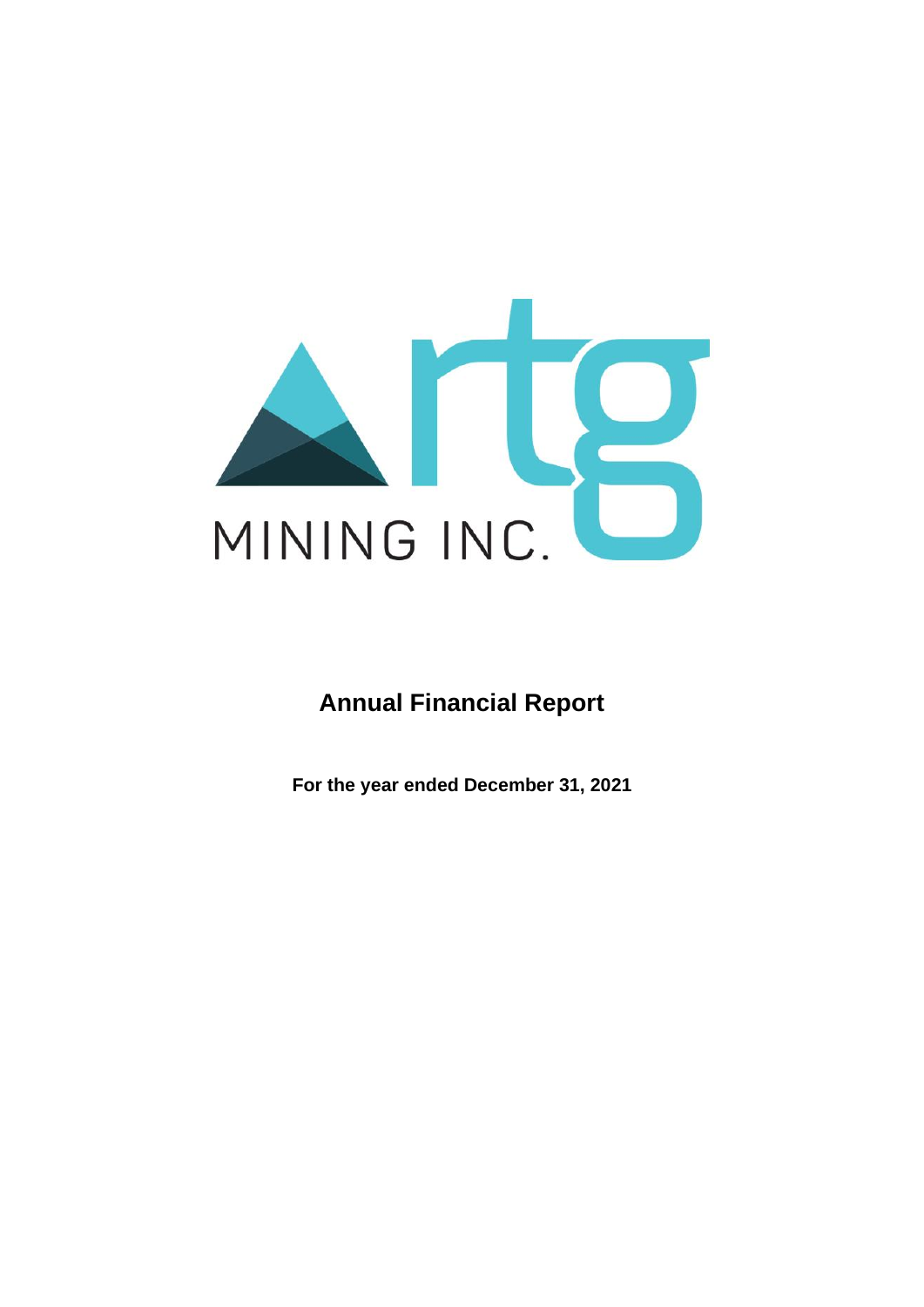| CONSOLIDATED STATEMENT OF PROFIT OR LOSS AND OTHER COMPREHENSIVE INCOME 19 |  |
|----------------------------------------------------------------------------|--|
|                                                                            |  |
|                                                                            |  |
|                                                                            |  |
|                                                                            |  |
|                                                                            |  |
|                                                                            |  |
|                                                                            |  |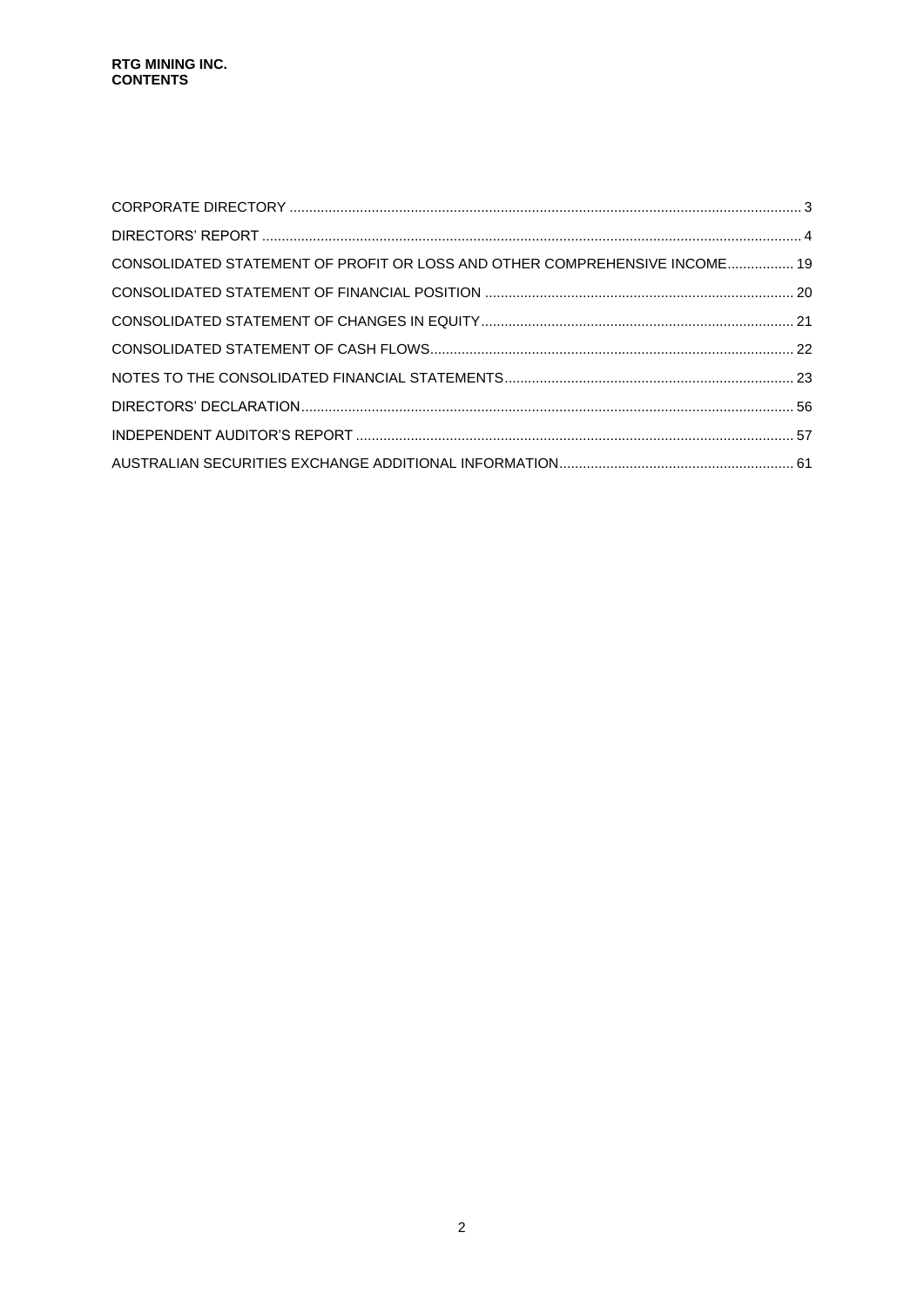## **RTG MINING INC. CORPORATE DIRECTORY**

| <b>Directors</b>         | Michael J Carrick<br>Justine A Magee<br><b>Robert N Scott</b><br>Phillip C Lockyer<br>David A Cruse<br>Sean M Fieler     |                                                                                  | Chairman<br><b>President and Chief Executive Officer</b><br>Non-Executive Lead Director<br>Non-Executive Director<br>Non-Executive Director<br>Non-Executive Director |                                    |  |
|--------------------------|--------------------------------------------------------------------------------------------------------------------------|----------------------------------------------------------------------------------|-----------------------------------------------------------------------------------------------------------------------------------------------------------------------|------------------------------------|--|
| <b>Company secretary</b> | Ryan R Eadie                                                                                                             |                                                                                  |                                                                                                                                                                       |                                    |  |
| <b>Office</b>            | <b>Registered</b><br><b>Craigmuir Chambers</b><br>PO Box 71 Road Town<br>Tortola VG1110<br><b>British Virgin Islands</b> |                                                                                  | <b>Principal</b><br>Level 2<br>338 Barker Road<br>Subiaco, Western Australia, 6008<br>Australia                                                                       |                                    |  |
|                          |                                                                                                                          |                                                                                  | Telephone:<br>Facsimile:                                                                                                                                              | +61 8 6489 2900<br>+61 8 6489 2920 |  |
| <b>Bankers</b>           | <b>Westpac Banking Corporation</b><br>130 Rokeby Road<br>Subiaco, Western Australia, 6008<br>Australia                   |                                                                                  |                                                                                                                                                                       |                                    |  |
| <b>Auditors</b>          | BDO Audit (WA) Pty Ltd<br>Level 9, Mia Yellagonga, Tower 2<br>5 Spring Street, Perth, 6000<br>Australia                  |                                                                                  |                                                                                                                                                                       |                                    |  |
| <b>Share registry</b>    | <b>Australian Register</b><br>Level 11, 172 St Georges Terrace<br>Perth, Western Australia, 6000                         | Computershare Investor Services Pty Limited Computershare Investor Services Inc. | <b>Canadian Register</b><br>8 <sup>th</sup> Floor, 100 University Avenue                                                                                              | Toronto, Ontario, M5J2Y1, Canada   |  |
|                          | Telephone:<br>Facsimile:                                                                                                 | +61 8 9323 2000<br>+61 8 9323 2033                                               | Telephone:<br>Facsimile:                                                                                                                                              | +1 416 263 9200<br>+1 888 453 0330 |  |
| <b>Stock Exchange</b>    | <b>Australia</b><br>Australian Securities Exchange Limited<br>Exchange Code:<br>RTG - Chess Depositary Interests (CDI's) |                                                                                  | Canada<br>Toronto Stock Exchange Inc.<br>Exchange Code:<br>RTG - Fully paid shares                                                                                    |                                    |  |
| Lawyers                  | Corrs Chambers Westgarth<br>Level 6, Brookfield Tower 2<br>123 St Georges Terrace<br>Perth WA 6000<br>Australia          |                                                                                  | Blake, Cassels & Graydon LLP<br>595 Burrard Street<br>Suite 2600, 3 Bentall Centre<br>Vancouver, BC, V7X 1L3, Canada                                                  |                                    |  |
| Website                  | www.rtgmining.com                                                                                                        |                                                                                  |                                                                                                                                                                       |                                    |  |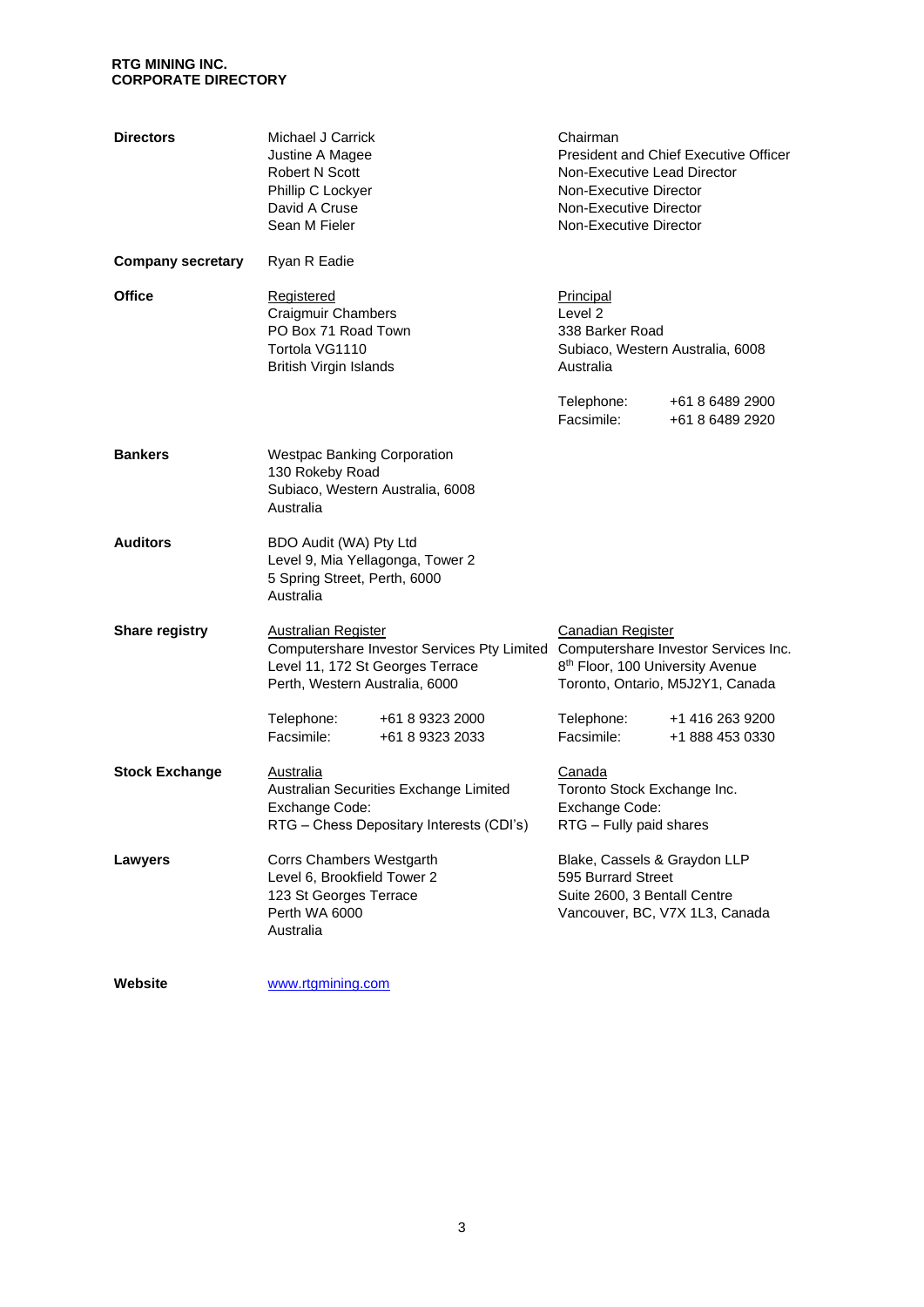The Directors of RTG Mining Inc. ("the Company" or "RTG") present their report on the consolidated entity consisting of RTG and the entities it controlled during the year ended December 31, 2021 (the "Consolidated Entity" or "the Group"). The Company's functional and presentation currency is USD (\$).

A description of the Company's operations and its principal activities is included on page 7.

## **DIRECTORS AND COMPANY SECRETARY**

The names, qualifications and experience of the Directors and Company Secretary in office during the period and until the date of this report are as follows:

| <b>Name</b>           | <b>Position</b>                              | <b>Appointment date</b> |
|-----------------------|----------------------------------------------|-------------------------|
| Michael J Carrick     | Chairman                                     | March 28, 2013          |
| Justine A Magee       | <b>President and Chief Executive Officer</b> | March 28, 2013          |
| <b>Robert N Scott</b> | Non-Executive Lead Director                  | March 28, 2013          |
| Phillip C Lockyer     | Non-Executive Director                       | March 28, 2013          |
| David A Cruse         | Non-Executive Director                       | March 28, 2013          |
| Sean M Fieler         | Non-Executive Director                       | October 12, 2020        |
| Ryan R Eadie          | <b>Company Secretary</b>                     | October 2, 2017         |

The names, qualifications, experience and special responsibilities of the Directors are as follows:

## **Michael J Carrick (B.Comm B.Acc ACA) Chairman**

Mr. Carrick joined RTG's Board of Directors in March 2013. Mr. Carrick served as Chief Executive Officer ("CEO") of CGA Mining Limited ("CGA"), until the merger with B2Gold Corp. ("B2Gold") in January 2013. CGA developed the Masbate Gold Mine in the Philippines.

Mr. Carrick was previously Executive Chairman of AGR Limited, the entity which owned and developed the Boroo Gold Project in Mongolia, and before that was CEO of Resolute Mining Limited.

Before entering the mining industry, Mr. Carrick was a senior partner in one of the largest professional services firms.

Other current directorships Japan Gold Corp. **All approximates** appointed October 2021

#### **Justine A Magee (B.Comm ACA) President and Chief Executive Officer**

Ms. Magee was appointed the CEO of the Company in March 2013 and does not hold directorships in any other listed company. She was formerly with Arthur Andersen and a Director of AGR Limited and Director and Chief Financial Officer ("CFO") of CGA (January 2004 to January 2013).

She has extensive experience in the resource sector also having headed the corporate and finance areas for Resolute Mining Limited for 6 years and CGA for 9 years.

Ms. Magee's principal responsibilities are commercial with a focus on the development of the existing asset portfolio and execution of new business opportunities in the resources sector while also managing the key stakeholder relationships.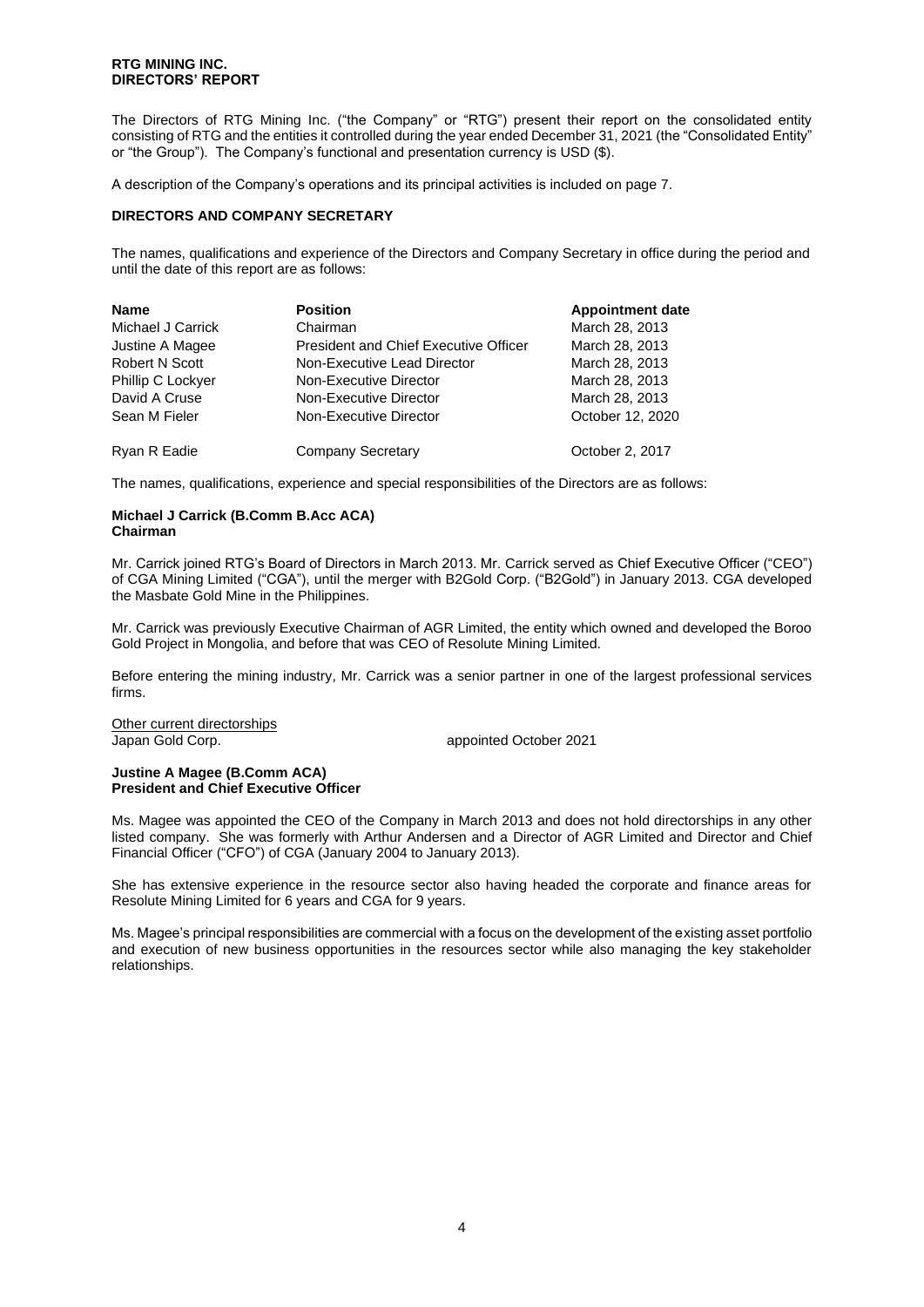## **DIRECTORS AND COMPANY SECRETARY – continued**

## **Robert N Scott Non-Executive Lead Director**

Mr. Scott was appointed a Non-Executive Director of the Company in March 2013. He is a Fellow of the Institute of Chartered Accountants in Australia with over 35 years' experience as a corporate advisor. Mr. Scott is a former senior partner of the international accounting firms of KPMG and Arthur Andersen.

Mr. Scott is the Chair of the RTG Risk and Audit, Disclosure and Remuneration and Nomination Committees, and was appointed Non-Executive Lead Director on October 30, 2015.

| Other current directorships:<br>Castillo Copper Limited                                    | appointed December 2018                                                                 |
|--------------------------------------------------------------------------------------------|-----------------------------------------------------------------------------------------|
| Former directorships in the last 3 years:<br>Twenty Seven Co Ltd<br>Sandfire Resources Ltd | appointed 2019 and resigned September 2021<br>appointed 2010 and resigned December 2020 |

#### **Phillip C Lockyer Non-Executive Director**

Mr. Lockyer was appointed a Non-Executive Director of the Company in March 2013. He is a Mining Engineer and Metallurgist with more than 40 years' experience in the mining industry, with an emphasis on gold and nickel, in both underground and open pit mining operations. Mr. Lockyer was employed by WMC Resources for 20 years reaching the position of General Manager of Western Australia responsible for that company's gold and nickel divisions.

Mr. Lockyer is a member of the Risk and Audit, Disclosure and Remuneration and Nomination Committees.

Other current directorships: GR Engineering Services Limited **appointed December 2016** 

Former directorships in the last 3 years:

Swick Mining Services Limited appointed 2008 and resigned November 2019

## **David A Cruse Non-Executive Director**

Mr. Cruse was appointed a Non-Executive Director of the Company in March 2013. He has had a long career in commerce and finance. He was a stockbroker for over 20 years, where he held senior management positions and directorships in the stockbroking industry, with particular focus on capital markets. Recently, Mr. Cruse has been involved in the identification and commercialisation of a number of resource (including oil and gas) projects.

Mr. Cruse is a member of the Risk and Audit, Disclosure and Remuneration and Nomination Committees.

Former directorships in the last 3 years: Odyssey Energy Limited appointed 2008 and resigned March 2021

## **Sean M Fieler Non-Executive Director**

Mr. Fieler was appointed as a Non-Executive Director of the Company on October 12, 2020. He is the Chief Investment Officer ("CIO") and president of Equinox Partners Investment Management, a Connecticut-based money manager. He joined Equinox Partners in 1995 after graduating from Williams College. For the past twenty years, he has built a track record as an investor in precious metals mining and emerging markets equities.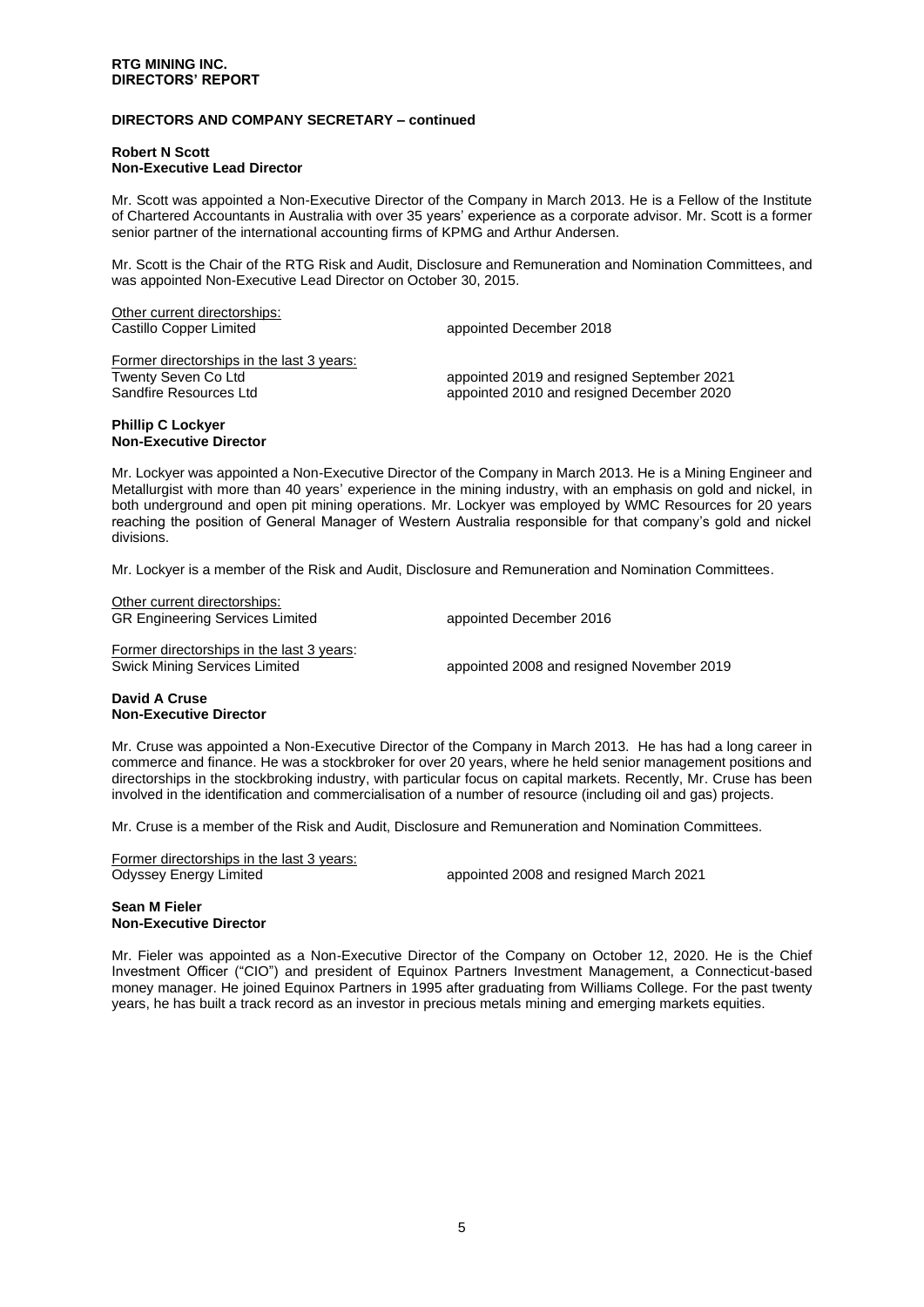## **DIRECTORS AND COMPANY SECRETARY – continued**

## **Ryan R Eadie (B.Comm CA AGIA ACIS) Company Secretary and Interim Chief Financial Officer**

Mr. Eadie is a qualified Chartered Accountant (CA ANZ) with a Bachelor of Commerce from the University of Western Australia and has over 10 years of experience in a range of financial roles with Australian and international companies. Mr. Eadie also holds a Graduate Diploma of Applied Corporate Governance issued by, and is an Associate of, the Governance Institute of Australia.

Mr. Eadie is the Interim Chief Financial Officer of RTG and was appointed Company Secretary in 2017.

## **DIRECTORS' INTERESTS**

The relevant interest of each Director in the shares, warrants and options over such instruments issued by the companies within the Group and other related bodies corporate, as notified by Directors to the Australian Securities Exchange ("ASX") in accordance with s205G(1) of the Corporations Act 2001, at the date of this report is as follows:

|                       | Interest in Securities at the date of this report |
|-----------------------|---------------------------------------------------|
| <b>Director</b>       | Shares <sup>1</sup>                               |
| Michael J Carrick     | 8,024,024                                         |
| Justine A Magee       | 7,606,089                                         |
| <b>Robert N Scott</b> | 1,580,770                                         |
| Phillip C Lockyer     | 565,385                                           |
| David A Cruse         | 1.894.280                                         |
| Sean M Fieler         | 95,803,479                                        |

1 "Shares" means fully paid shares in the capital of the Company.

## **CORPORATE INFORMATION**

RTG was incorporated on December 27, 2012 and is domiciled in the British Virgin Islands. The Company's registered address is Craigmuir Chambers, PO Box 71, Road Town, Tortola, British Virgin Islands. Its shares are publicly traded on the ASX and the Toronto Stock Exchange ("TSX").

## **CORPORATE GOVERNANCE STATEMENT**

RTG's Corporate Governance Statement has been released as a separate document and is located on the Company's website at the following link: [www.rtgmining.com](http://www.rtgmining.com/)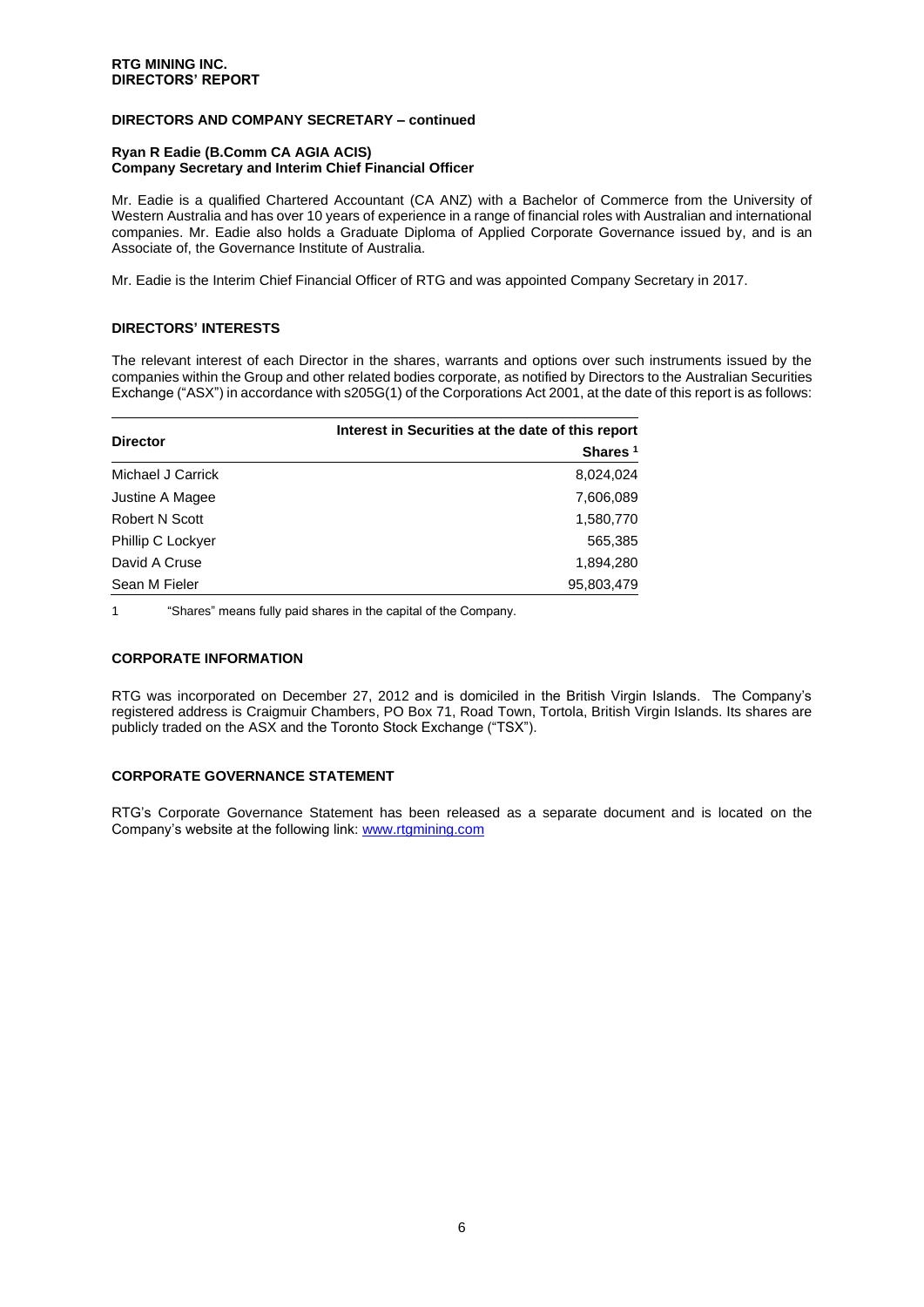## **MEETINGS OF DIRECTORS**

The following table sets out the number of meetings of the Company's Directors held during the financial year ended December 31, 2021 and the number of meetings attended by each Director. There were three committees of Directors in existence during the financial year, these being, the Risk and Audit Committee, Remuneration and Nomination Committee and the Disclosure Committee. We refer you to our Corporate Governance Statement for more information.

| <b>Committee Meetings</b>   | Directors'<br><b>Meetings</b> | <b>Risk and Audit</b> | <b>Remuneration</b><br>and Nomination | <b>Disclosure</b> |
|-----------------------------|-------------------------------|-----------------------|---------------------------------------|-------------------|
| Number of meetings held     | 3                             |                       |                                       |                   |
| Number of meetings attended |                               |                       |                                       |                   |
| Michael J Carrick           | 3                             | N/A                   | N/A                                   | N/A               |
| Justine A Magee             | 3                             | N/A                   | N/A                                   | N/A               |
| <b>Robert N Scott</b>       | 3                             | 4                     |                                       |                   |
| Phillip C Lockyer           | 3                             | 4                     |                                       |                   |
| David A Cruse               | 3                             | 3                     |                                       |                   |
| Sean M Fieler               | 3                             | N/A                   | N/A                                   | N/A               |

## **PRINCIPAL ACTIVITIES**

The principal activity of the Consolidated Entity during the course of the year included the Company's focus on mineral exploration and development through its investment in its Philippines Associates, a proposal with a landowner led consortium to secure an exploration licence at the high tonnage copper-gold Panguna Project within the Autonomous Region of Bougainville, Papua New Guinea ("PNG"), exploration and development activities of the Company's 90% interest in the Chanach Project in the Kyrgyz Republic, as well as investigating a number of new business development opportunities. At the date of this report the Company's main project is the Mabilo Project in the Philippines. There have been no significant changes in the nature of principal activities of the Consolidated Entity during the year other than as disclosed in the "Significant Changes in the State of Affairs" section of the Directors' Report.

## **EMPLOYEES**

|                                                                                                           | 2021 | 2020 |
|-----------------------------------------------------------------------------------------------------------|------|------|
| The number of full-time equivalent people employed by the<br>Consolidated Entity (including consultants). |      |      |

## **REVIEW OF OPERATIONS AND RESULTS**

#### **Philippines Interests**

RTG holds a 40% interest in Mt. Labo Exploration and Development Corporation ("Mt. Labo") which holds the highgrade Copper and Gold Mabilo Project in the Philippines.

Having secured the Mining Permit and the successful Final Award in the SIAC matter, Mt. Labo has now secured a committed term sheet for the debt finance and offtake agreement for the development of Stage 1 (DSO) of the Mabilo Project, from a highly respected international global leader on attractive terms. Mt. Labo has not yet accepted the offer pending completion of some restructuring plans.

All Central Office permitting for Stage 1, the Direct Shipping Operation has been completed, including a Mineral Production Sharing Agreement (Mining Permit) ("MPSA"), and Environmental Compliance Certificate.

The Mines and Geosciences Bureau ("MGB") remains very supportive of the project, having named it as one of the priority projects for the Philippines.

The Philippines has an extensive permitting regime at a local and regional level which is progressive and sought as and when related activities are ready for commitment (which is an ongoing process).

During the year, the Board of RTG was pleased to announce that Justice Patricia Bergin in the Singapore International Commercial Court of the Republic of Singapore, dismissed Galeo Equipment Corporation's application to set aside the Final Award, issued by the Singapore International Arbitration Centre in favour of Mt.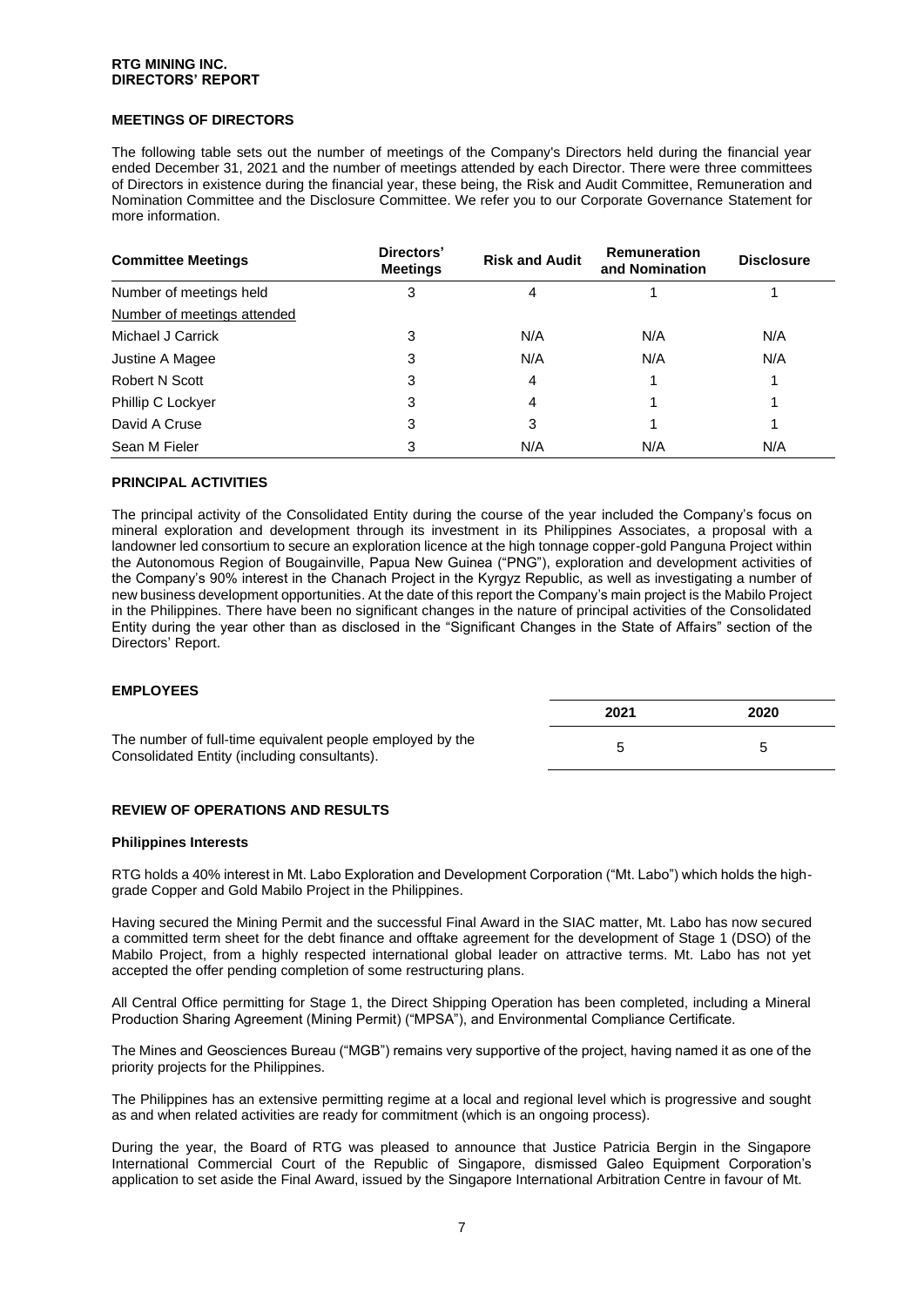## **REVIEW OF OPERATIONS AND RESULTS – continued**

#### **Philippines Interests - continued**

Labo Exploration and Development Corporation ("Mt. Labo"), in its entirety. The Enforcement proceedings in the Philippines can now proceed as the matter is finalised. All these matters are being run in parallel with progress on the project.

Land access to all the surface rights in the Stage 1 project area have been secured, and we expect finalisation of the land access matters will be completed in the first half of this year.

Mt. Labo has developed a drilling plan which will focus on extending the current known resource at the pit, together with 3 holes into a porphyry target that has been identified from the mapping of mineralized porphyry veins (bveins) that have been intercepted in the resource drilling, combined with increasing intensity of calc-silicate alteration and the trending of metallogenic vectors.

Mt. Labo currently has loans owing to RTG in the order of US\$24M (A\$33M), together with interest and a Rehabilitation Order has been issued by the Courts to address the repayment of all creditors.

#### **Kyrgyz Republic Interests**

RTG holds a majority stake (90%) in the high-grade Chanach Gold and Copper Project ("Chanach Project") in the Kyrgyz Republic. Field work has commenced with mobilisation of equipment and clearing work on the access road being completed.

Further ground truthing and mapping occurred during the year. Results from the rock chip samples were very encouraging with gold grades up to 9,485 ppm being assayed. Preparations for site closure for the winter season happened in early December.

## **Bougainville Interests**

RTG is the nominated development partner with the joint venture company established by the Special Mining Lease Osikaiyang Landowners Association ("SMLOLA") and Central Exploration Pty Ltd ("Central") in the Landowner proposal with respect to the redevelopment of the Copper-Gold Panguna Project located in the Central Region of the island of Bougainville, within the Autonomous Region of Bougainville PNG.

The SMLOLA was established by the Autonomous Bougainville Government ("ABG") nearly a decade ago to exclusively represent the Customary Owners of the land within the original Special Mining Lease and which contains the resource endowment of the Panguna mine. The other ABG established Panguna Landowner Associations cover different areas and upon which future infrastructure may, or may not be located, but do not include areas of any significant mineral resources. SMLOLA is the only ABG established Landowner Association covering the current mineral resources of Panguna.

During the prior quarter, the Supreme Court of Victoria fully dismissed all claims made by Bougainville Copper Limited ("BCL"), the former owner of the Panguna mine, against the Company, Central and indirectly SMLOLA. BCL was seeking pre-action discovery of corporate documents of RTG and others. In addition to the claims being fully dismissed. RTG and Central received a substantial cost judgement against BCL for their costs in defending the proceedings. The full judgment is available on the public record [\(Bougainville Copper Ltd v RTG Mining Inc &](https://aucc.sirsidynix.net.au/Judgments/VSC/2021/T0231.pdf)  [Anor \[2021\] VSC 231](https://aucc.sirsidynix.net.au/Judgments/VSC/2021/T0231.pdf) (May 5, 2021)).

The key findings in the judgement are a complete vindication of the position taken by RTG, SMLOLA and its members, including a statement from the Judgement in the Supreme Court of Victoria that the members of the SMLOLA "are the relevant and dominant customary landowners and it will be their views and objections that count when it comes to any assessment of Landowner attitudes to the grant of any exploration or mining tenement over the former Special Mining Lease' (paragraph 46 of the judgement ruling)."

Both the SMLOLA and RTG are highly respectful of President Toroama's call for the Panguna landowners to unite and the landowners have been actively working to deliver the requests of the President. The landowners were appreciative of the recent meeting with the President and are heartened by his focus on successfully redeveloping the Panguna Mine.

There has been significant activity within the Panguna community, with the Mining Department seeking to work with the customary landowners to move towards a re-opening of Panguna to support the Independence plans. focussing on unity and aligning the interests of all parties.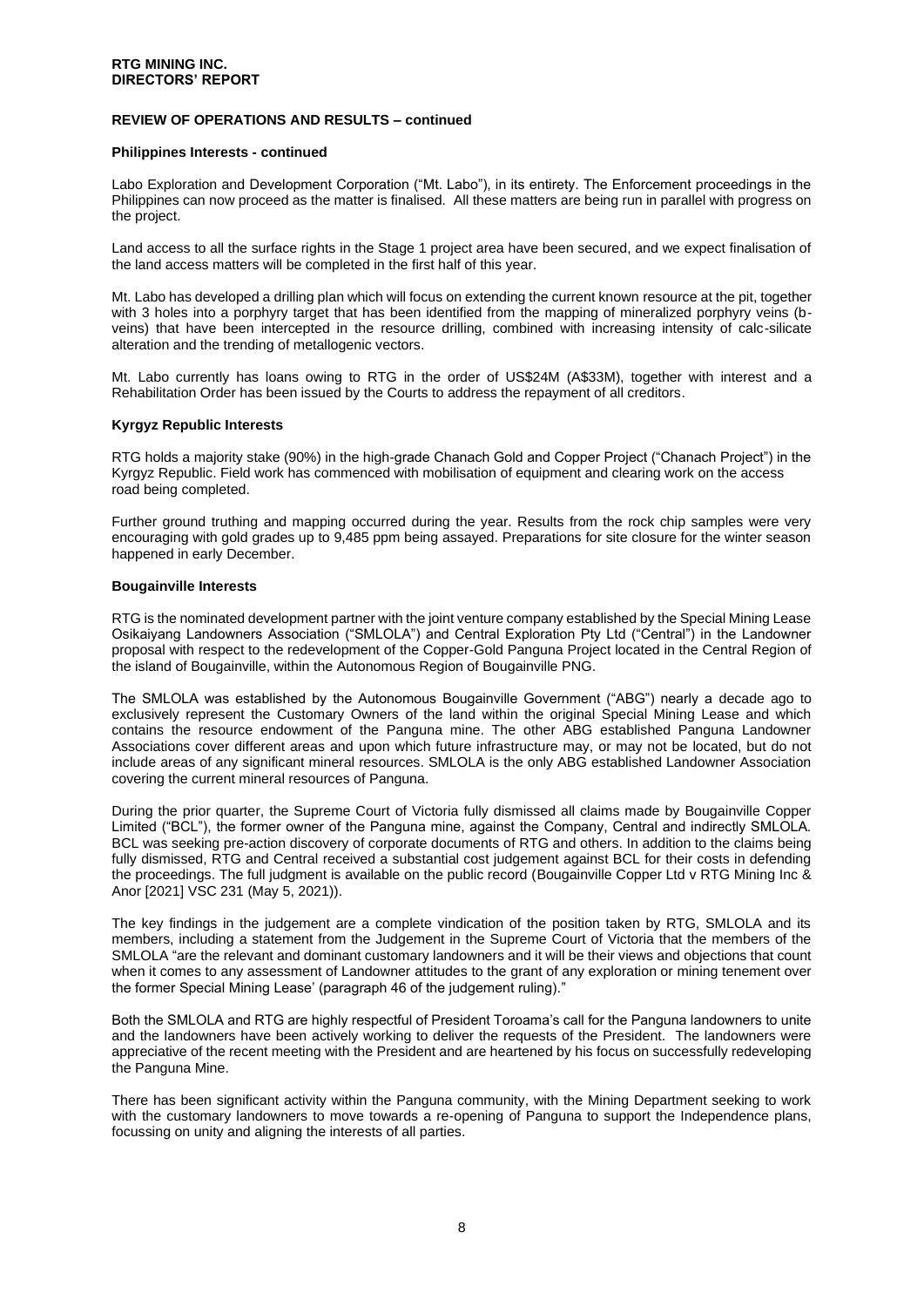## **REVIEW OF OPERATIONS AND RESULTS – continued**

#### **Response to the COVID-19 Pandemic**

The Company continues to assess the wide-reaching impacts of COVID-19, responding decisively on several fronts. The Perth and Manila offices maintained normal working arrangements in compliance with country-specific recommendations. The head office and project teams are operating at full capacity with reduced staff and working remotely where available, which has to date been both efficient and effective.

Net loss after tax for the year ended December 31, 2021 was \$7,033,392 (December 31, 2020 - Net loss after tax of \$6,282,546).

## **DIVIDENDS**

No dividends have been declared, provided for or paid in respect of the financial year ended December 31, 2021 (2020: \$nil).

#### **SIGNIFICANT CHANGES IN THE STATE OF AFFAIRS**

There were no significant changes in the state of affairs of the Company during the year not otherwise disclosed in this report of the financial statements.

## **LIKELY DEVELOPMENTS AND EXPECTED RESULTS**

The Company is committed to further developing its current asset base and identifying new mineral exploration and development opportunities to enhance shareholder value.

#### **ANNUAL GENERAL MEETING**

In accordance with ASX Listing Rule 3.13.1, the Company advises that it is intending to hold its 2022 Annual General Meeting on Friday, May 27, 2022. The closing date for receipt of nominations from persons wishing to be considered for election as director is April 7, 2022.

## **SIGNIFICANT EVENTS AFTER THE BALANCE DATE**

Subsequent to the placement in December 2021, US\$1M plus interest of the loan was repaid in January 2022. Refer to note 12 for further information on loans and borrowings.

No other significant events have occurred subsequent to reporting date that would have a material impact on the consolidated financial statements.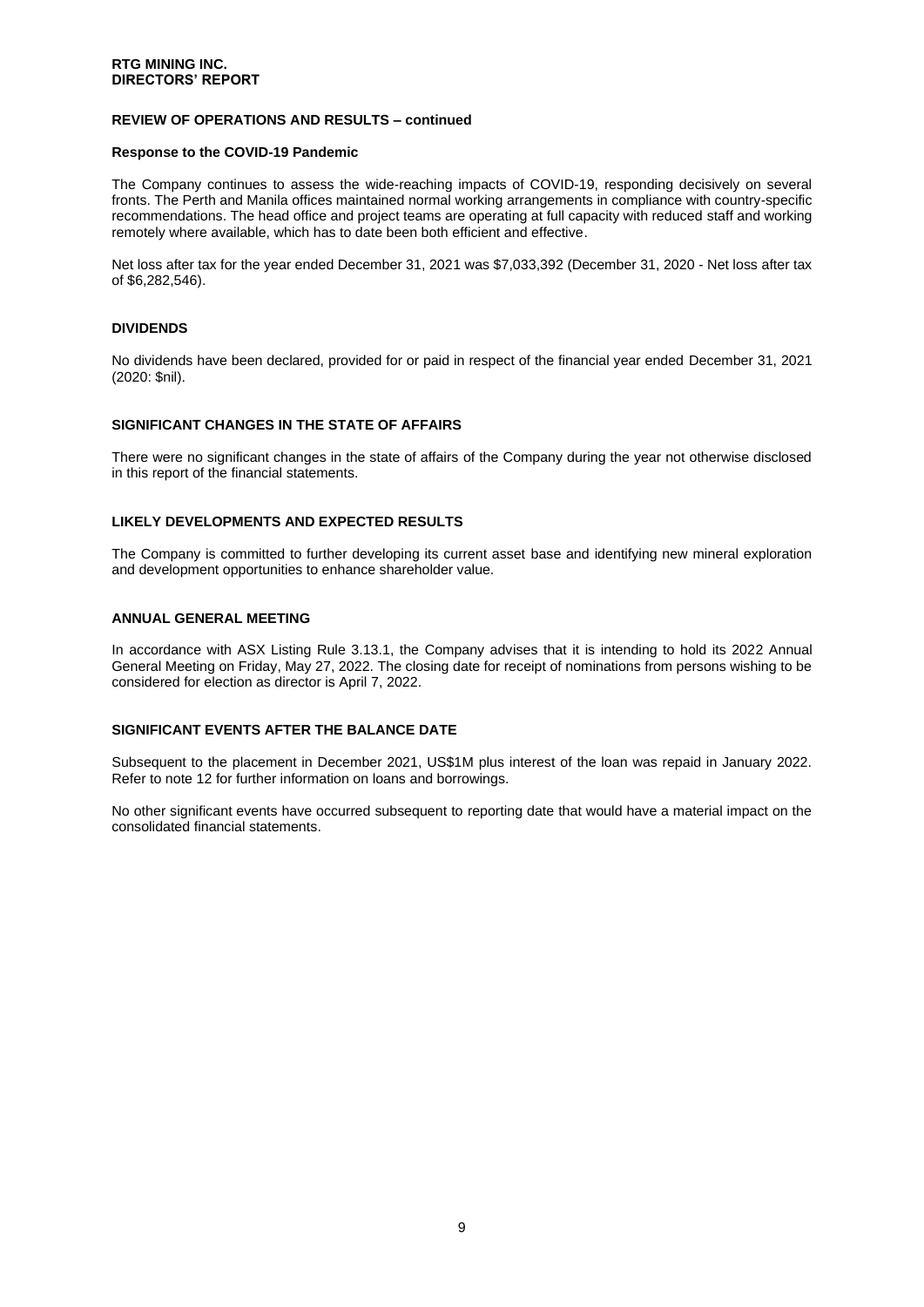## **REMUNERATION REPORT**

This report outlines the remuneration arrangements in place for Directors and Executives of the Company and the Group. For the purposes of this report, Key Management Personnel are defined as those persons having authority and responsibility for planning, directing and controlling the major activities of the Group, directly or indirectly, including any Director (Executive or otherwise) of the parent entity.

#### **Details of Key Management Personnel**

| <b>Executive Directors</b> |                                              |
|----------------------------|----------------------------------------------|
| Michael Carrick            | Chairman                                     |
| Justine Magee              | <b>President and Chief Executive Officer</b> |

## **Non-Executive Directors**

| Robert Scott           | Non-Executive Lead Director |
|------------------------|-----------------------------|
| <b>Phillip Lockyer</b> | Non-Executive Director      |
| David Cruse            | Non-Executive Director      |
| Sean Fieler            | Non-Executive Director      |
|                        |                             |

## **Executives**

Mark Turner Chief Operating Officer

#### **Remuneration Governance**

The Remuneration and Nomination Committee is a committee of the Board. It is primarily responsible for making recommendations to the Board on:

- The over-arching executive remuneration framework;
- Operation of the incentive plans which apply to Executive Directors and Executives (the Executive team), including key performance indicators;
- Remuneration levels of Executives; and
- Non-Executive Director fees.

Their objective is to ensure that remuneration policies and structures are fair and competitive and aligned with the long-term interests of the Company. The Company's website contains further information on the role of this committee.

## **Remuneration Policy**

The remuneration policy is to ensure that the remuneration properly reflects the relevant person's duties and responsibilities, and that the remuneration is competitive in attracting, retaining and motivating people of the highest quality. Given the present nature of RTG's business, exploration and development, the Company believes the best way to achieve this objective is to provide Executives (including Executive Directors) with a remuneration package consisting of fixed and variable components that reflect the person's responsibilities, duties and personal performance.

## **Remuneration Consultants**

The Remuneration and Nomination Committee reviews information from external sources in relation to its existing remuneration structure. The process of evaluation has remained in-house and informal during the year, with one review of the Board, employees and Directors undertaken during the year.

## **Non-Executive Director Remuneration**

The Board seeks to set aggregate remuneration at a level that provides the Company with the ability to attract and retain Directors of the highest calibre, whilst incurring a cost that is acceptable to shareholders. Each Director generally receives a fee for being a Director of the Company. The ASX Listing Rules specify that the aggregate remuneration of Non-Executive Directors shall be determined from time to time by a general meeting. An amount not exceeding the amount determined is then divided between Directors as agreed. The aggregate Non-Executive Director's remuneration including 10% superannuation guarantee is currently A\$300,000 ratified at a general meeting on April 10, 2015.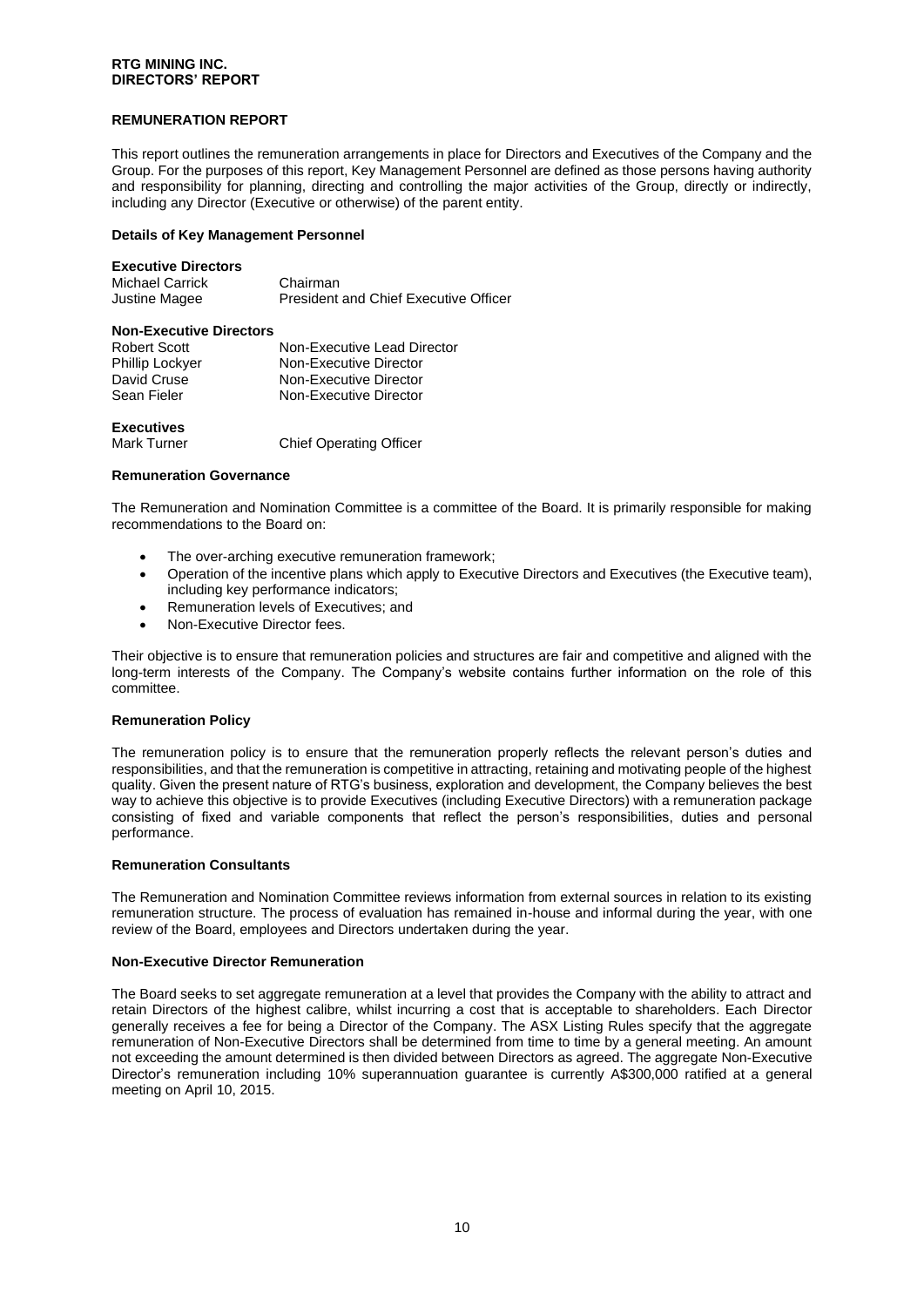## **REMUNERATION REPORT – continued**

#### **Executive Remuneration**

## *Fixed Remuneration*

Fixed remuneration consists of base remuneration (which is calculated on a total cost basis), as well as employer contributions to superannuation funds.

Arrangements put in place by the Board of Directors to monitor the performance of the Consolidated Entity's Executives includes annual performance appraisals incorporating analysis of key performance indicators with each individual to ensure that the level of reward is aligned with respective responsibilities and individual contributions made to the success of the Company.

Remuneration levels are reviewed as required by the Remuneration and Nomination Committee on an individual contribution basis. This incorporates analysis of key performance indicators with each individual to ensure that the level of reward is aligned with respective responsibilities and individual contributions made to the success of the Company.

#### *Variable Remuneration – Short Term Incentive ("STI")*

#### *Objective*

The objective of the STI program is to link the achievement of the Group's operational targets with the remuneration received by the Executives charged with meeting those targets. The total STI amount available is at the discretion of the Board, however it is set at a level so as to provide sufficient incentive to the Executive to achieve the operational targets and such that the cost to the Company is reasonable in the circumstances.

#### *Structure*

Actual STI payments granted to each Executive depend on the extent to which key Group objectives are met. The objectives typically consist of financial and non-financial, corporate and individual measures of performance. Typically included are measures such as contribution to financing and capital raising objectives, risk management and relationship management with key stakeholders. These measures were chosen as they represent the key drivers for the short-term success of the business and provide a framework for delivering long term value.

STI payments are made at the discretion of the Board and Remuneration and Nomination Committee. Amounts are determined in line with the extent to which a key business objective has been met and the individual's responsibilities and contribution. The process occurs shortly after the key objective has been met and payments are delivered as a cash bonus upon approval, in order to closely align the achievement and reward.

## *STI Bonus for December 31, 2021 Financial Period and for December 31, 2020 Financial Year*

For December 31, 2021 and December 31, 2020 financial period's there were no STI payments made to Executives. No STI bonus amounts have been forfeited during the December 31, 2021 and December 31, 2020 financial years. STI payments are made at the discretion of the Board and Remuneration and Nomination Committee.

*Variable Remuneration – Loan Funded Share Plan ("LFSP" or "the Plan")*

#### *Objective*

The objective of the Plan is to provide a mechanism for the Company to invite Executives (including Directors of the Company) to subscribe for shares in the Company, using financial assistance provided by the Company. Shareholders approved the LFSP on May 28, 2021.

#### *Structure*

An invitation to subscribe for shares is provided to Executives with shares delivered in the form of loan funded shares under the Plan. Shares are granted to Executives based on their role and responsibilities. The shares may be granted on varying vesting terms designed to align the individuals' role and responsibilities with the vesting terms. Shares granted as remuneration are determined as part of the overall review of performance and compensation. Criteria which are measured included relative share price performance over the period leading up to their grant. Details of LFSP shares granted and the value of shares granted, sold and lapsed during the year are set out in the tables following.

The Company does take into account overall share price performance in determining Executive compensation amounts, however, share price performance is just one of the many factors, as discussed above, that the Company takes into consideration.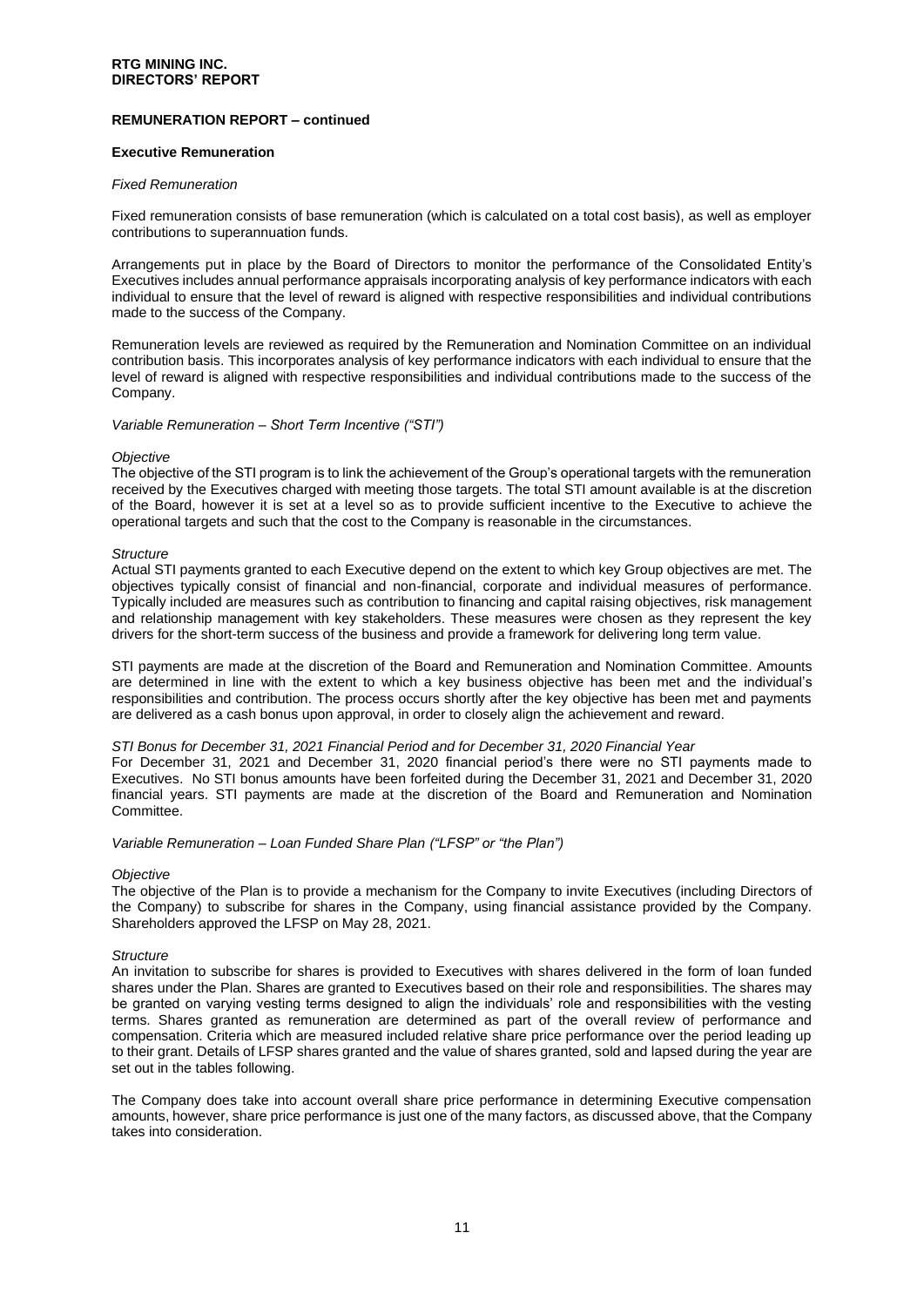## **REMUNERATION REPORT – continued**

## **Overview of Company performance**

|                                        | 2016 | 2017 | 2018 | 2019 | 2020 | 2021 |
|----------------------------------------|------|------|------|------|------|------|
| Net loss after tax US\$'000            | 85.5 | 114  | 27.6 | 14.0 | 6.2  |      |
| Share price at year end (ASX) A\$ 0.22 |      | 0.25 | 0.12 | 0.09 | 0.21 | 0.10 |

## **Service Agreements**

In relation to Directors and Executives, in the case of serious misconduct, employment may be terminated without notice, with no entitlement to termination payment other than remuneration prorated up to and including the date of termination. The Executive Directors have a reciprocal twelve month notice of termination clause and these contracts are for 3 years to February 1, 2025. Mr. Turner has a 3-year contract to November 15, 2022 with a 6 month termination clause. Details of the nature and amount of each element of the emolument of each Director and Key Management Personnel of the Company and each of the Executives of the Company and the Consolidated Entity receiving the highest emolument for the financial year are as follows:

*Contractual provisions for Executive Directors and Executives*

| Name and job title                                                         | <b>Contract term</b>                                            | Notice period | <b>Base salary</b> |
|----------------------------------------------------------------------------|-----------------------------------------------------------------|---------------|--------------------|
| <b>Mr Michael Carrick</b><br>Chairman                                      | Fixed term – expiry 1 February<br>2025 subject to extension     | 12 months     | US\$150.796        |
| <b>Ms Justine Magee</b><br><b>President and Chief Executive</b><br>Officer | Fixed term – expiry 1 February<br>2025 subject to extension     | 12 months     | US\$278,973        |
| <b>Mr Mark Turner</b><br><b>Chief Operating Officer</b>                    | Fixed term – expiry 15<br>November 2022 subject to<br>extension | 6 months      | US\$269,834        |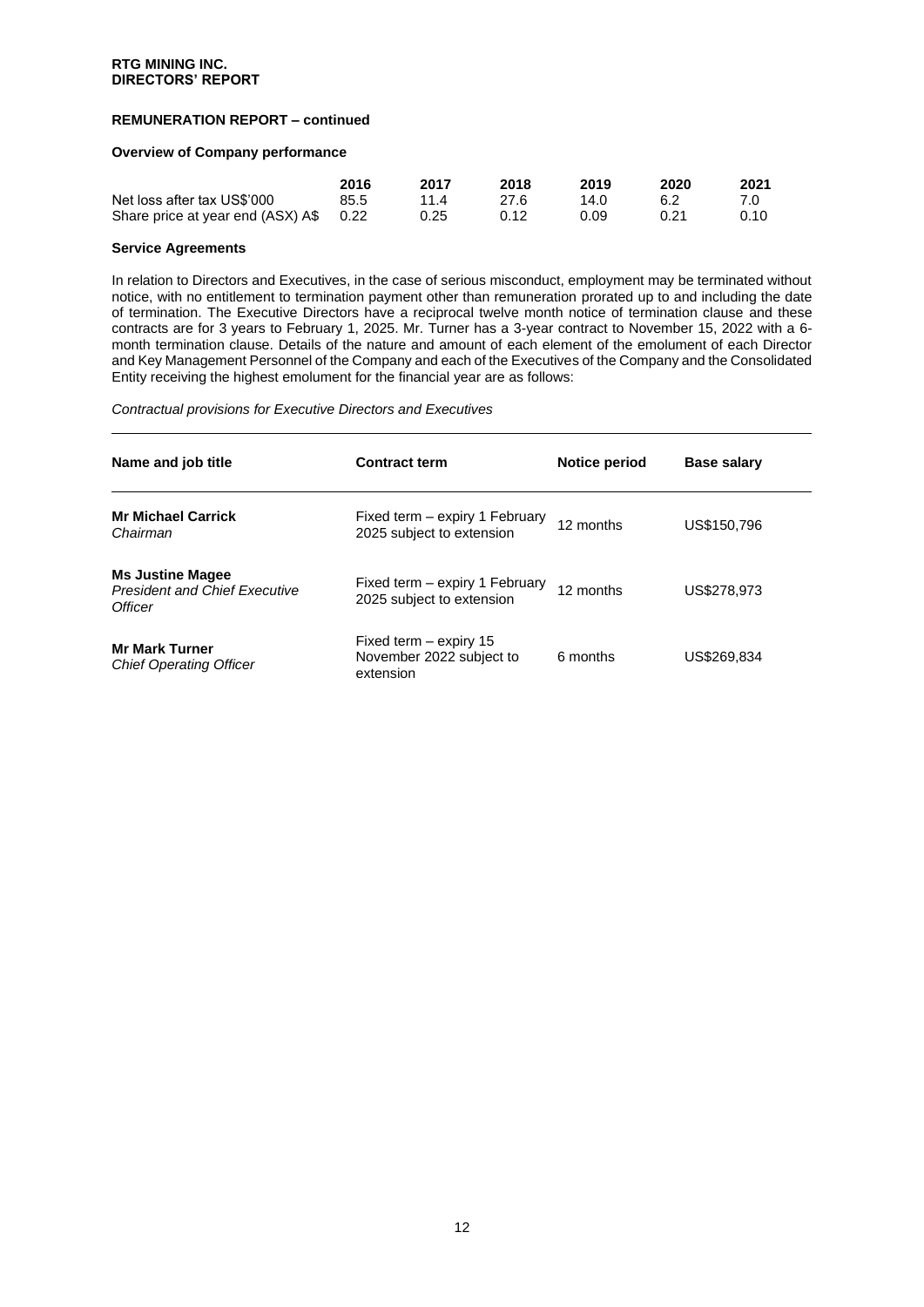## **REMUNERATION REPORT – continued**

## **Details of remuneration**

The following tables show details of the remuneration received by the Group's Key Management Personnel for the current and previous financial year.

| 12 months ended<br>December 31, 2021 |                                | Short-term               |                              | Post-employment<br>benefits | <b>Share based</b><br>payments         |         |                                     | Long term benefits                |
|--------------------------------------|--------------------------------|--------------------------|------------------------------|-----------------------------|----------------------------------------|---------|-------------------------------------|-----------------------------------|
|                                      | <b>Cash salary</b><br>and fees | <b>Cash bonus</b>        | Non-<br>monetary<br>benefits | Superannuation<br>benefits  | Loan funded<br>share plan <sup>1</sup> | Total   | <b>Total performance</b><br>related | <b>Annual leave</b><br>movement * |
|                                      | US\$                           | US\$                     | US\$                         | US\$                        | US\$                                   | US\$    | %                                   | US\$                              |
| <b>Directors</b>                     |                                |                          |                              |                             |                                        |         |                                     |                                   |
| <b>Mr Michael Carrick</b>            | 150,796                        | $\sim$                   | 47,808                       | 18,096                      |                                        | 216,700 |                                     |                                   |
| Ms Justine Magee                     | 278,973                        | $\overline{\phantom{0}}$ | 26,770                       | 27,182                      | $\overline{\phantom{0}}$               | 332,925 |                                     | 8,891                             |
| Mr Robert Scott                      | 39,674                         | $\overline{\phantom{0}}$ | $\overline{\phantom{a}}$     |                             | $\sim$                                 | 39,674  |                                     |                                   |
| Mr Phil Lockyer                      | 33,898                         | $\overline{\phantom{a}}$ | $\,$ $\,$                    | 3,303                       |                                        | 37,201  |                                     |                                   |
| Mr David Cruse                       | 33,898                         | $\overline{\phantom{0}}$ | $\sim$                       | 3,303                       |                                        | 37,201  |                                     |                                   |
| Mr Sean Fieler                       | $\overline{\phantom{0}}$       | $\overline{\phantom{0}}$ | $\overline{\phantom{0}}$     | $\overline{\phantom{a}}$    |                                        |         |                                     |                                   |
| <b>Executives</b>                    |                                |                          |                              |                             |                                        |         |                                     |                                   |
| Mr Mark Turner                       | 269,834                        |                          | 22,690                       | 26,291                      |                                        | 318.815 |                                     | 14,845                            |
| Total                                | 807,073                        |                          | 97,268                       | 78,175                      |                                        | 982,516 |                                     | 23,736                            |

| 12 months ended<br>December 31, 2020 |                                | Short-term               |                              | Post-employment<br>benefits | Share based<br>payments       |           |                                     | Long term benefits                |
|--------------------------------------|--------------------------------|--------------------------|------------------------------|-----------------------------|-------------------------------|-----------|-------------------------------------|-----------------------------------|
|                                      | <b>Cash salary</b><br>and fees | <b>Cash bonus</b>        | Non-<br>monetary<br>benefits | Superannuation<br>benefits  | Loan funded<br>share plan $1$ | Total     | <b>Total performance</b><br>related | <b>Annual leave</b><br>movement * |
|                                      | US\$                           | US\$                     | US\$                         | US\$                        | US\$                          | US\$      | %                                   | US\$                              |
| <b>Directors</b>                     |                                |                          |                              |                             |                               |           |                                     |                                   |
| <b>Mr Michael Carrick</b>            | 126,872                        |                          | 38,833                       | 15,225                      | 270.815                       | 451,745   |                                     |                                   |
| Ms Justine Magee                     | 244,967                        |                          | 15,055                       | 23,272                      | 270,815                       | 554,109   |                                     | 37,283                            |
| Mr Robert Scott                      | 45,988                         |                          | $\blacksquare$               |                             |                               | 45,988    |                                     |                                   |
| Mr Phil Lockyer                      | 37,843                         |                          | $\sim$                       | 3,595                       | $\blacksquare$                | 41,438    |                                     |                                   |
| Mr David Cruse                       | 37.843                         |                          | $\sim$                       | 3,595                       | $\blacksquare$                | 41,438    |                                     |                                   |
| Mr Sean Fieler                       |                                | $\overline{\phantom{a}}$ | $\blacksquare$               | . .                         | $\overline{\phantom{0}}$      |           |                                     |                                   |
| <b>Executives</b>                    |                                |                          |                              |                             |                               |           |                                     |                                   |
| Mr Mark Turner                       | 246,836                        |                          | 25,706                       | 23,449                      | 162,489                       | 458,480   |                                     | 23,243                            |
| Total                                | 740,349                        |                          | 79,594                       | 69,136                      | 704,119                       | 1,593,198 |                                     | 60,526                            |

\* Provision for annual leave movement does not reflect cash payments.

The loan funded share plan share based payments reflect accounting costs determined using a Black & Scholes pricing model (notwithstanding it is an issue of shares and not options) and does not reflect any value delivered to or received by the party or loan balances repayable, which currently exceed the value of the shares. The plan shares are currently "out-of-the-money" as at the date of this report and accordingly do not have any current value.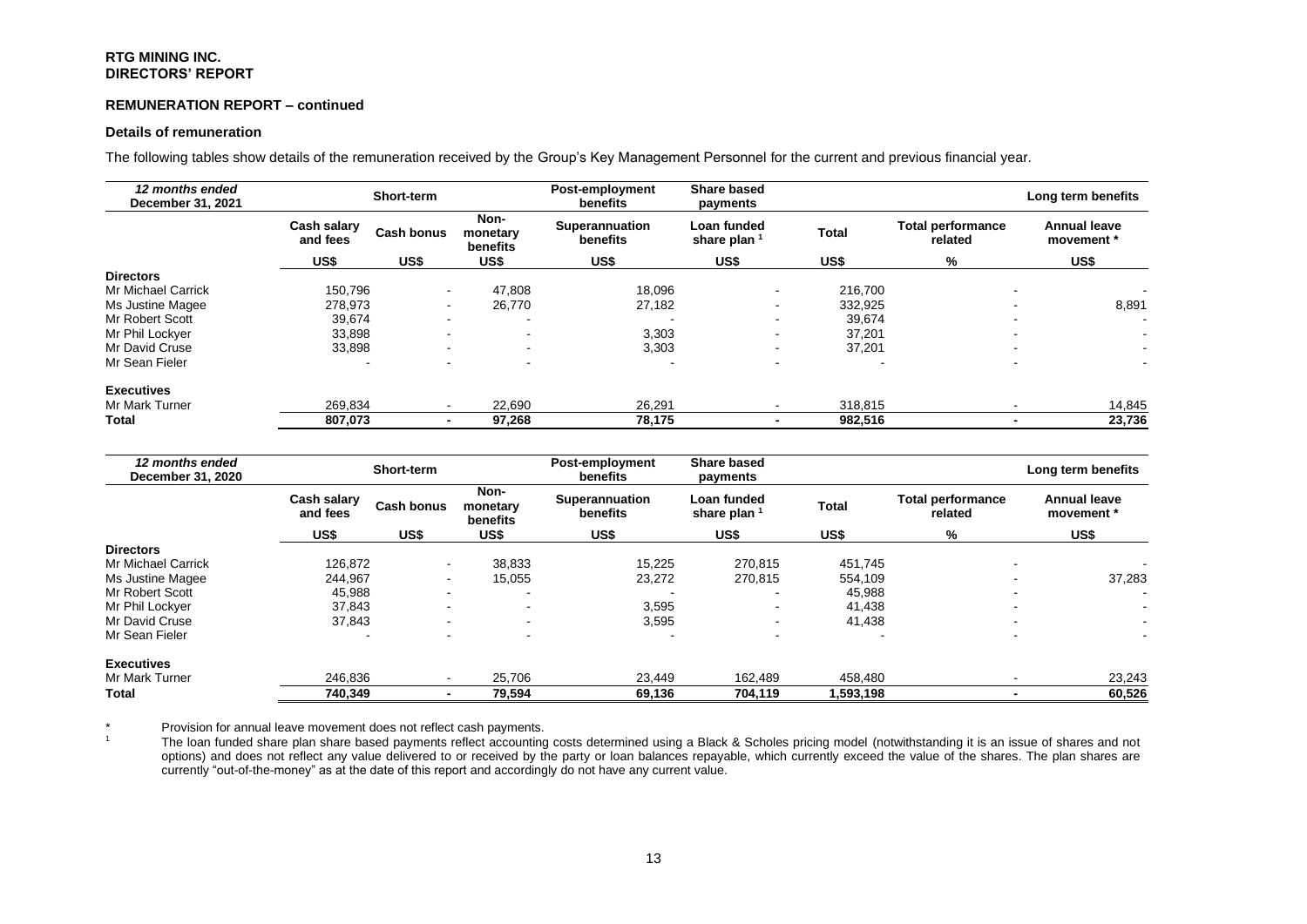## **REMUNERATION REPORT – continued**

**Equity instruments held by Key Management Personnel** 

## **(i) Shares issued to Directors and Executives**

The details of the allocation of Loan Funded Shares to Key Management Personnel are as follows:

| December 31, 2021  | <b>Opening balance</b><br><b>January 1, 2021</b> | <b>Acquired</b> | <b>Movement</b> | <b>Closing balance</b><br>December 31, 2021 |
|--------------------|--------------------------------------------------|-----------------|-----------------|---------------------------------------------|
| <b>Directors</b>   |                                                  |                 |                 |                                             |
| Mr Michael Carrick | 5,300,000                                        |                 |                 | 5,300,000                                   |
| Ms Justine Magee   | 5,300,000                                        |                 | -               | 5,300,000                                   |
| Mr Robert Scott    | 50,000                                           | -               | -               | 50,000                                      |
| Mr Philip Lockyer  | 50,000                                           |                 |                 | 50,000                                      |
| Mr David Cruse     | 50,000                                           | -               |                 | 50,000                                      |
| <b>Executives</b>  |                                                  |                 |                 |                                             |
| Mr Mark Turner     | 3,250,000                                        |                 |                 | 3,250,000                                   |

Details of the non-recourse loans granted to employees can be found at note 21.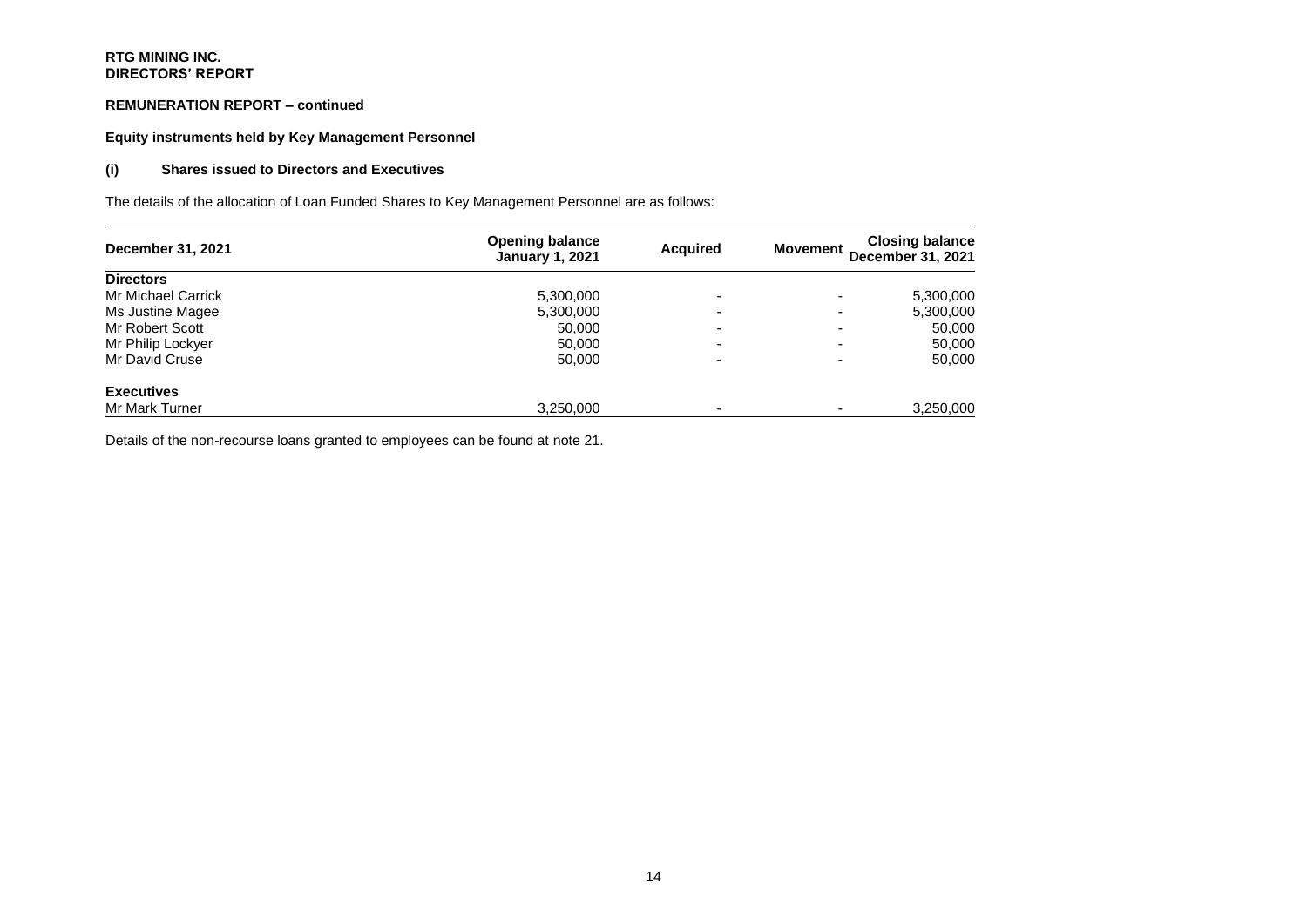#### **REMUNERATION REPORT – continued**

## **Loan funded share plan ("the Plan")**

The purposes of the Plan are to motivate and retain employees, attract quality employees to the Group, create commonality of purpose between the employees and the Group, create wealth for shareholders by motivating the employees, and enable the employees to share the rewards of the success of the Group. Where the Company offers to issue LFSP shares to a Director or employee, the Company may offer to provide the recipient with a limited recourse, interest free loan to be used for the purposes of subscribing for the shares in the Company. The Company's recourse to repayment of the loans is limited to the lesser of:

- a) The original loan to the participant less any repayments made; or b) The market value of the shares as at the date of repayment of the
- The market value of the shares as at the date of repayment of the loan.

## **(ii) Options or warrants granted to Directors and Executives**

There were no options or warrants granted to Executives of the Company during the period ended December 31, 2021 (December 31, 2020: nil).

## **(iii) Share holdings**

| December 31, 2021  | <b>Opening balance</b><br><b>January 1, 2021</b> | <b>Acquired</b>          | <b>Movements</b>         | <b>Closing balance</b><br>December 31, 2021 |
|--------------------|--------------------------------------------------|--------------------------|--------------------------|---------------------------------------------|
| <b>Directors</b>   |                                                  |                          |                          |                                             |
| Mr Michael Carrick | 8.024.024                                        | $\overline{\phantom{0}}$ | -                        | 8,024,024                                   |
| Ms Justine Magee   | 7,606,089                                        |                          | $\overline{\phantom{0}}$ | 7,606,089                                   |
| Mr Robert Scott    | 1,580,770                                        | $\overline{\phantom{0}}$ | ۰.                       | 1,580,770                                   |
| Mr Philip Lockyer  | 565.385                                          |                          |                          | 565,385                                     |
| Mr David Cruse     | 1.894.280                                        |                          |                          | 1.894.280                                   |
| Mr Sean Fieler     | 71.604.091                                       | 48,637,473               | (24, 438, 085)           | 95,803,479                                  |
| <b>Executives</b>  |                                                  |                          |                          |                                             |
| Mr Mark Turner     | 3,535,000                                        |                          | -                        | 3,535,000                                   |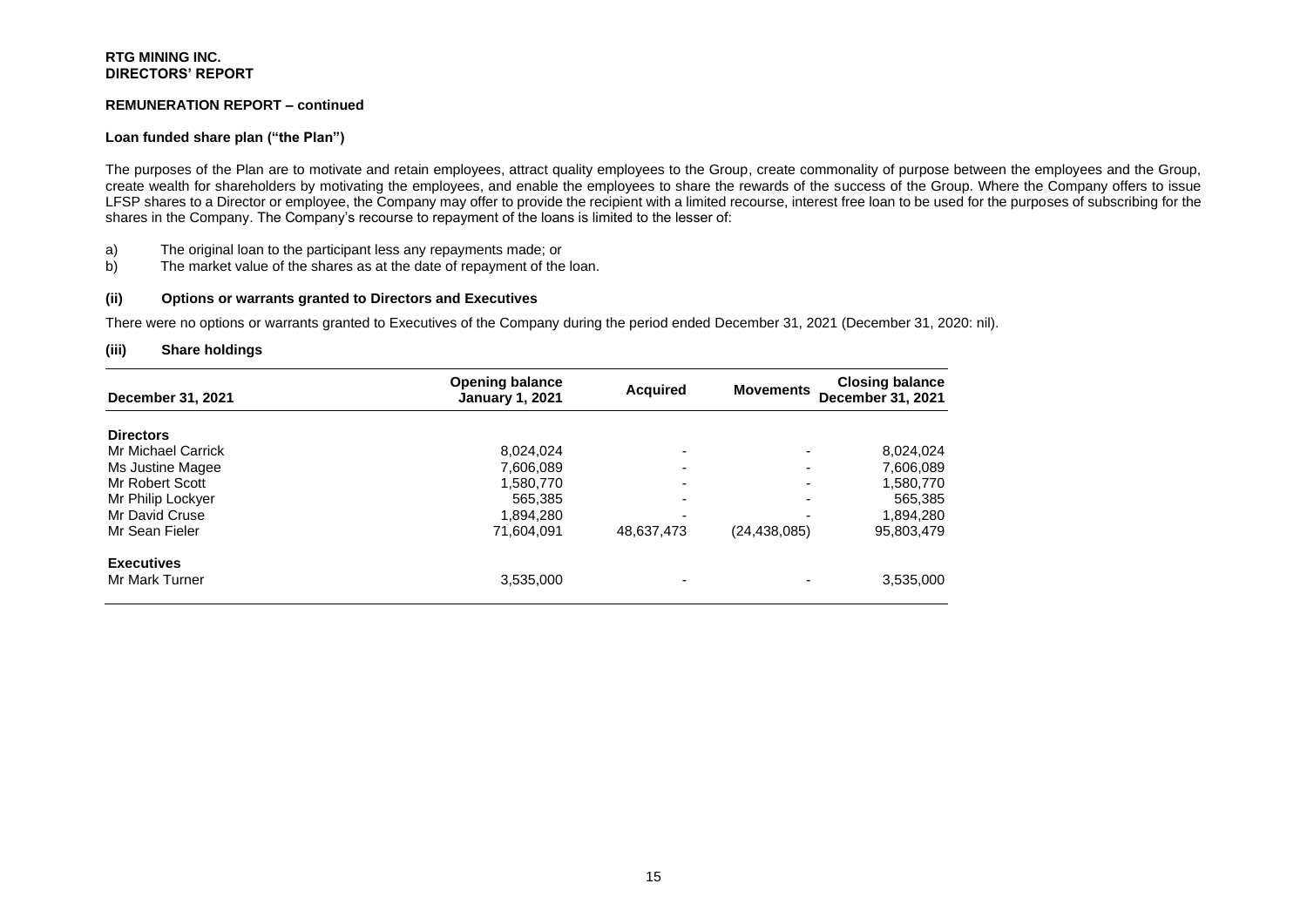## **REMUNERATION REPORT – continued**

## **Other transactions with Key Management Personnel**

Transactions with related parties consist of companies with Key Management Personnel in common and companies owned in whole or in part by Key Management Personnel as follows for the twelve months ended December 31, 2021 and 2020:

| Name   |  |  |  | <b>Nature of transactions</b> |  |  |  |  |
|--------|--|--|--|-------------------------------|--|--|--|--|
| $\sim$ |  |  |  |                               |  |  |  |  |

Coverley Management Services Pty Ltd Consulting as Director

The Company paid the following fees in the normal course of operation in connection with companies owned by Directors.

|               | December 31 | <b>December 31</b> |
|---------------|-------------|--------------------|
|               | 2021        | 2020               |
|               | US\$        | US\$               |
|               |             |                    |
| Director fees | 39,674      | 45,988             |
|               | 39,674      | 45,988             |

## **End of Remuneration Report**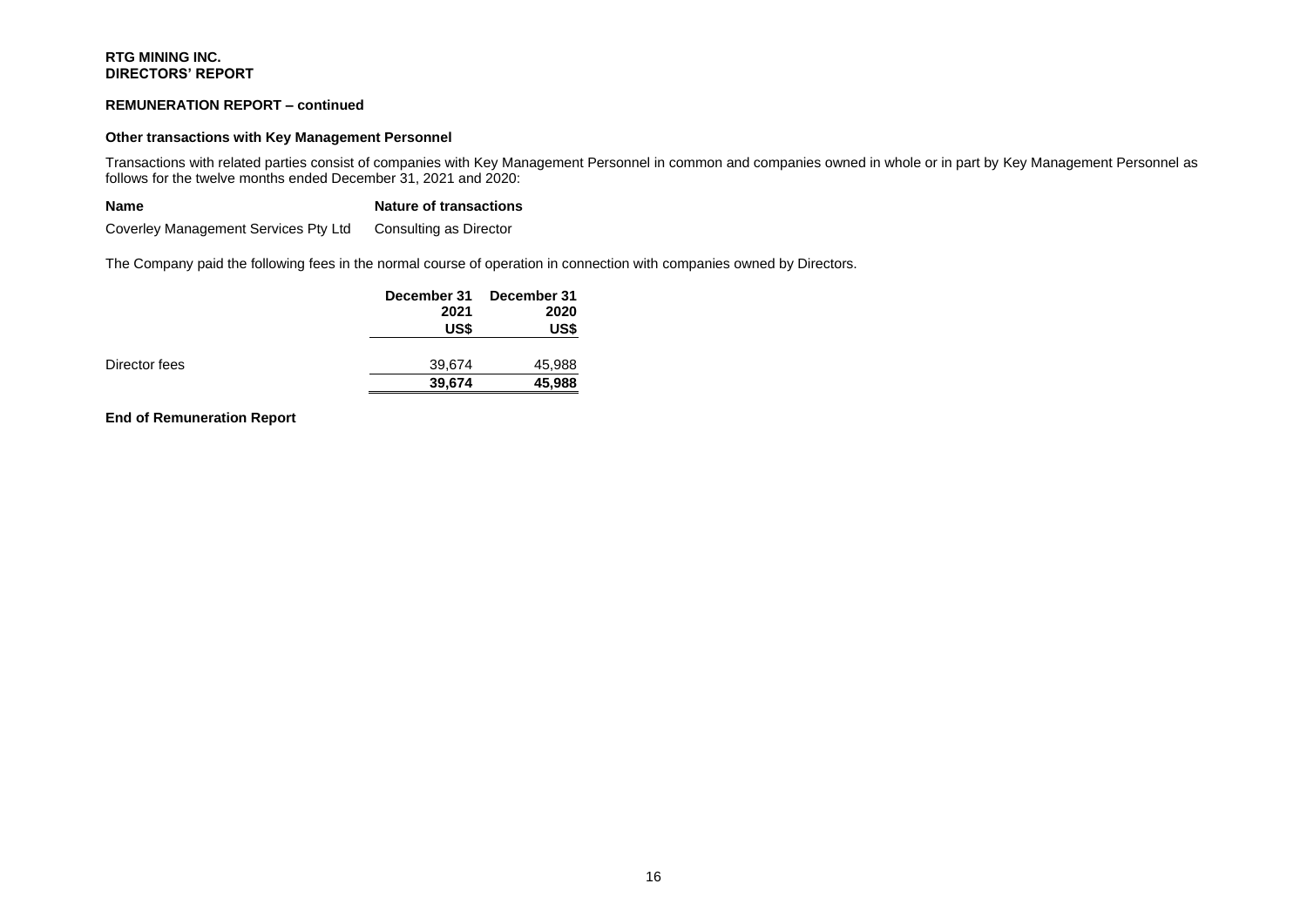## **INSURANCE OF DIRECTORS AND OFFICERS**

During the financial year, the Company has paid insurance premiums of \$118,425 (2020: \$69,915) in respect of Directors' and Officers' liability contracts, for current and former Directors and Officers, including Directors, Executives and Secretaries of its Company and controlled entities. The insurance premiums relate to:

- Costs and expenses incurred by relevant Officers in defending proceedings, whether civil or criminal, whatever their outcome; and
- Other liabilities that may arise from their position, with the exception of conduct involving a wilful breach of duty or improper use of information or position to gain a personal advantage.

## **INDEMNIFICATION OF AUDITORS**

To the extent permitted by law, the Company has agreed to indemnify its Auditors, BDO Audit (WA) Pty Ltd ("BDO" or "Auditors"), as part of the terms of its audit engagement agreement against claims by third parties arising from the audit (for an unspecified amount). No payment has been made to indemnify BDO during or since the financial year.

## **INDEMNIFICATION OF DIRECTORS**

The Company has agreed to indemnify the Directors, Executives and Secretary for any breach by the Company for which they may be held personally liable.

## **ENVIRONMENTAL REGULATION**

The Consolidated Entity has a policy of complying with its environmental performance obligations. No material environmental issues have occurred during the year ended December 31, 2021 or up to the date of this report.

## **AUDITOR'S INDEPENDENCE DECLARATION AND NON-AUDIT SERVICES**

Throughout the year, the Auditors performed non-audit services for the Company in addition to their statutory duties. A total of \$291 (December 31, 2020: \$301) was paid for these services (refer to note 15 for further details).

|                                                                                                                                                                                                                                     | December 31<br>2021 | December 31<br>2020 |
|-------------------------------------------------------------------------------------------------------------------------------------------------------------------------------------------------------------------------------------|---------------------|---------------------|
|                                                                                                                                                                                                                                     | US\$                | US\$                |
| Amounts received or due and receivable by BDO Audit (WA) Pty Ltd for:                                                                                                                                                               |                     |                     |
| An audit or review of the financial report of the entity and any other<br>$\bullet$<br>entity in the consolidated group.<br>Other services in relation to the entity and any other entity in the<br>$\bullet$<br>consolidated group | 46,007              | 38,212              |
| Tax compliance<br>۰                                                                                                                                                                                                                 |                     | 301                 |
| Other assurance services                                                                                                                                                                                                            | 291                 |                     |
|                                                                                                                                                                                                                                     | 46,298              | 38,513              |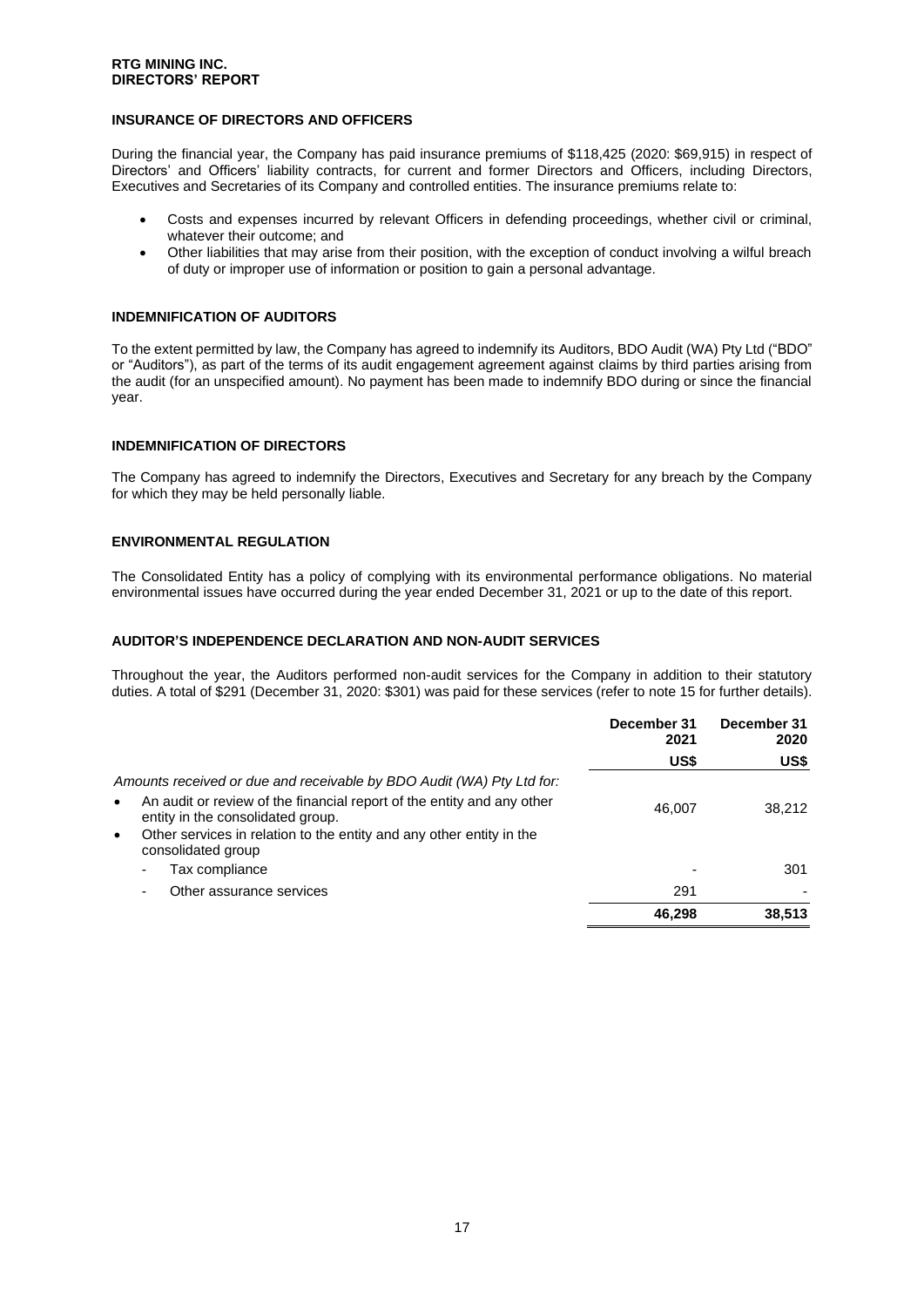The Directors are satisfied that the provision of non-audit services is compatible with the general standard of independence for auditors. The nature and scope of each type of non-audit service provided means that auditor independence was not compromised. A copy of the auditor's independence declaration is included at page 59 of the financial report and forms part of this report.

This report is made in accordance with a resolution of the Directors on March 30, 2022.

JUSTINE A MAGEE **President and Chief Executive Officer**

Perth, March 31, 2022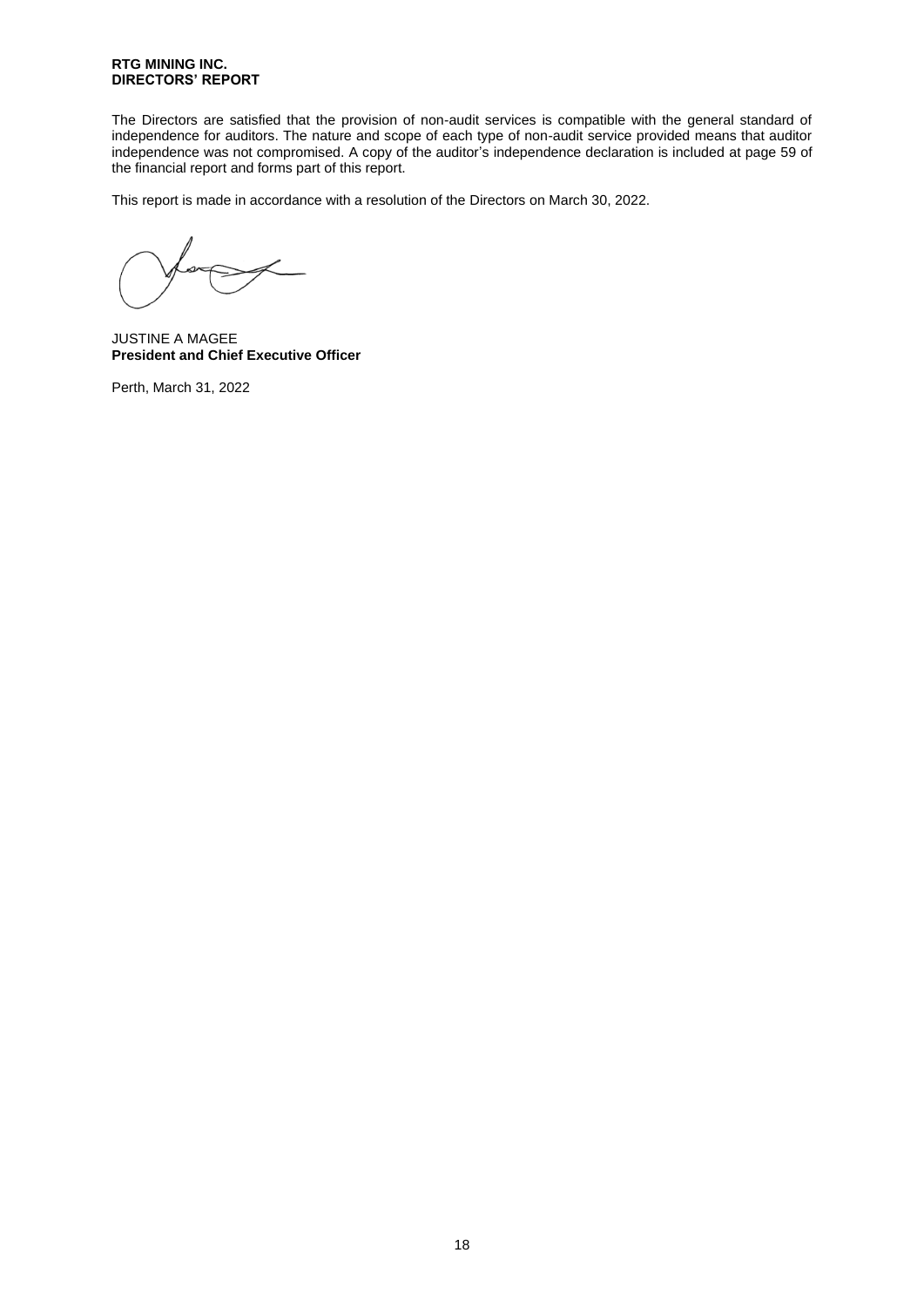## <span id="page-18-0"></span>**CONSOLIDATED STATEMENT OF PROFIT OR LOSS AND OTHER COMPREHENSIVE INCOME**

|                                                                                  |             | December 31<br>2021 | December 31<br>2020 |
|----------------------------------------------------------------------------------|-------------|---------------------|---------------------|
|                                                                                  | <b>Note</b> | US\$                | US\$                |
| <b>Continuing operations</b>                                                     |             |                     |                     |
| Other income                                                                     | 4           | 37,708              | 684,784             |
| Exploration and evaluation expenditure                                           | 5           | (267, 509)          | (93, 650)           |
| Business development expenses                                                    | 5           | (952, 122)          | (1, 181, 505)       |
| Fair value loss on financial asset at fair value<br>through profit or loss       | 5           | (2, 161, 992)       | (1, 917, 182)       |
| Project expenditure expense                                                      | 5           | (469, 680)          | (482,095)           |
| Foreign exchange (loss) / gain                                                   |             | (397, 201)          | 114,103             |
| Share based payment expense                                                      | 21          |                     | (1, 137, 422)       |
| Administrative expenses                                                          | 5           | (2,822,596)         | (2,269,579)         |
| Loss before income tax from continuing operations                                |             | (7,033,392)         | (6, 282, 546)       |
| Income tax benefit                                                               | 6           |                     |                     |
| Loss for the year from continuing operations                                     |             | (7,033,392)         | (6, 282, 546)       |
| Other comprehensive income / (loss)                                              |             |                     |                     |
| Items that may be reclassified to profit or loss in subsequent periods           |             |                     |                     |
| Exchange differences on translation of foreign operations                        |             | 261,423             | 62,123              |
| Items that will not be reclassified subsequently to profit or loss               |             |                     |                     |
| Net gain on financial assets at fair value through other<br>comprehensive income |             |                     | (141, 994)          |
| Total comprehensive loss for the year                                            |             | (6,771,969)         | (6, 362, 417)       |
| Loss attributable to:                                                            |             |                     |                     |
| Equity holders of the Company                                                    |             | (6,806,874)         | (5,976,266)         |
| Non-controlling interest                                                         |             | (226, 518)          | (306, 280)          |
|                                                                                  |             | (7,033,392)         | (6, 282, 546)       |
| Total comprehensive loss attributable to:                                        |             |                     |                     |
| Equity holders of the Company                                                    |             | (6, 545, 451)       | (6,056,137)         |
| Non-controlling interest                                                         |             | (226, 518)          | (306, 280)          |
|                                                                                  |             | (6,771,969)         | (6,362,417)         |
| Loss per share attributable to ordinary shareholders                             |             |                     |                     |
| Basic and diluted loss per share (cents)                                         | 16          | (1.00)              | (1.03)              |

*The above consolidated statement of profit or loss and other comprehensive income should be read in conjunction with the accompanying notes.*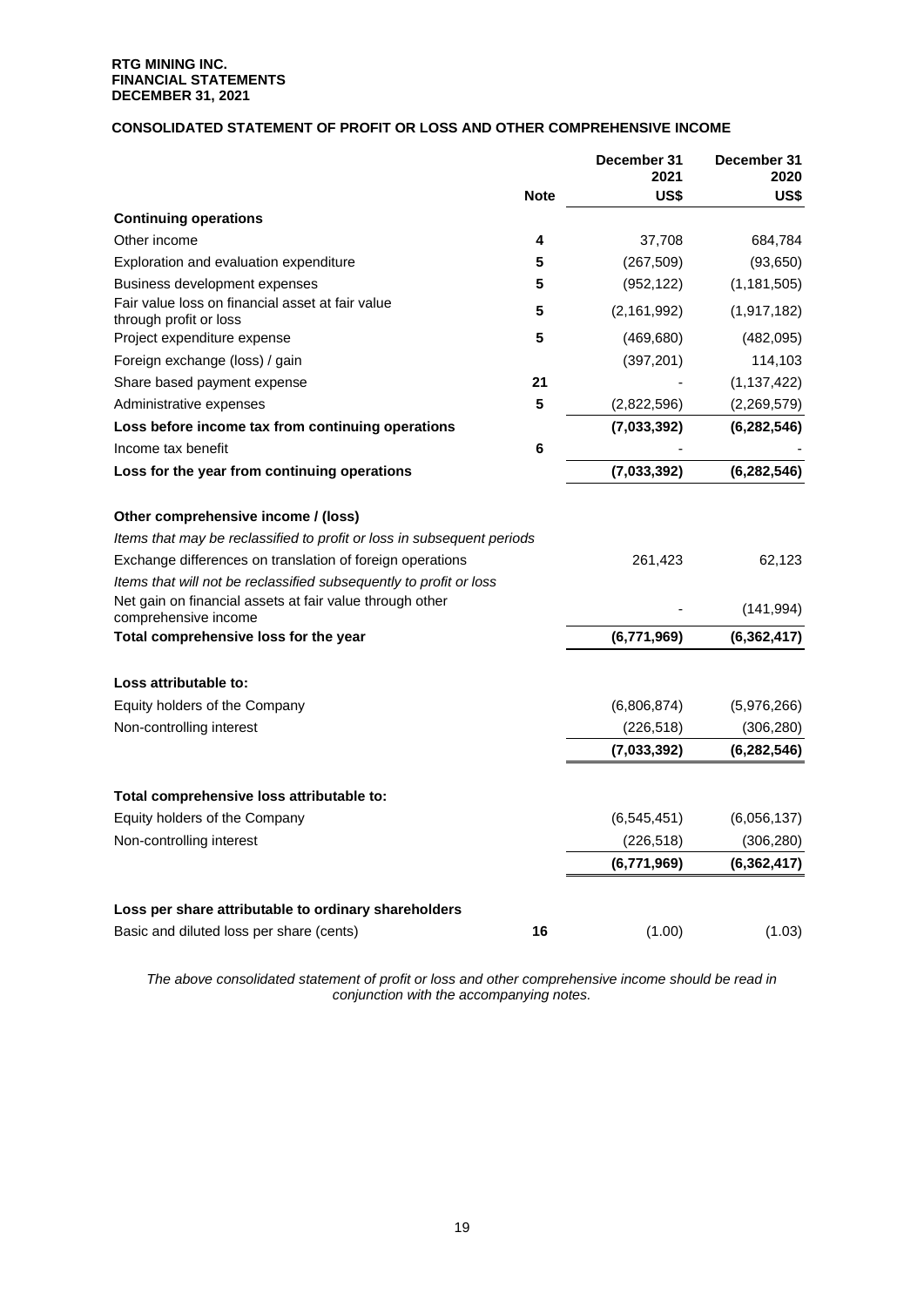## <span id="page-19-0"></span>**CONSOLIDATED STATEMENT OF FINANCIAL POSITION**

|                                      | <b>Note</b> | December 31<br>2021<br>US\$ | December 31<br>2020<br>US\$ |
|--------------------------------------|-------------|-----------------------------|-----------------------------|
| <b>Current assets</b>                |             |                             |                             |
| Cash and cash equivalents            | 7           | 10,046,354                  | 5,764,938                   |
| Receivables                          |             | 54,978                      | 27,477                      |
| Prepayments                          |             | 167,607                     | 154,865                     |
| <b>Total current assets</b>          |             | 10,268,939                  | 5,947,280                   |
| <b>Non-current assets</b>            |             |                             |                             |
| Property, plant and equipment        |             | 141,397                     | 199,848                     |
| Exploration and evaluation assets    |             | 2,406,412                   | 2,454,192                   |
| Right-of-use asset                   | 8           | 47,858                      | 174,634                     |
| <b>Total non-current assets</b>      |             | 2,595,667                   | 2,828,674                   |
| <b>Total assets</b>                  |             | 12,864,606                  | 8,775,954                   |
| <b>Current liabilities</b>           |             |                             |                             |
| Trade and other payables             | 10          | 1,677,551                   | 329,524                     |
| Provisions                           | 11          | 402,694                     | 299,845                     |
| Lease liability                      | 8           | 71,836                      | 131,890                     |
| Loans and borrowings                 | 12          | 1,500,000                   | 1,500,000                   |
| <b>Total current liabilities</b>     |             | 3,652,081                   | 2,261,259                   |
| <b>Non-current liabilities</b>       |             |                             |                             |
| Provisions                           | 11          | 15,280                      |                             |
| Lease liability                      | 8           |                             | 50,857                      |
| <b>Total non-current liabilities</b> |             | 15,280                      | 50,857                      |
| <b>Total liabilities</b>             |             | 3,667,361                   | 2,312,116                   |
| <b>Net assets</b>                    |             | 9,197,245                   | 6,463,838                   |
| Shareholder's equity                 |             |                             |                             |
| Issued capital                       | 13          | 183,475,169                 | 174,278,834                 |
| Reserves                             | 13          | 11,529,142                  | 10,958,677                  |
| <b>Accumulated losses</b>            | 13          | (184, 427, 978)             | (177, 621, 104)             |
| Parent shareholder's equity          |             | 10,576,333                  | 7,616,407                   |
| Non-controlling interest             | 14          | (1,379,087)                 | (1, 152, 569)               |
| Total shareholder's equity           |             | 9,197,246                   | 6,463,838                   |

*The above consolidated statement of financial position should be read in conjunction with the accompanying notes*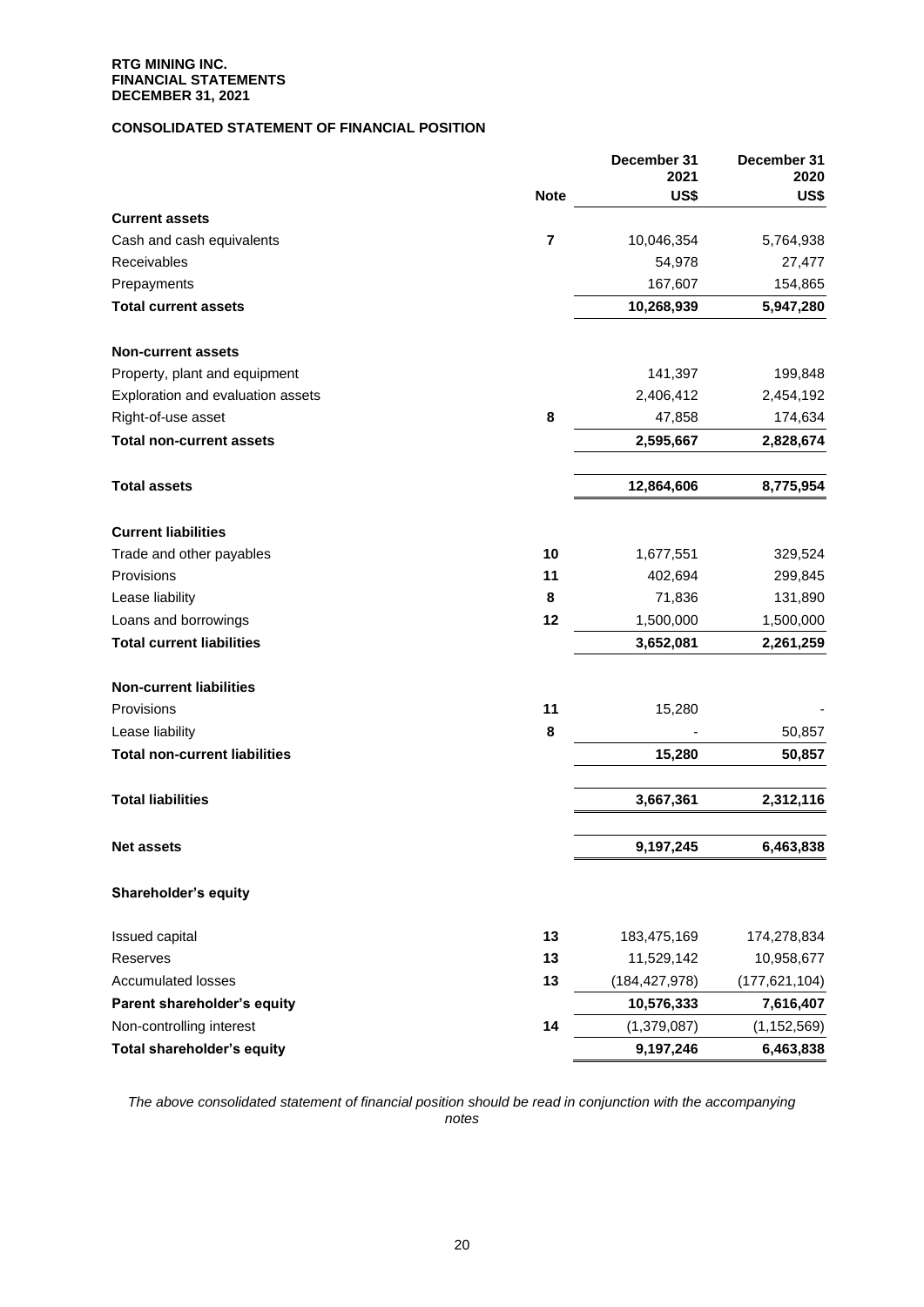## **CONSOLIDATED STATEMENT OF CHANGES IN EQUITY**

| Twelve months to December 31, 2021               | <b>Issued capital</b> | Asset<br>revaluation<br>reserve | payment<br>reserve       | <b>Share based Other capital</b><br>reserve | <b>Foreign</b><br>currency<br>translation<br>reserve | losses          | <b>Accumulated Non-controlling</b><br>interest | <b>Total</b>  |
|--------------------------------------------------|-----------------------|---------------------------------|--------------------------|---------------------------------------------|------------------------------------------------------|-----------------|------------------------------------------------|---------------|
|                                                  | US\$                  | US\$                            | US\$                     | US\$                                        | US\$                                                 | US\$            | US\$                                           | US\$          |
| Balance at January 1, 2021                       | 174,278,834           |                                 | 10,004,993               | 30,662                                      | 923,022                                              | (177, 621, 104) | (1, 152, 569)                                  | 6,463,838     |
| Loss for the year                                |                       |                                 |                          |                                             |                                                      | (6,806,874)     | (226, 518)                                     | (7,033,392)   |
| Currency translation differences                 |                       |                                 |                          |                                             | 261,423                                              |                 |                                                | 261,423       |
| Total comprehensive income / (loss) for the year |                       | $\blacksquare$                  | $\blacksquare$           | $\blacksquare$                              | 261,423                                              | (6,806,874)     | (226, 518)                                     | (6,771,969)   |
| Shares issued during the year                    | 10,153,253            |                                 |                          |                                             |                                                      |                 |                                                | 10,153,253    |
| Share issue expenses                             | (956, 918)            |                                 | 309,042                  |                                             |                                                      |                 |                                                | (647, 876)    |
| Balance at December 31, 2021                     | 183,475,169           | $\blacksquare$                  | 10,314,035               | 30,662                                      | 1,184,445                                            | (184, 427, 978) | (1,379,087)                                    | 9,197,246     |
| Twelve months to December 31, 2020               | <b>Issued capital</b> | Asset<br>revaluation<br>reserve | payment<br>reserve       | <b>Share based Other capital</b><br>reserve | <b>Foreign</b><br>currency<br>translation<br>reserve | losses          | <b>Accumulated Non-controlling</b><br>interest | <b>Total</b>  |
|                                                  | US\$                  | US\$                            | US\$                     | US\$                                        | US\$                                                 | US\$            | US\$                                           | US\$          |
| Balance at January 1, 2020                       | 168,412,908           | 446,619                         | 8,696,142                | 30,662                                      | 860,899                                              | (171, 949, 463) | (846, 289)                                     | 5,651,478     |
| Loss for the year                                |                       |                                 |                          |                                             |                                                      | (5,976,266)     | (306, 280)                                     | (6, 282, 546) |
| Currency translation differences                 |                       |                                 |                          |                                             | 62,123                                               |                 |                                                | 62,123        |
| Net gain on financial assets at FVOCI            |                       | (446, 619)                      |                          |                                             |                                                      | 304,625         |                                                | (141, 994)    |
| Total comprehensive income / (loss) for the year |                       | (446, 619)                      | $\overline{\phantom{0}}$ | $\blacksquare$                              | 62,123                                               | (5,671,641)     | (306, 280)                                     | (6, 362, 417) |
| Discontinued operations                          | (39,960)              |                                 |                          |                                             |                                                      |                 |                                                | (39,960)      |
| Shares issued during the year                    | 6,538,327             | $\blacksquare$                  | 1,137,422                |                                             |                                                      |                 |                                                | 7,675,749     |
| Share issue expenses                             | (632, 441)            |                                 | 171,429                  |                                             |                                                      |                 |                                                | (461, 012)    |
| Balance at December 31, 2020                     | 174,278,834           | ٠                               | 10,004,993               | 30,662                                      | 923,022                                              | (177, 621, 104) | (1, 152, 569)                                  | 6,463,838     |

<span id="page-20-0"></span>*The above consolidated statement of changes in equity should be read in conjunction with the accompanying notes.*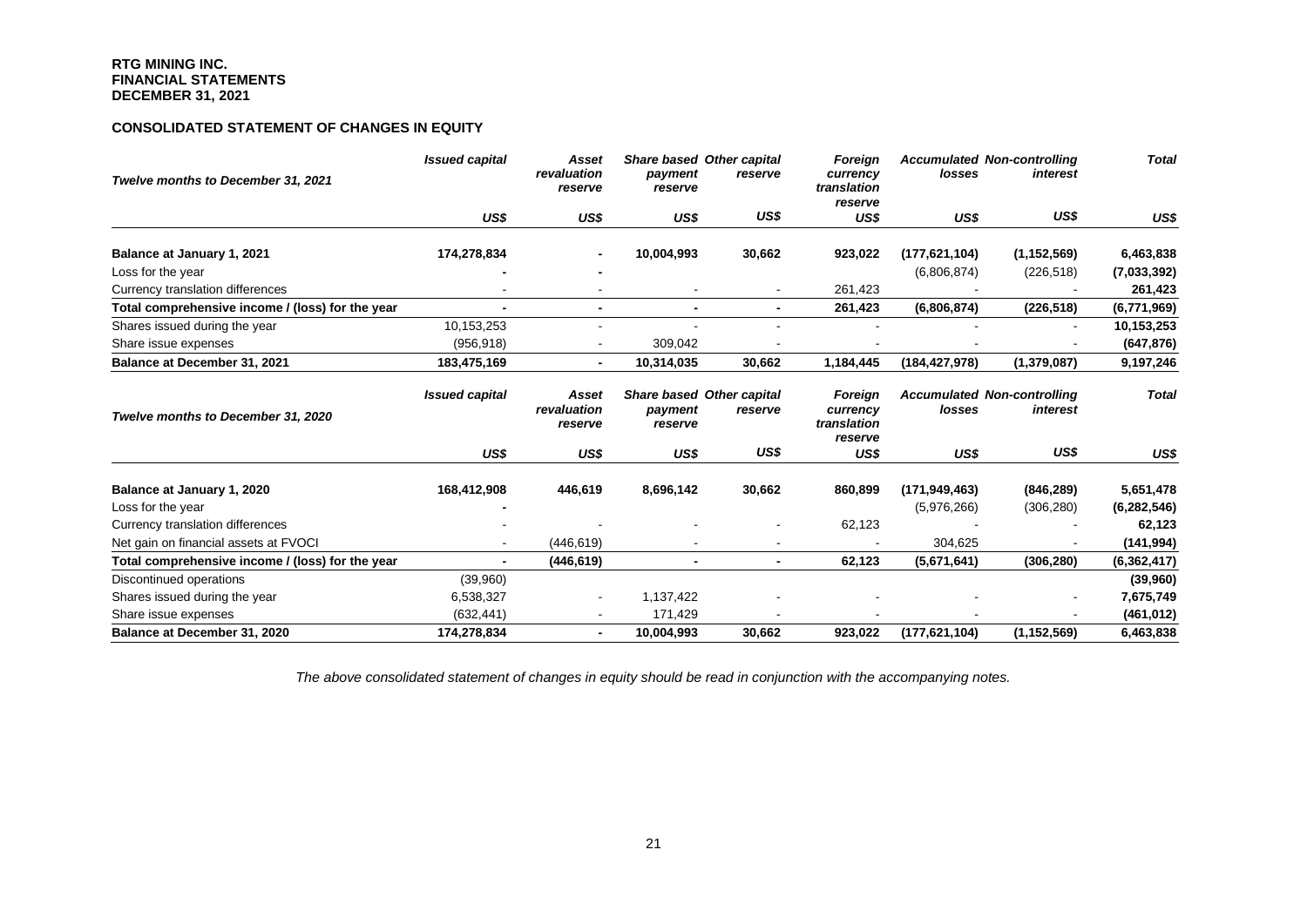## <span id="page-21-0"></span>**CONSOLIDATED STATEMENT OF CASH FLOWS**

|                                                        |                | December 31<br>2021 | December 31<br>2020 |
|--------------------------------------------------------|----------------|---------------------|---------------------|
|                                                        | <b>Note</b>    | US\$                | US\$                |
| <b>Operating activities</b>                            |                |                     |                     |
| Payments to suppliers and employees                    |                | (3, 121, 534)       | (3,994,025)         |
| Interest received                                      |                | 194                 | 1,236               |
| Other receipts                                         |                | 37,582              |                     |
| Exploration and evaluation expenditure                 |                | (126, 482)          | (93, 650)           |
| Net cash flows used in operating activities            | $\overline{7}$ | (3, 210, 240)       | (4,086,439)         |
| <b>Investing activities</b>                            |                |                     |                     |
| Payments for property, plant and equipment             |                | (6, 519)            | (6,659)             |
| Proceeds from sale of investments                      |                |                     | 2,488,354           |
| Advances to associate entities                         |                | (2, 116, 844)       | (2, 104, 268)       |
| Net cash flows used in / from investing activities     |                | (2, 123, 363)       | 377,427             |
| <b>Financing activities</b>                            |                |                     |                     |
| Repayment of borrowings                                | 12             |                     | (1,000,000)         |
| Proceeds from shares issued                            |                | 10,153,253          | 6,538,327           |
| Share application                                      |                | 141,622             |                     |
| Share issue expenses                                   |                | (234, 418)          | (461, 012)          |
| Lease liability payments                               |                | (110, 911)          | (117,091)           |
| Net cash flows from financing activities               |                | 9,949,546           | 4,960,224           |
| Net increase in cash and cash equivalents              |                | 4,615,943           | 1,251,212           |
| Cash and cash equivalents at the beginning of the year |                | 5,764,938           | 3,927,667           |
| Net foreign exchange difference                        |                | (334, 526)          | 586,059             |
| Cash and cash equivalents at end of the financial year | 7              | 10,046,355          | 5,764,938           |

*The above consolidated statement of cash flows should be read in conjunction with the accompanying notes.*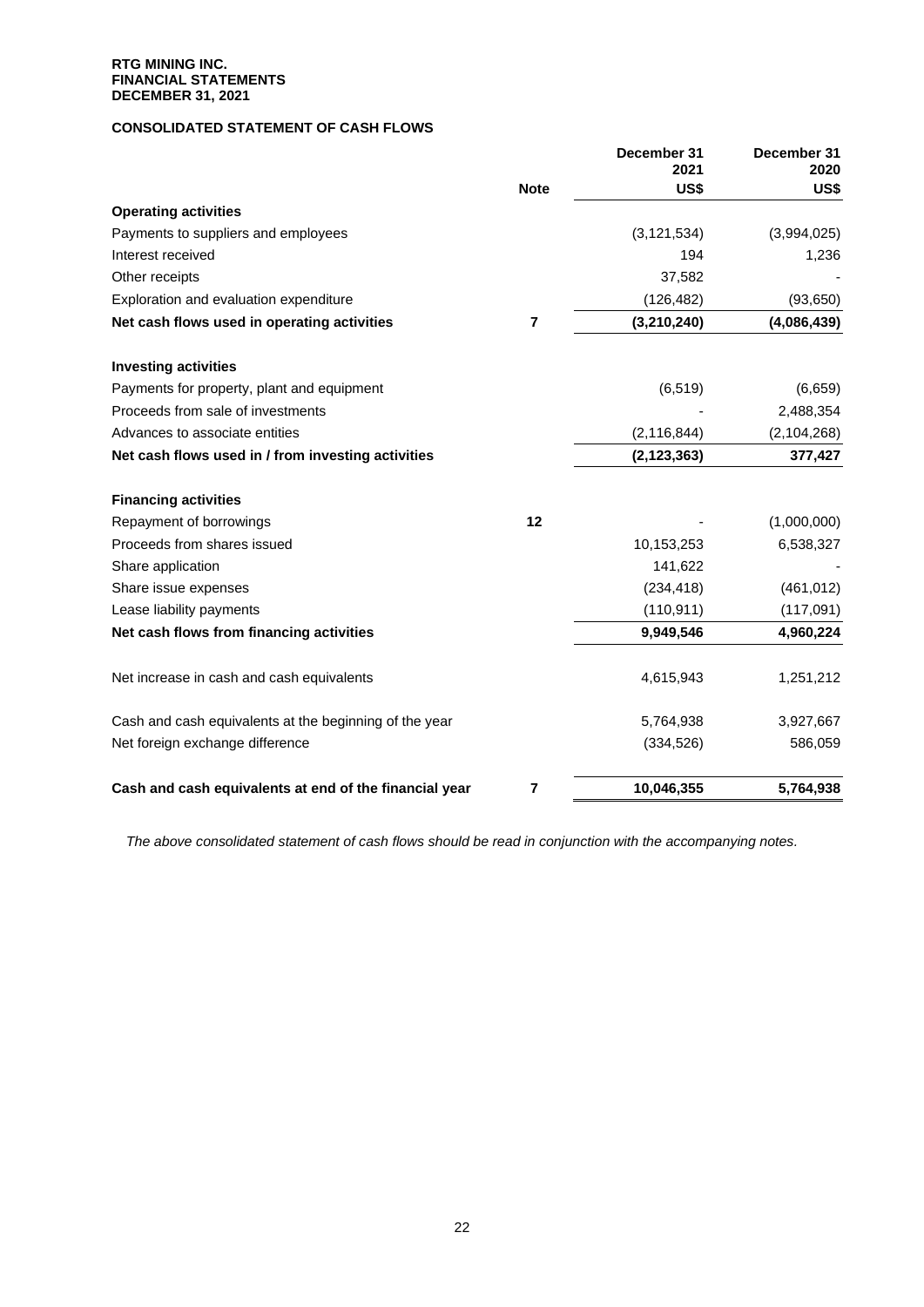## **1. BASIS OF PREPARATION AND SUMMARY OF SIGNIFICANT ACCOUNTING POLICIES**

#### **a) Statement of compliance**

The consolidated financial report has been prepared as a general purpose financial report which has been prepared in accordance with International Financial Reporting Standards ("IFRS") as issued by the International Accounting Standards Board ("IASB").

The financial statements were authorised for issue by the directors on March 25, 2022.

#### *Basis of preparation*

The consolidated financial statements have been prepared on a historical cost basis, except for financial assets at fair value through other comprehensive income and financial assets at fair value through profit or loss which have been measured at fair value. Historical costs are generally based on the fair values of the consideration given in exchange for goods and services.

The financial report is presented in United States Dollars (US\$) unless otherwise noted.

The Company is a for profit entity.

#### *Basis of consolidation*

The consolidated financial statements include the financial statements of the Company and its controlled entities, referred collectively throughout these financial statements as the "Consolidated Entity" or "the Group", as at December 31, 2021. Transactions between companies within the Consolidated Entity have been eliminated on consolidation. For a description of the Company's subsidiaries, refer to note 17.

Subsidiaries are all those entities over which the Group has the power to govern the financial and operating policies so as to obtain benefits from their activities. The existence and effect of potential voting rights that are currently exercisable or convertible are considered when assessing whether a group controls another entity.

Subsidiaries are fully consolidated from the date on which control is transferred to the Group and cease to be consolidated from the date on which control is transferred out of the Group.

A change of ownership interest of a subsidiary that does not result in a loss of control is accounted for as an equity transaction.

#### *(i) Significant accounting judgments*

The valuation of certain assets held by the Group is dependent upon the estimation of mineral resources and ore reserves. There are numerous uncertainties inherent in estimating mineral resources and ore reserves and assumptions that are valid at the time of estimation may change significantly when new information becomes available.

Changes in the forecast prices of commodities, exchange rates, production costs or recovery rates may change the economic status of reserves and may ultimately result in the reserves being restated. Such change in reserves could impact on asset carrying values.

#### *(ii) Significant accounting estimates and assumptions*

The carrying amounts of certain assets and liabilities are often determined based on estimates and assumptions of future events. The key estimates and assumptions that have a significant risk of causing a material adjustment to the carrying amounts of certain assets and liabilities within the next annual reporting period are:

## *Non-consolidation of entities*

Non-consolidation of entities Mt. Labo Exploration and Development Corporation ("Mt. Labo"), Bunawan Mining Corporation ("Bunawan"), St Ignatius and Oz Metals Exploration and Development Corporation ("Oz Metals") (referred to as "the Philippines Associates").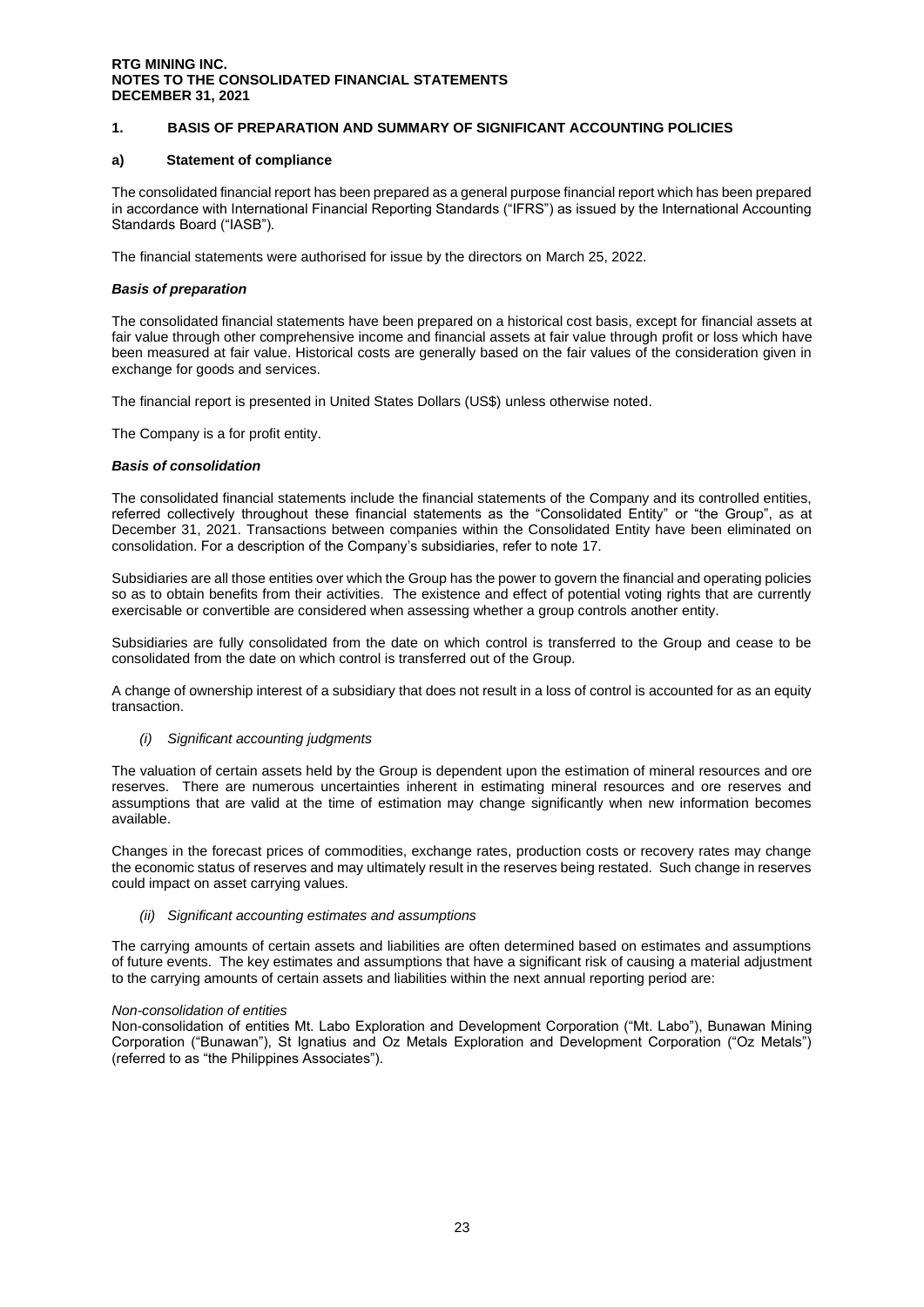## **1. BASIS OF PREPARATION AND SUMMARY OF SIGNIFICANT ACCOUNTING POLICIES – continued**

## *Significant accounting estimates and assumptions – continued*

Under IFRS 10, an investor, regardless of the nature of its involvement with an entity (the investee), shall determine whether it is a parent by assessing whether it controls the investee. Based on this, the Board control and voting rights in the Philippines Associates, RTG has determined that there is an absence of control over the Philippines Associates and that they will be equity accounted in line with IAS 28.

#### Board control:

The Boards of each of the Philippine's Associates are comprised of five members, with each company Board sharing a maximum of two common Board members with RTG. It follows that the common RTG Board members cannot directly control the Boards of the Philippines Associates.

#### Voting rights:

RTG, through Sierra Mining Pty Ltd, controls 40% of the shareholdings of Mt. Labo, St Ignatius, Bunawan and Oz Metals, with the remaining 60% of the shareholdings being controlled by external Philippine shareholders. Thus, RTG cannot exercise control over these entities via their shareholding positions.

Based on the above assessment of Board Control and Voting Rights, and in the absence of contractual obligations between RTG and the Philippines Associates, RTG is satisfied that it does not have power over the Philippines Associates and hence does not control the Philippines Associates.

#### *Impairment of plant and equipment*

The Group determines whether plant and equipment is impaired at least on an annual basis. This requires an assessment on whether there have been any impairment triggers, and where there have been triggers for impairment, an estimation of the recoverable amount of cash generating units to which the plant and equipment are allocated.

## *Share based payment transactions*

The Group measures the costs of equity-settled transactions with employees and advisors by reference to the fair value of the equity instruments at the date at which they are granted. The Group measures the cost of cash-settled share based payments at fair value at grant date taking into account the terms and conditions upon which the instruments were granted, as discussed in note 21. The term of the loan provided by the Company to purchase the loan funded shares (3.45 years for the loan issued in 2020) was determined by taking into consideration the status of the Company at the time and the expected start date of development and the timing of the recipient's ability to repay loan.

#### *Impairment of non-financial assets*

Non-financial assets are reviewed at each reporting date to determine whether there are any indicators that the carrying amount may not be recoverable.

## *Impairment of capitalised exploration*

The ultimate recoupment of the value of exploration and evaluation assets is dependent on the successful development and commercial exploitation, or alternatively sale, of the underlying mineral exploration properties. The consolidated Group undertakes at least on an annual basis, a comprehensive review for indicators of impairment of those assets. Should an indicator of impairment exist, there is significant estimation and judgement in determining the inputs and assumptions used in determining the recoverable amounts.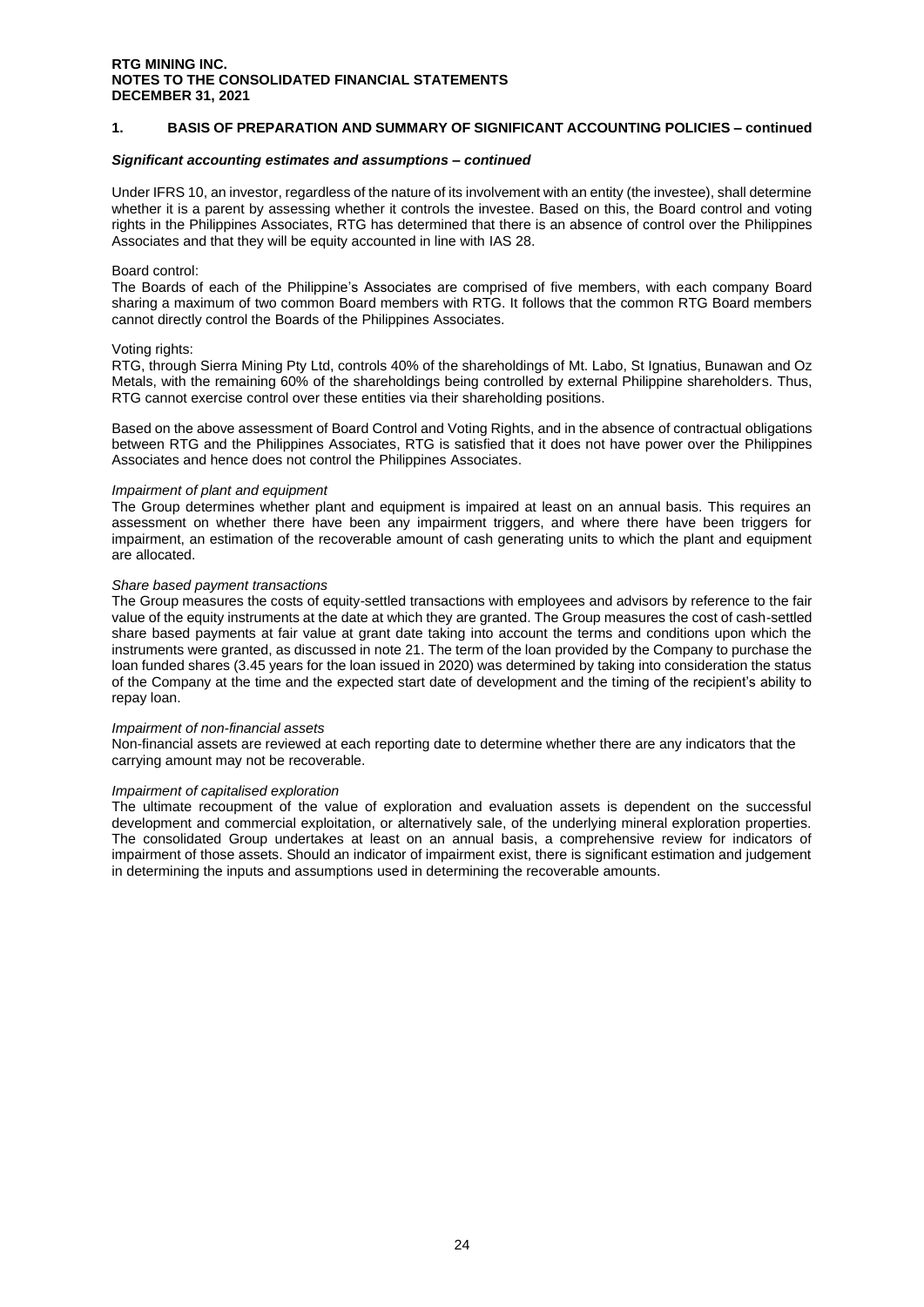## **1. BASIS OF PREPARATION AND SUMMARY OF SIGNIFICANT ACCOUNTING POLICIES – continued**

## *Significant accounting estimates and assumptions – continued*

#### *Carrying value of the investment in the Philippines Associates*

The Group assesses whether there is objective evidence that the investment in the Philippines Associates is impaired by reference to the underlying mining projects held by the Philippines Associates. These mining projects include the Mabilo Project, held by Mt. Labo, which is in the development phase, therefore requiring an impairment assessment in accordance with IAS 28 Investment in Associates and Joint Ventures. This assessment requires judgement in analysing possible impacts caused by factors such as the price of gold and copper, operating and capital estimates, ownership relationships and the political risk in which the project operates. The fair value in the current period was assessed to be nil due to the stage of development of the project where management are not yet in a position to determine expected future cash flows from the investment as the term sheet is yet to be finalised and the formal decision to mine has not been made yet.

## *Fair value of Financial Assets through Profit or Loss*

The loans to Philippines Associates do not meet the IFRS 9 criteria for classification at amortised cost as they fail the contractual cashflow characteristics of sole payments of principal and interest ("SPPI"). As a result, the loans will be carried at fair value through profit or loss ("FVTPL"). While management notes significant change in the circumstances of legal proceedings with the Tribunal handing down a Final Award in favour of Mt. Labo, Mt. Labo securing the Mining Permit and positive political changes in the Philippines, a material uncertainty of recoverability still remains to be recognised as the term sheet is yet to be finalised and the formal decision to mine has not been made yet. Due to these inherent uncertainties and risks outlined above, the Board have decided the credit risk is high enough to continue to impair the entirety of the loans to the Philippines Associates at December 2021.

#### *Impairment of investment in Joint Venture*

Where there is objective evidence that the investment in a joint venture should be impaired the carrying amount of the investment is tested for impairment in the same way as other non-financial assets. Other non-financial assets are subject to impairment tests whenever events or changes in circumstances indicate that their carrying amount may not be recoverable. Where the carrying value of an asset exceeds its recoverable amount, the asset is written down accordingly. Impairment charges are included in profit or loss.

## **b) Cash and cash equivalents**

Cash and short term deposits in the consolidated statement of financial position include cash at bank and short term deposits with an original maturity of three months or less.

For the purposes of the consolidated statement of cash flows, cash and cash equivalents include cash and cash equivalents defined above, net of outstanding bank overdrafts.

## **c) Plant and equipment**

Plant and equipment are stated at cost less accumulated depreciation and impairment losses. Such cost includes the cost of replacing parts that are eligible for capitalisation when the cost of replacing the parts is incurred.

Depreciation is calculated on a straight-line basis over the estimated useful life of the asset as follows:

Office, plant and equipment – over 1 to 13 years.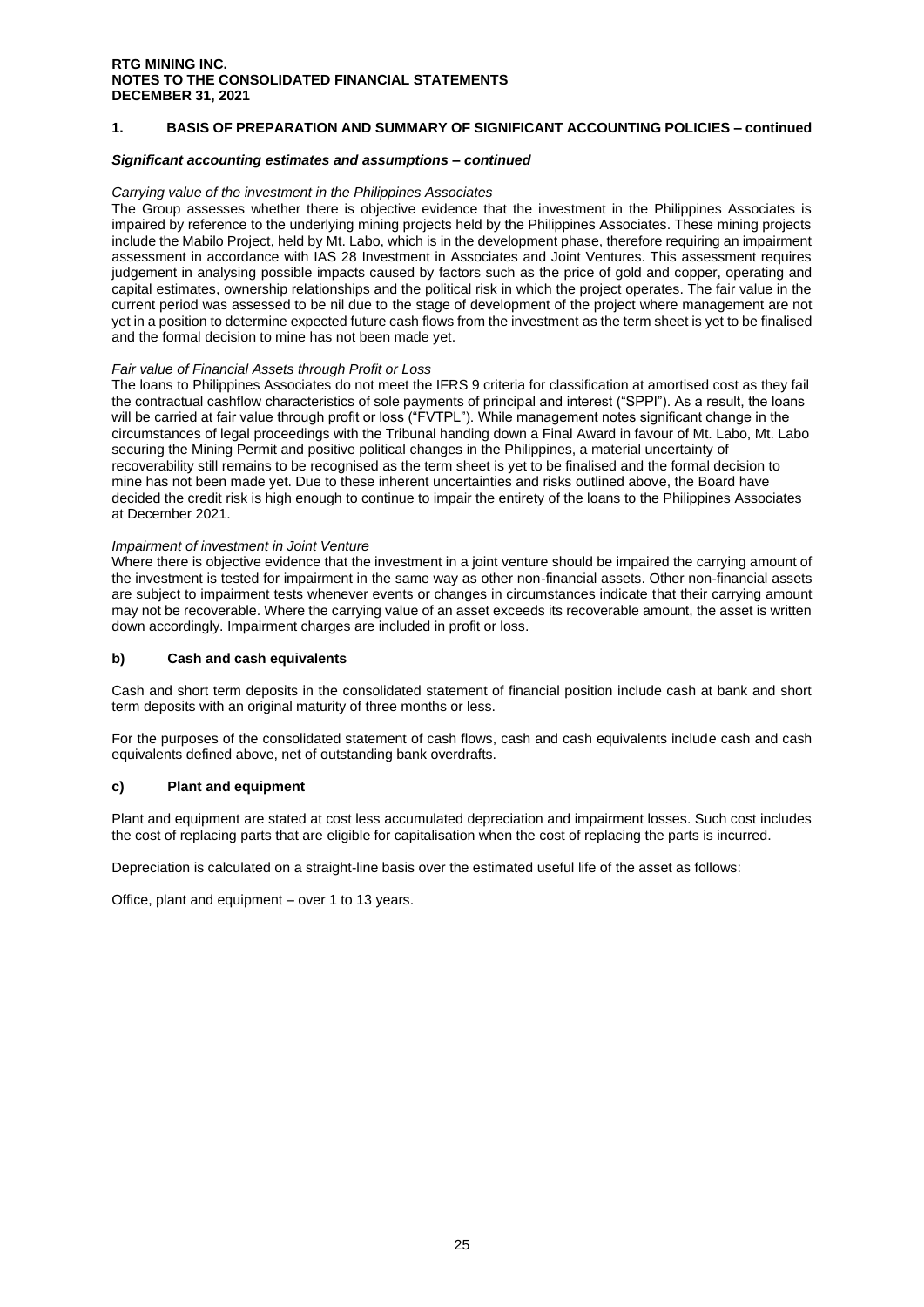## **1. BASIS OF PREPARATION AND SUMMARY OF SIGNIFICANT ACCOUNTING POLICIES – continued**

## **c) Plant and equipment – continued**

The assets' residual values, useful lives and amortization methods are reviewed, and adjusted if appropriate, at each financial year.

#### *Impairment*

The carrying values of plant and equipment are reviewed for impairment when events or changes in circumstances indicate the carrying value may not be recoverable.

#### *De-recognition and disposal*

An item of property, plant and equipment is derecognised upon disposal or when no future economic benefits are expected to arise from the continued use of the asset.

Any gain or loss arising on de-recognition of the asset (calculated as the difference between the net disposal proceeds and the carrying amount of the item) is included in the consolidated statement of profit or loss and other comprehensive income in the period the item is derecognised.

## **d) Provisions**

Provisions are recognised when the Group has a present obligation (legal or constructive) as a result of a past event, it is probable that an outflow of resources embodying economic benefits will be required to settle the obligations and a reliable estimate can be made of the amount of the obligation.

When the Group expects some or all of a provision to be reimbursed, for example under an insurance contract, the reimbursement is recognised as a separate asset but only when the reimbursement is virtually certain. The expense relating to any provision is represented in the consolidated statement of profit or loss and other comprehensive income net of any reimbursement.

If the effect of the time value of money is material, provisions are discounted using a current pre-tax rate that reflects the risks specific to the liability.

When discounting is used, the increase in the provision due to the passage of time is recognised as a finance cost.

## **e) Employee leave benefits**

## *(i) Wages, salaries, annual leave and sick leave*

Provision is made for the Group's liability for employee entitlements arising from services rendered by employees to reporting date. Employee entitlements due to be settled within one year have been measured at their nominal amounts based on remuneration rates which are due to be paid when the liability is settled. Expenses for non-accumulating sick leave are recognised when the leave is taken and are measured at the rates paid or payable.

*(ii) Long service leave*

The liability for long service leave is recognised and measured as the present value of expected future payments to be made in respect of services provided by employees up to the reporting date using the projected unit credit valuation method. Consideration is given to expected future wage and salary levels, experience of employee departures, and periods of service.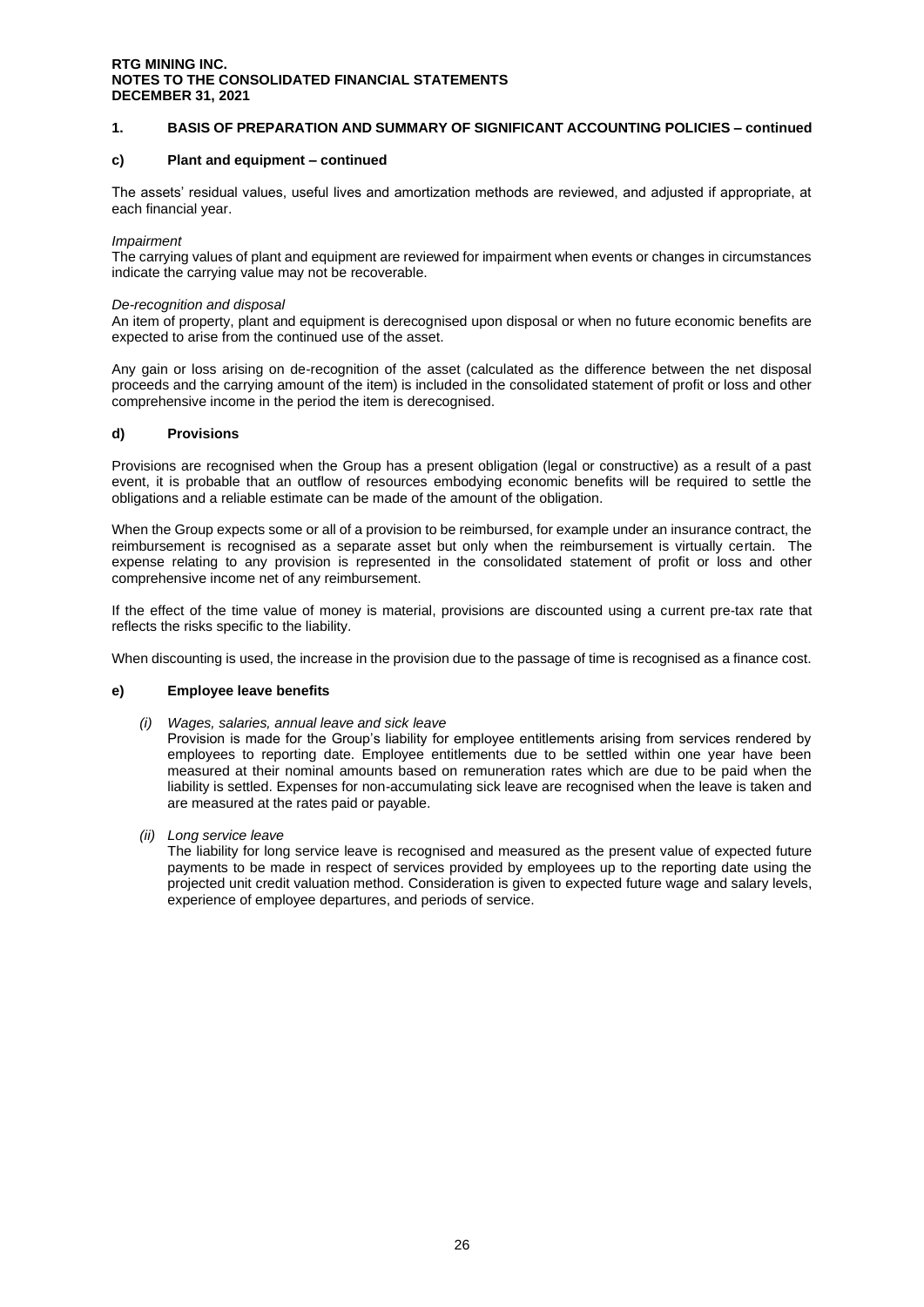## **1. BASIS OF PREPARATION AND SUMMARY OF SIGNIFICANT ACCOUNTING POLICIES – continued**

## **f) Income tax**

Current tax assets and liabilities for the current and prior periods are measured at the amount expected to be recovered from or paid to the taxation authorities. The tax rates and tax laws used to compute the amount are those that are enacted or substantively enacted by the reporting date.

Deferred income tax is provided on all temporary differences at the reporting date between the tax bases of assets and liabilities and their carrying amounts for financial reporting purposes.

Deferred income tax liabilities are recognised for all taxable temporary differences:

- Except where the deferred income tax liability arises from the initial recognition of goodwill or of an asset or liability in a transaction that is not a business combination and, at the time of the transaction, affects neither the accounting profits or taxable profit or loss; and
- In respect of taxable temporary differences associated with investments in subsidiaries, Associates and interest in joint ventures, except where the timing of the reversal of the temporary differences can be controlled and it is probable that the temporary differences will not reverse in the foreseeable future.

Deferred income tax assets are recognised for all deductible temporary differences, carry-forward of unused tax assets and unused tax losses, to the extent that it is probable that taxable profit will be available against which the deductible temporary differences, and the carry–forward of unused tax assets and unused tax losses can be utilised:

- Except where the deferred income tax asset relating to the deductible temporary difference arises from the initial recognition of an asset or liability in a transaction that is not a business combination and, at the time of the transaction, affects neither the accounting profit nor taxable profit or loss; and
- In respect of deductible temporary differences associated with investment in subsidiaries, Associates and interests in joint ventures, deferred tax assets are only recognised to the extent that it is probable that the temporary differences will reverse in the foreseeable future and taxable profit will be available against which the temporary differences can be utilised.

The carrying amount of deferred income tax assets is reviewed at each reporting date and reduced to the extent that it is no longer probable that sufficient taxable profit will be available to allow all or part of the deferred income tax asset to be utilised.

Unrecognised deferred income tax assets are recognised at each reporting date and are recognised to the extent that it has become probable that future taxable profit will allow the deferred tax asset to be recovered.

Deferred income tax assets and liabilities are measured at the tax rates that are expected to apply to the year when the asset is realised or the liability is settled, based on tax rates (and tax laws) that have been enacted or substantively enacted at the reporting date.

Income taxes relating to items recognised directly in equity are recognised in equity and not in the consolidated statement of profit or loss and other comprehensive income. Deferred tax assets and deferred tax liabilities are offset only if a legally enforceable right exists to set off current tax assets against current tax liabilities and the deferred tax assets relate to the same taxable entity and the same taxation authority.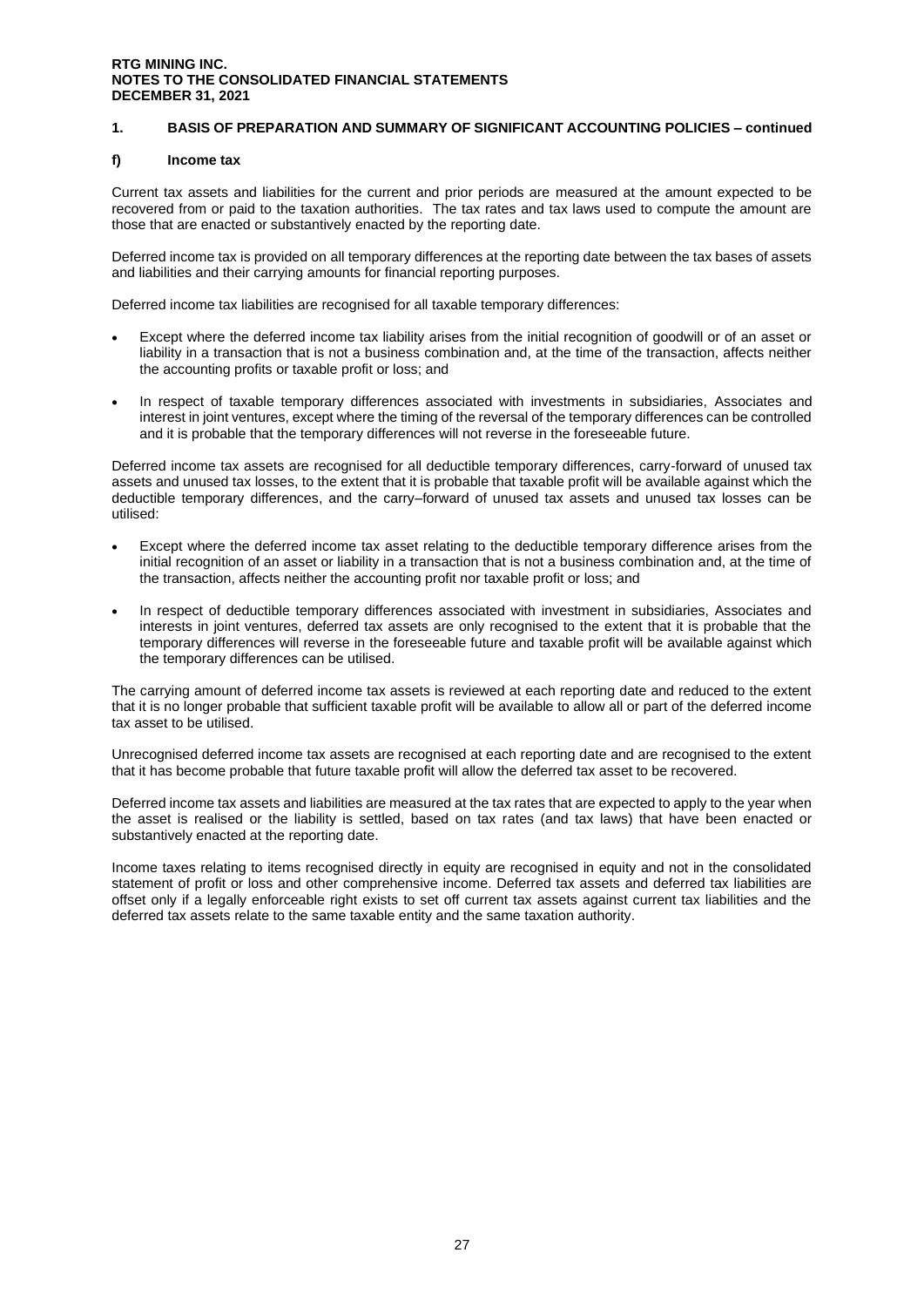## **1. BASIS OF PREPARATION AND SUMMARY OF SIGNIFICANT ACCOUNTING POLICIES – continued**

## **g) Goods and Services Tax**

Revenues, expenses and assets are recognised net of the amount of goods and services tax ("GST"), except where the amount of GST incurred is not recoverable from the relevant taxation authorities, in which case the GST is recognised as part of the cost of acquisition of the asset or as part of the expense item as applicable, and receivables and payables, which are stated with the amount of GST included.

The net amount of GST recoverable from, or payable to, the relevant taxation authorities is included as a receivable or payable in the consolidated statement of financial position.

Cash flows are included in the consolidated statement of cash flows on a gross basis and the GST component of cash flows arising from investing and financing activities, which is recoverable from, or payable to, the taxation authority, are classified as operating cash flows.

Commitments and contingencies are disclosed net of the amount of GST recoverable from, or payable to, the taxation authority.

## **h) Foreign currency translation**

Both the functional currency and presentation currency of the Company is United States dollars (US\$).

Transactions in foreign currencies are initially recorded in the functional currency at the exchange rates ruling at the date of the transaction. Monetary assets and liabilities denominated in foreign currencies are retranslated at the rate of exchange ruling at the reporting date. All differences are taken to the consolidated statement of profit or loss and other comprehensive income.

Non-monetary items that are measured in terms of historical cost in a foreign currency are translated using the exchange rate as at the date of the initial transaction.

The functional currency of the Company's Philippines Associates is the Philippine Peso.

For the purpose of presenting consolidated financial statements, the assets and liabilities of the foreign entities are expressed in United States dollars using exchange rates prevailing at the end of the reporting period. Income and expense items are translated at the average exchange rates for the period, unless exchange rates fluctuated significantly during that period, in which case the exchange rates at the dates of the transactions are used. Exchange differences arising are recognized as a separate component of equity and as a foreign currency translation adjustment in other comprehensive income (loss) in the consolidated statement of profit or loss and other comprehensive income.

## **i) Share based payment transactions**

The Company provides benefits to Directors, consultants and employees of the Group in the form of share-based payment transactions, whereby eligible recipients render services in exchange for shares or rights over shares ('equity-settled transactions').

The cost of equity-settled transactions with Directors and employees is measured by reference to fair value at the date at which they are granted. The fair value is determined using a Black & Scholes model, further details of which are given in note 21.

The Group has in the prior year provided limited recourse loans to eligible employees (including some directors), to acquire ordinary shares in RTG ("loan shares"). The loan shares are in substance accounted for as share-based payments with a corresponding increase in equity. The fair value is measured at grant date. The fair value of the loan shares was measured using a Black-Scholes valuation model, taking into account the terms and conditions on which the options were granted.

In valuing equity-settled transactions, no account is taken of any performance conditions, other than conditions linked to the price of the shares of RTG if applicable.

The cost of equity-settled transactions is recognised, together with a corresponding increase in equity, over the period in which the performance conditions are fulfilled, ending on the date on which the relevant employees become fully entitled to the award ("vesting date").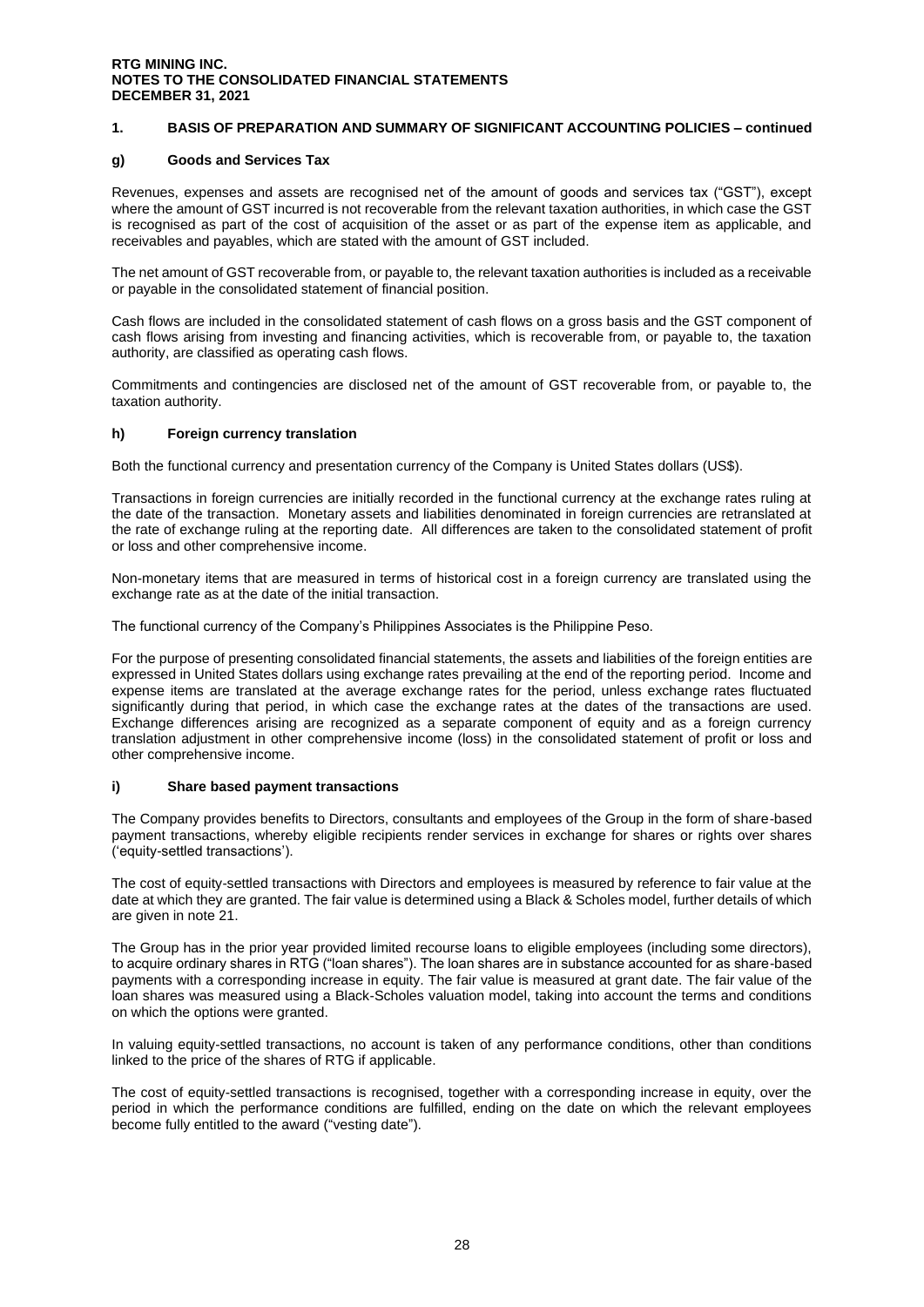## **1. BASIS OF PREPARATION AND SUMMARY OF SIGNIFICANT ACCOUNTING POLICIES – continued**

## **i) Share based payment transactions - continued**

The cumulative expense recognised for equity-settled transactions at each reporting date until vesting date reflects:

- (i) The extent to which the vesting period has expired, and
- (ii) The number of awards that, in the opinion of the Directors of the Company, will ultimately vest.

This opinion is formed based on the best available information at reporting date. No adjustment is made for the likelihood of market performance conditions being met as the effect of these conditions is included in the determination of fair value at grant date.

No expense is recognised for awards that do not ultimately vest, except awards where vesting is conditional upon a market performance condition.

Where the terms of an equity-settled award are modified, as a minimum an expense is recognised as if the terms had not been modified. In addition, an expense is recognised for any increase in the value of the transaction as a result of the modification, as measured at the date of modification.

Where an equity-settled award is cancelled, it is treated as if it had vested on the date of cancellation, and any expense not yet recognised for the award is recognised immediately. However, if a new award is substituted for the cancelled award, and designated as a replacement award on the date that it is granted, the cancelled and new award are treated as if they were a modification of the original award, as described in the previous paragraph.

The dilutive effect, if any, of outstanding options is reflected as additional share dilution in the computation of earnings per share.

## **j) Exploration and evaluation**

Exploration and evaluation expenditures are written off as incurred, except for acquisition costs and where an area of interest is established.

Exploration assets acquired from a third party are carried forward provided that either i) the carrying value is expected to be recouped through the successful development and exploitation or sale of an area of interest or ii) exploitation and/or evaluation activities in the area have not yet reached a stage that permits a reasonable assessment of the existence or otherwise of economically recoverable reserves, active and significant operations in relation to the area are continuing and the rights of the tenure are current. If capitalised exploration and evaluation costs do not meet either of these tests, they are expensed to profit or loss.

An area of interest is established where a discovery of economically recoverable resource is made. The area of interest will be established as a mineral project. All activity relating to the area of interest is then subsequently capitalised. Where development is anticipated, costs will be carried forward until the decision to develop is made.

Each area of interest is reviewed at least bi-annually to determine whether it is appropriate to continue to carry forward the capitalised costs.

Upon approval for the development of an area of interest, accumulated expenditure for the area of interest is transferred to capitalised development expenditure.

## **k) Trade and other payables**

Trade payables and other payables are carried at amortised costs and represent liabilities for goods and services provided to the Group prior to the end of the financial year that are unpaid and arise when the Group becomes obliged to make future payments in respect of the purchase of these goods and services.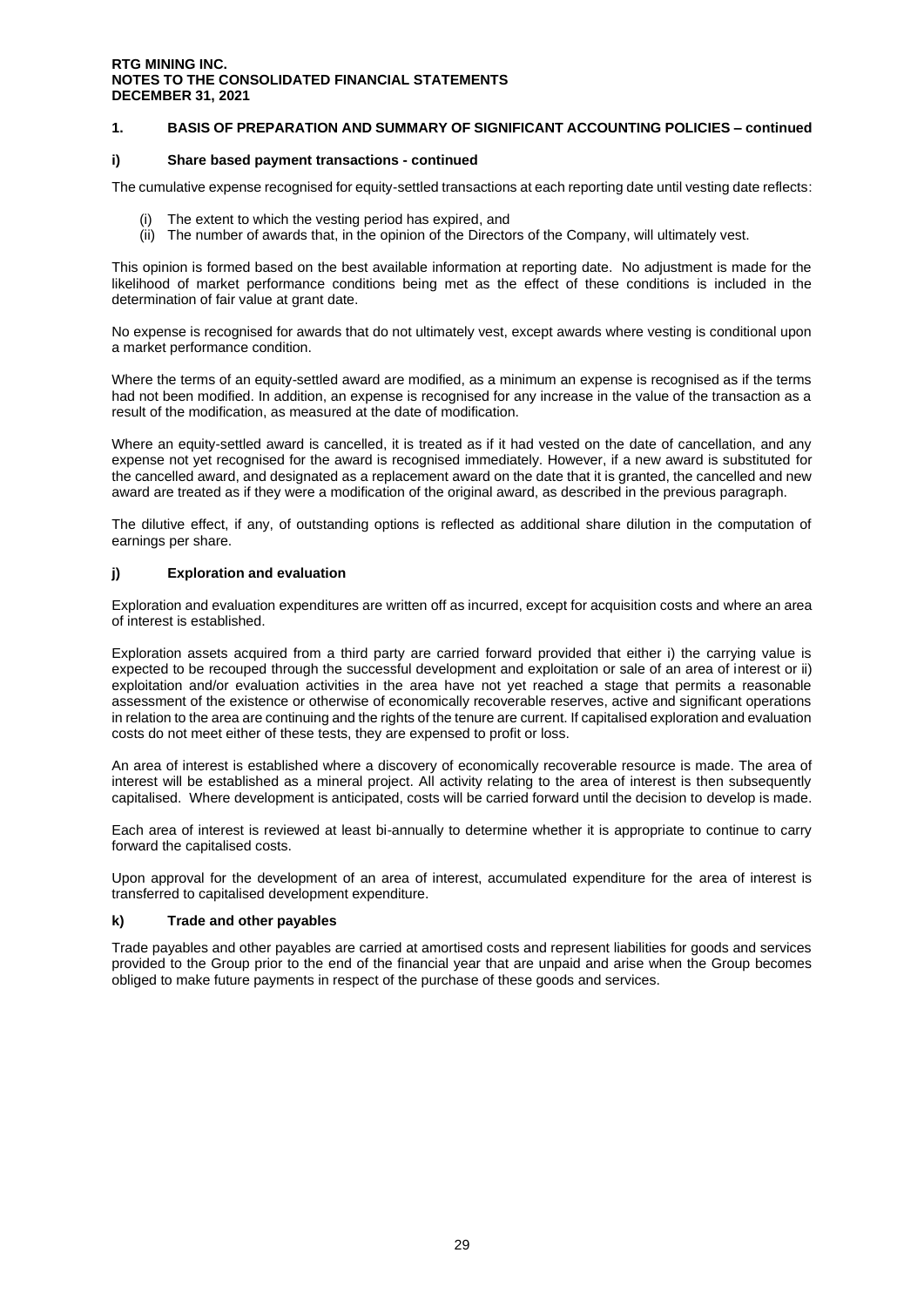## **1. BASIS OF PREPARATION AND SUMMARY OF SIGNIFICANT ACCOUNTING POLICIES – continued**

## **l) Contributed equity**

Shares are classified as equity and are recognised at the fair value of the consideration received by the Company. Incremental costs directly attributable to the issue of new shares or options are shown in equity as a deduction, net of tax, from the proceeds.

## **m) Impairment of non-financial assets**

The Group assesses at each reporting date whether there is an indication that an asset may be impaired. If any such indication exists, or when annual impairment testing for an asset is required, the Group makes an estimate of the asset's recoverable amount. An asset's recoverable amount is the higher of its fair value less costs to sell and its value in use and is determined for an individual asset, unless the asset does not generate cash inflows that are largely dependent of those from other assets or groups of assets and the asset's value in use cannot be estimated to be close to its fair value. In such cases the asset is tested for impairment as part of the cash-generating unit to which it belongs.

When the carrying amount of an asset or cash-generating unit exceeds its recoverable amount, the asset or cashgenerating unit is considered impaired and is written down to its recoverable amount.

In assessing value in use, the estimated future cash flows are discounted to their present value using a pre-tax discount rate that reflects current market assessments of the time value of money and the risks specific to the asset. Impairment losses are recognised in the consolidated statement of profit or loss and other comprehensive income.

An assessment is also made at each reporting date as to whether there is any indication that previously recognised impairment losses may no longer exist or may have decreased. If such indication exists, the recoverable amount is estimated. A previously recognised impairment loss is reversed only if there has been a change in the estimates used to determine the asset's recoverable amount since the last impairment loss was recognised. If that is the case the carrying amount of the asset is increased to its recoverable amount. That increased amount cannot exceed the carrying amount that would have been determined, net of depreciation, had no impairment loss been recognised for the asset in prior years. Such reversal is recognised in profit or loss.

After such a reversal the depreciation charge is adjusted in future periods to allocate the assets revised carrying amount, less any residual value, on a systematic basis over its remaining useful life.

## **n) Trade and other receivables**

Trade receivables generally have 30 day terms. They are recognised at either fair value (either through other comprehensive income or profit or loss), or at amortised cost (with any expected credit losses taken into account).

A loss allowance is made when there is objective evidence that the Group will not be able to collect the debts. Bad debts are written off when identified.

## **o) Borrowing costs**

Borrowing costs incurred for the construction of any qualifying asset are capitalised during the period of time that is required to complete and prepare the asset for its intended use. Other borrowing costs are expensed as incurred.

## **p) Revenue recognition**

Revenue will be recognised to depict the transfer of promised goods to customers in an amount that reflects the consideration to which the entity expects to be entitled in exchange for those goods. The following specific recognition criteria must also be met before revenue is recognised:

## *Interest revenue*

Revenue is recognised as the interest accrues using the effective interest method, which is the rate that exactly discounts estimated future cash receipts through the expected life of the financial asset to the net carrying amount of the financial asset.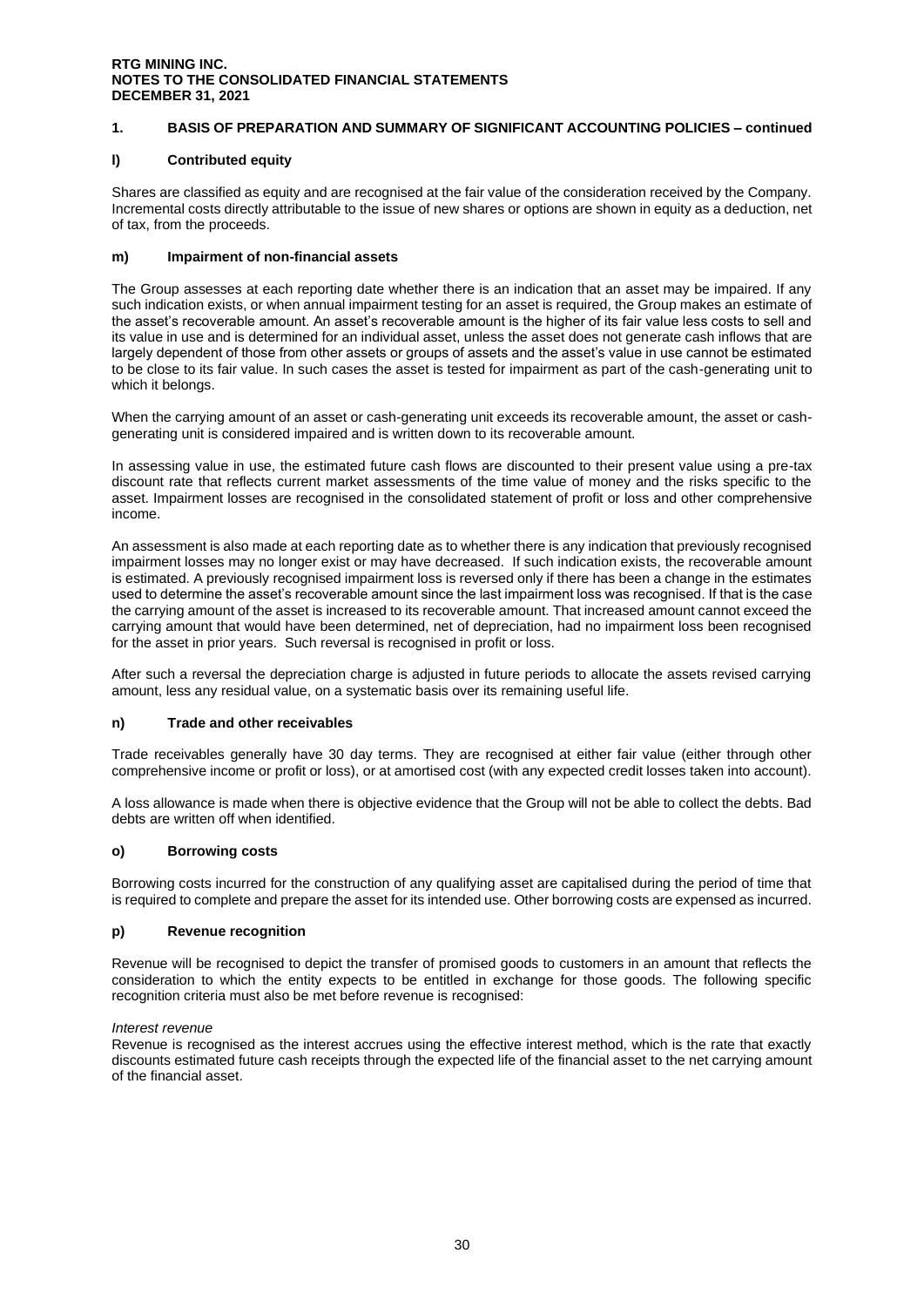## **1. BASIS OF PREPARATION AND SUMMARY OF SIGNIFICANT ACCOUNTING POLICIES – continued**

## **q) Segment reporting**

Operating segments are reported in a manner consistent with the internal reporting provided to the chief operating decision maker. The chief operating decision maker, who is responsible for allocating resources and assessing performance of the operating segments, has been identified as the parent entity and Board of Directors.

## **r) Earnings per share**

*(i) Basic earnings/(loss) per share:*

Basic earnings per share is calculated by dividing the profit or loss attributable to owners of the Company, excluding any costs of servicing equity other than shares, by the weighted average number of shares outstanding during the year, adjusted for bonus elements in shares issued during the year.

*(ii) Diluted earnings per share:*

Diluted earnings per share adjusts the figures used in the determination of basic earnings per share to take into account the after income tax effect of interest and other financing costs associated with dilutive potential shares and the weighted average number of additional shares that would have been outstanding assuming the conversion of all dilutive potential shares.

## **s) Parent entity financial information**

The financial information for the parent entity, RTG Mining Inc., disclosed in note 18, has been prepared on the same basis as the consolidated financial statements, except for investments in subsidiaries which are accounted for at cost in the financial statements of RTG Mining Inc.

## **t) Financial Assets**

Financial assets are recognised when a Group entity becomes a party to the contractual provisions of the instrument.

Financial assets are initially measured at fair value. Transaction costs that are directly attributable to the acquisition of financial assets (other than financial assets at fair value through profit or loss) are added to or deducted from the fair value of the financial assets as appropriate on initial recognition. Transaction costs directly attributable to the acquisition of financial assets at fair value through profit or loss are recognised immediately in profit or loss.

## *Classification and measurement*

*Except for certain trade receivables the Group initially measures a financial asset at its fair value plus, in the case of a financial asset not at fair value through profit of loss, transaction costs. Under IFRS 9 financial assets are subsequently measured at fair value through profit or loss (FVPL), amortised cost, or fair value through other comprehensive income (FVOCI). The classification is based on two criteria: the Group's business model for managing the assets; and whether the instruments' contractual cash flows represent "solely payments of principal and interest" on the principal amount outstanding (the "SPPI criterion").*

For assets measured at fair value, gains and losses will either be recorded in profit or loss or OCI. For investments in equity instruments that are not held for trading, this will depend on whether the Group has made an irrevocable election at the time of initial recognition to account for the equity investment at fair value through other comprehensive income.

The Group reclassifies debt investments when and only when its business model for managing those assets changes.

## *Loans and receivables*

Loans and receivables are non-derivative financial assets with fixed or determinable payments that are not quoted in an active market. The loan does not meet the IFRS 9 criteria for classification at amortised cost as it fails the contractual cash flow characteristics of sole payments of principal and interest ("SPPI"). As a result, the loan receivable from the Philippines Associates is classified as a financial asset at fair value through profit and loss, with a fair value loss being recognised.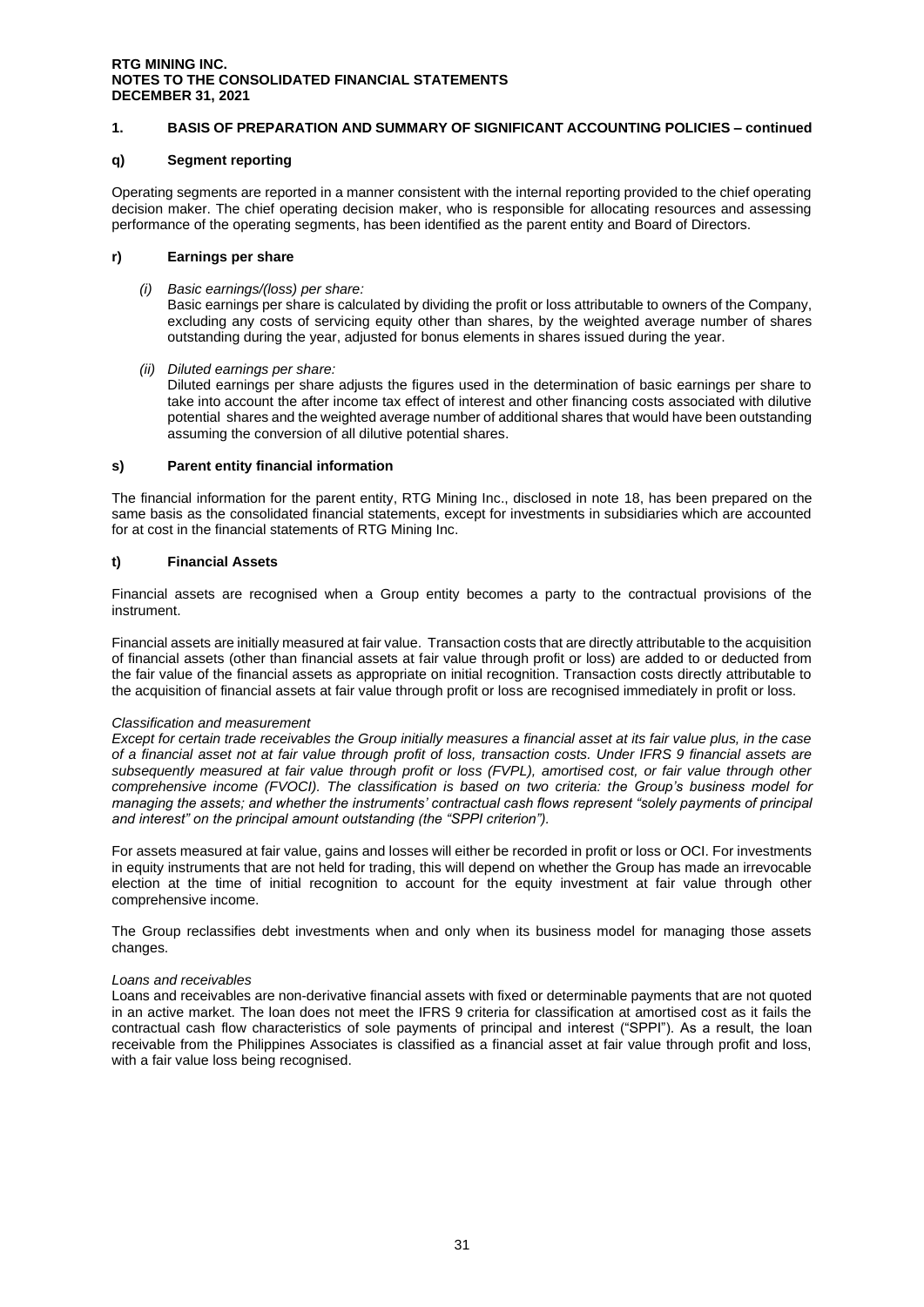## **1. BASIS OF PREPARATION AND SUMMARY OF SIGNIFICANT ACCOUNTING POLICIES – continued**

## **t) Financial Assets - continued**

## *Investments*

The investments in equity instruments are classified as fair value through other comprehensive income ("FVOCI") and are non-derivatives that are either designated in this category or not classified in any of the other categories. Investments are designated as FVOCI if they do not have fixed maturities and fixed or determinable payments and management intends to hold them for the medium to long term.

Equity instruments at FVOCI do not recycle gains or losses to profit or loss on derecognition. This category only includes equity instruments which are not held-for-trading and which the Group has irrevocably elected to so classify upon initial recognition or transition. Equity instruments at FVOCI are not subject to an impairment assessment under IFRS 9. For this category there is no subsequent reclassification of fair value gains and losses to profit or loss following the derecognition of the investment. Dividends from such investments continue to be recognised in profit or loss as other income when the Group's right to receive payment is established. The Group has irrevocably elected to classify all of its quoted equity instruments as equity instruments at FVOCI.

When securities classified as FVOCI are sold, the accumulated fair value adjustments recognised in other comprehensive income are not reclassified to profit or loss as gains and losses on sale of available-for-sale financial assets. FVOCI financial assets are subsequently carried at fair value. Changes in value of non-monetary securities classified as available-for-sale are recognised in other comprehensive income.

Details of how the fair value of financial instruments is determined are disclosed in note 20.

## **u) Investment in Philippines Associates**

The Group's investment in its Philippines Associates is accounted for using the equity method of accounting in the consolidated financial statements. The Philippines Associates are entities over which the Group has significant influence and that are neither subsidiaries nor joint ventures.

Under the equity method, the investment in the Philippines Associates is carried in the consolidated statement of financial position at cost plus post-acquisition changes in the Group's share of net assets of the Philippines Associates. Cost includes equity contributions. Goodwill relating to an associate is included in the carrying amount of the investment and is not amortised. After application of the equity method, the Group determines whether it is necessary to recognise any impairment loss with respect to the Group's net investment in the Philippines Associates. Impairment exists when the carrying value of the investment in Associates exceeds its recoverable amount, which is the higher of its fair value less costs of disposal and its value in use. Any impairment loss is recognised as an impairment expense in the profit or loss.

The Group's share of its Philippines Associates' post-acquisition profits or losses is recognised in the consolidated statement of profit or loss and other comprehensive income, and its share of post-acquisition movements in reserves along with currency movements on translation of the Philippines Associates is recognised in reserves. The cumulative post-acquisition movements are adjusted against the carrying amount of the investment. Dividends receivable from Associates are recognised in the parent entity's statement of profit or loss and other comprehensive income, while in the consolidated financial statements they reduce the carrying amount of the investment.

When the Group's share of losses in the Philippines Associates equals or exceeds its interest in the Philippines Associates, including any unsecured long-term receivables and loans, the Group does not recognise further losses, unless it has incurred obligations or made payments on behalf of the Philippines Associate.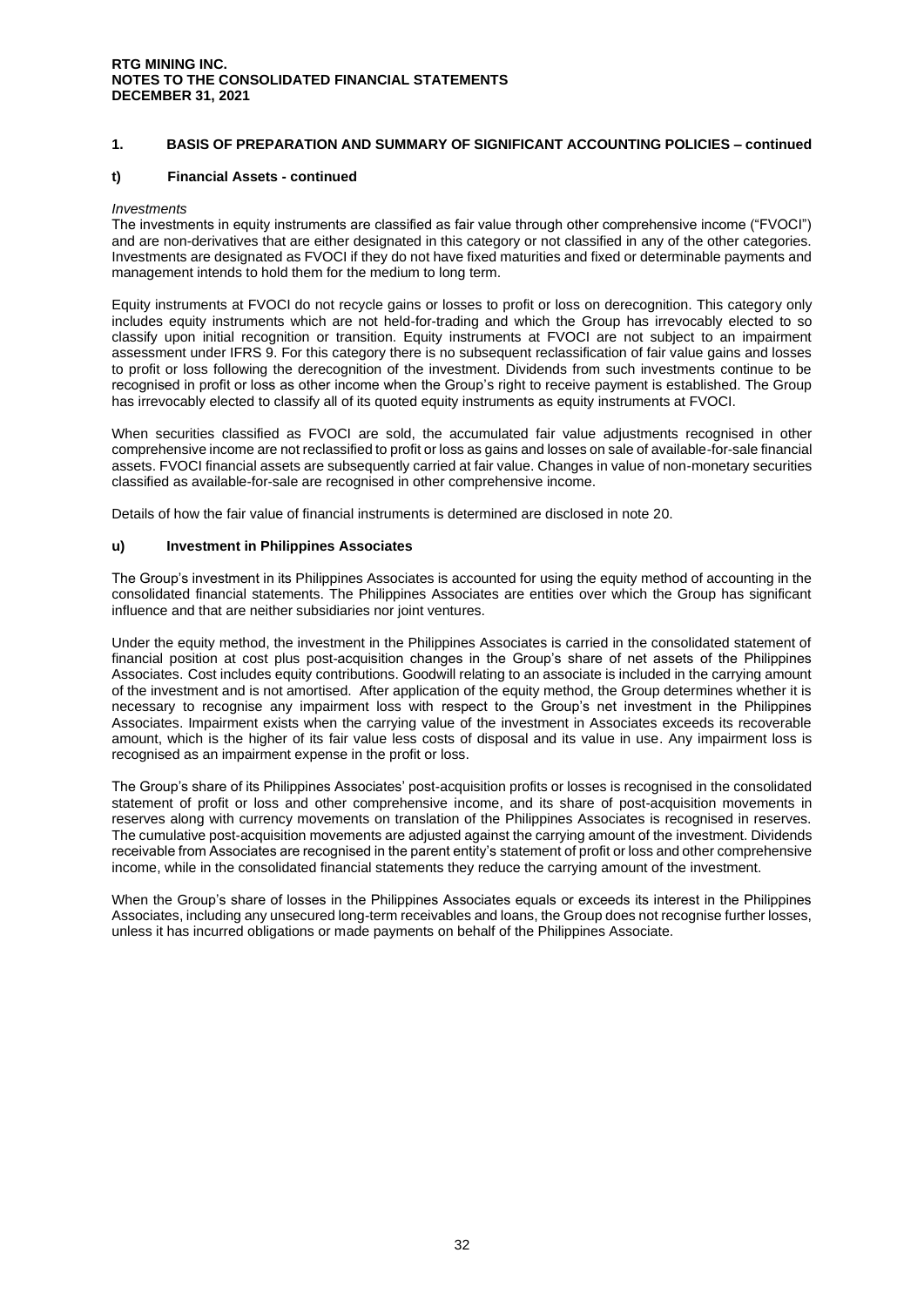## **1. BASIS OF PREPARATION AND SUMMARY OF SIGNIFICANT ACCOUNTING POLICIES – continued**

## **v) Fair value**

Fair values may be used for financial asset and liability measurement as well as for sundry disclosures.

Fair value is the price that would be received to sell an asset or paid to transfer a liability in an orderly transaction between market participants at the measurement date. It is based on the presumption that the transaction takes place either in the principal market for the asset or liability or, in the absence of a principal market, in the most advantageous market. The principal or most advantageous market must be accessible to, or by, the Group.

Fair value is measured using the assumptions that market participants would use when pricing the asset or liability, assuming that market participants act in their best economic interest.

The fair value measurement of a non-financial asset takes into account the market participant's ability to generate economic benefits by using the asset at its highest and best use or by selling it to another market participant that would use the asset at its highest and best use.

In measuring fair value, the group uses valuation techniques that maximise the use of observable inputs and minimise the use of unobservable inputs.

For assets and liabilities for which fair value is measured or disclosed in the financial statements, the Group determines whether transfers have occurred between levels in the hierarchy by re-assessing categorization (based on the lowest level input that is significant to the fair value measurement as a whole) at the end of each reporting period.

- Level 1 Quoted (unadjusted) market prices in active markets for identical assets or liabilities
- Level 2 Valuation techniques for which the lowest level input that is significant to the fair value measurement is directly or indirectly observable
- Level 3 Valuation techniques for which the lowest level input that is significant to the fair value measurement is unobservable

For the purposes of fair value disclosures, the Group has determined classes of assets and liabilities on the basis of nature, characteristics and risks of the asset or liability and the level of the fair value hierarchy, as explained above.

Fair value is the price that would be received to sell an asset or paid to transfer a liability in an orderly transaction between market participants at the measurement date, regardless of whether that price is directly observable or estimated using another valuation technique in estimating the fair value of an asset or a liability, the Group takes into account the characteristics of the asset or liability if market participants would take those characteristics into account when pricing an asset or liability at the measurement date. Fair value for measurement and/or disclosure purposes in these consolidated financial statements is determined on such a basis, except for share-based payment transactions that are within the scope of IFRS 2, leasing transactions that are within the scope of IFRS 16 and measurements that have some similarities to fair value but are not fair value, such as net realisable value in IFRS 2 or value in use in IAS 36.

## **w) Current versus non-current classification**

The Group presents assets and liabilities in the consolidated statement of financial position based on current/noncurrent classification. An asset is current when it is:

- Expected to be realised or intended to be sold or consumed in the normal operating cycle,
- Held primarily for the purpose of trading,
- Expected to be realised within twelve months after the reporting period, or
- Cash or cash equivalent unless restricted from being exchanged or used to settle a liability for at least twelve months after the reporting period.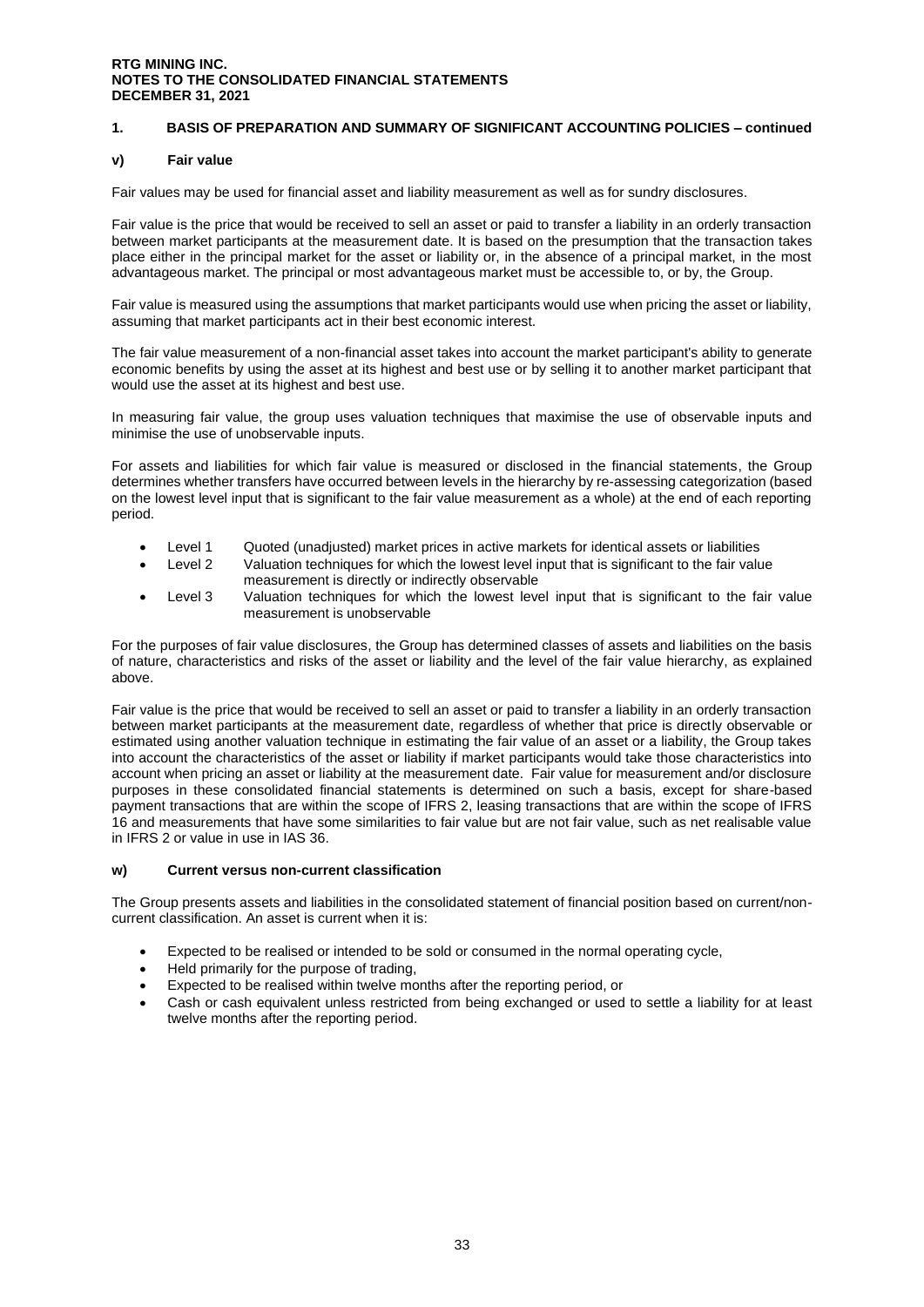## **1. BASIS OF PREPARATION AND SUMMARY OF SIGNIFICANT ACCOUNTING POLICIES – continued**

## **w) Current versus non-current classification – continued**

All other assets are classified as non-current.

A liability is current when:

- It is expected to be settled in the normal operating cycle,
- It is held primarily for the purposes of trading.
- It is due to be settled within twelve months after the reporting period, or
- There is no unconditional right to defer the settlement of the liability for at least twelve months after the reporting period.

All other liabilities are classified as non-current.

Deferred tax assets and liabilities are classified as non-current assets and liabilities.

## **x) Accounting policy choice for non-controlling entities**

The Group recognises non-controlling interest in an acquired entity either at a fair value or at the non-controlling interest's proportionate share of the acquired entity's net identifiable assets. The decision is made on an acquisitionby-acquisition basis.

Non-controlling interests in the results and equity of subsidiaries are shown separately in the consolidated statement of profit or loss, statement of comprehensive income, statement of changes in equity and statement of financial position respectively.

## **y) Going concern**

The Directors have prepared the financial report on the going concern basis, which contemplates the continuity of normal business activity and the realisation of assets and settlement of liabilities in the normal course of business.

For the year ended December 31, 2021, the Group recorded a loss of \$7,033,392. As at December 31, 2021, the Group had a working capital surplus of \$6,616,858.

The financial statements have been prepared on the basis that the entity is a going concern, which contemplates the continuity of normal business activity, realisation of assets and settlement of liabilities in the normal course of business for the following reasons:

- The Directors believe that there is sufficient cash available for the Group to continue operating until it can raise sufficient further capital to fund its ongoing activities;
- Commitments will not be entered into that require additional funding prior to that funding being obtained; and
- The Group has the ability to reduce its expenditure to conserve cash.

## **z) Leases**

The Group assesses at the start of a contract whether or not it contains a lease, by deciding if the contract provides the right to control the use of an identified asset for a period of time in exchange for consideration.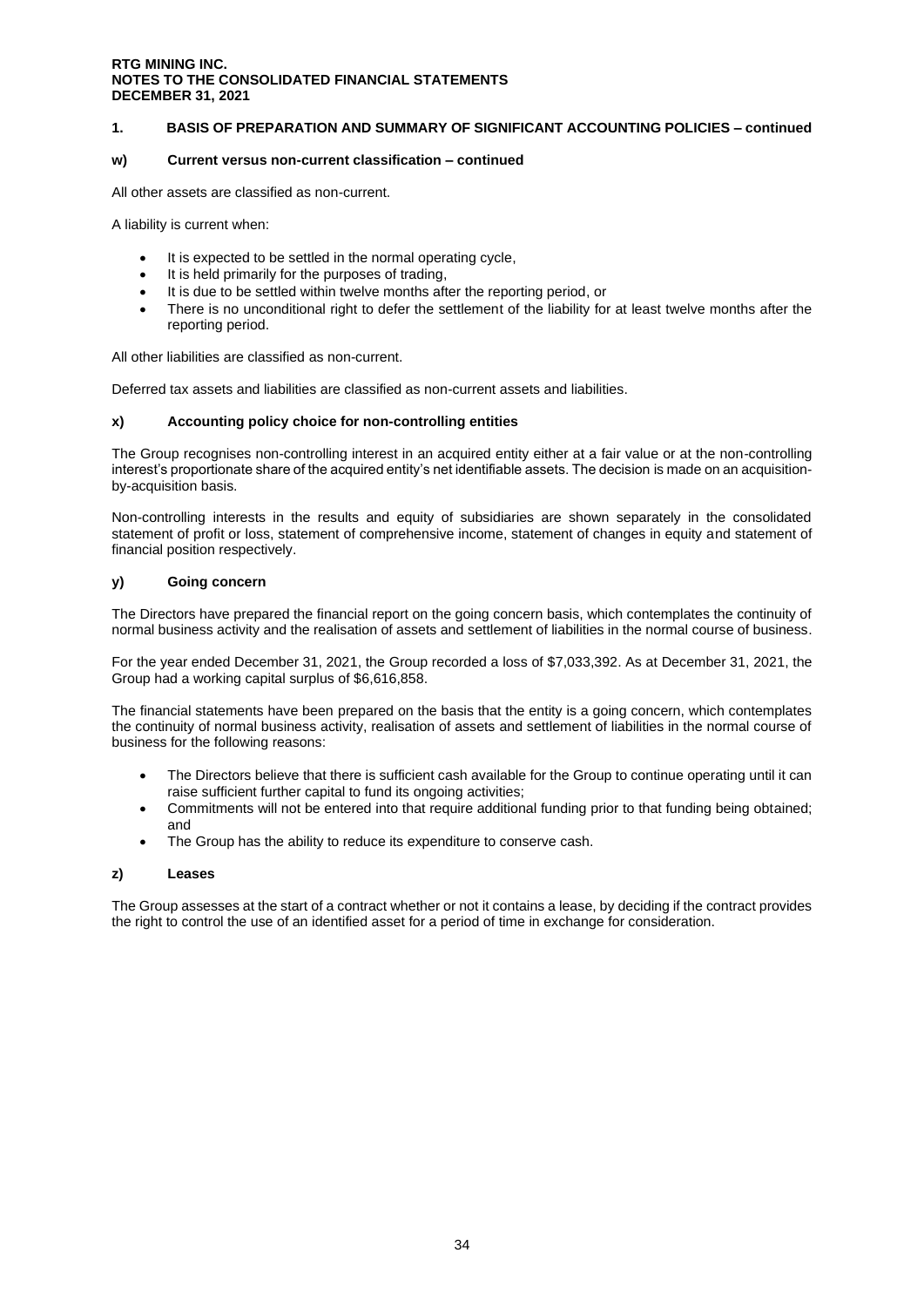## **1. BASIS OF PREPARATION AND SUMMARY OF SIGNIFICANT ACCOUNTING POLICIES – continued**

## **z) Leases - continued**

The Group currently uses a single recognition and measurement approach for all leases, except for short-term leases and leases of low value assets. The Group recognises lease liabilities to make lease payments and rightof-use assets representing the right to use underlying assets.

*i) Right-of-use assets*

The Group recognises right-of-use assets at the start of the lease and are measured at costs, less accumulated depreciation and impairment losses, and adjusted for any remeasurement of lease liabilities. The cost of right-of-use assets includes the amount of lease liabilities recognised, initial direct costs incurred, and lease payments made at or before the commencement date less any lease incentives received. Right-of-use assets are depreciated on a straight-line basis over the shorter of the lease term and the estimated useful lives of the assets.

*ii) Lease liabilities*

At the commencement date of the lease, the Group recognises lease liabilities measured at the present value of lease payments to be made over the lease term. The lease payments include fixed payments less any lease incentives receivable, variable lease payments that depend on an index or a rate, and amounts expected to be paid under residual value guarantees. The lease payments also include the exercise price of a purchase option reasonably certain to be exercised by the Group and payments of penalties for terminating the lease, if the lease term reflects the Group exercising the option to terminate. Variable lease payments that do not depend on an index or a rate are recognised as expenses (unless they are incurred to produce inventories) in the period in which the event or condition that triggers the payment occurs.

In calculating the present value of lease payments, the Group uses its incremental borrowing rate at the lease commencement date because the interest rate implicit in the lease is not readily determinable. After the commencement date, the amount of lease liabilities is increased to reflect the accretion of interest and reduced for the lease payments made. In addition, the carrying amount of lease liabilities is remeasured if there is a modification, a change in the lease term, a change in the lease payments (e.g., changes to future payments resulting from a change in an index or rate used to determine such lease payments) or a change in the assessment of an option to purchase the underlying asset.

## *iii) Short-term leases and leases of low-value assets*

The Group applies the short-term lease recognition exemption to its short-term leases that have a lease term of 12 months or less from the commencement date and do not contain a purchase option. It also applies the lease of low-value assets recognition exemption to leases that are considered to be low value. Lease payments on short-term leases and leases of low value assets are recognised as expense on a straight-line basis over the lease term.

## **2. CHANGES IN ACCOUNTING POLICIES**

There were no changes in accounting policies during the year.

## **3. ADOPTION OF NEW AND REVISED ACCOUNTING STANDARDS**

## **New, revised or amending Accounting Standards and Interpretations adopted**

There were no new, revised or amending accounting standards adopted by the Group during the year.

## **New Accounting Standards and Interpretations not yet mandatory or early adopted**

There were no Accounting Standards and Interpretations that have recently been issued or amended but are not yet mandatory, that were early adopted by the Group for the annual reporting period ended December 31, 2021.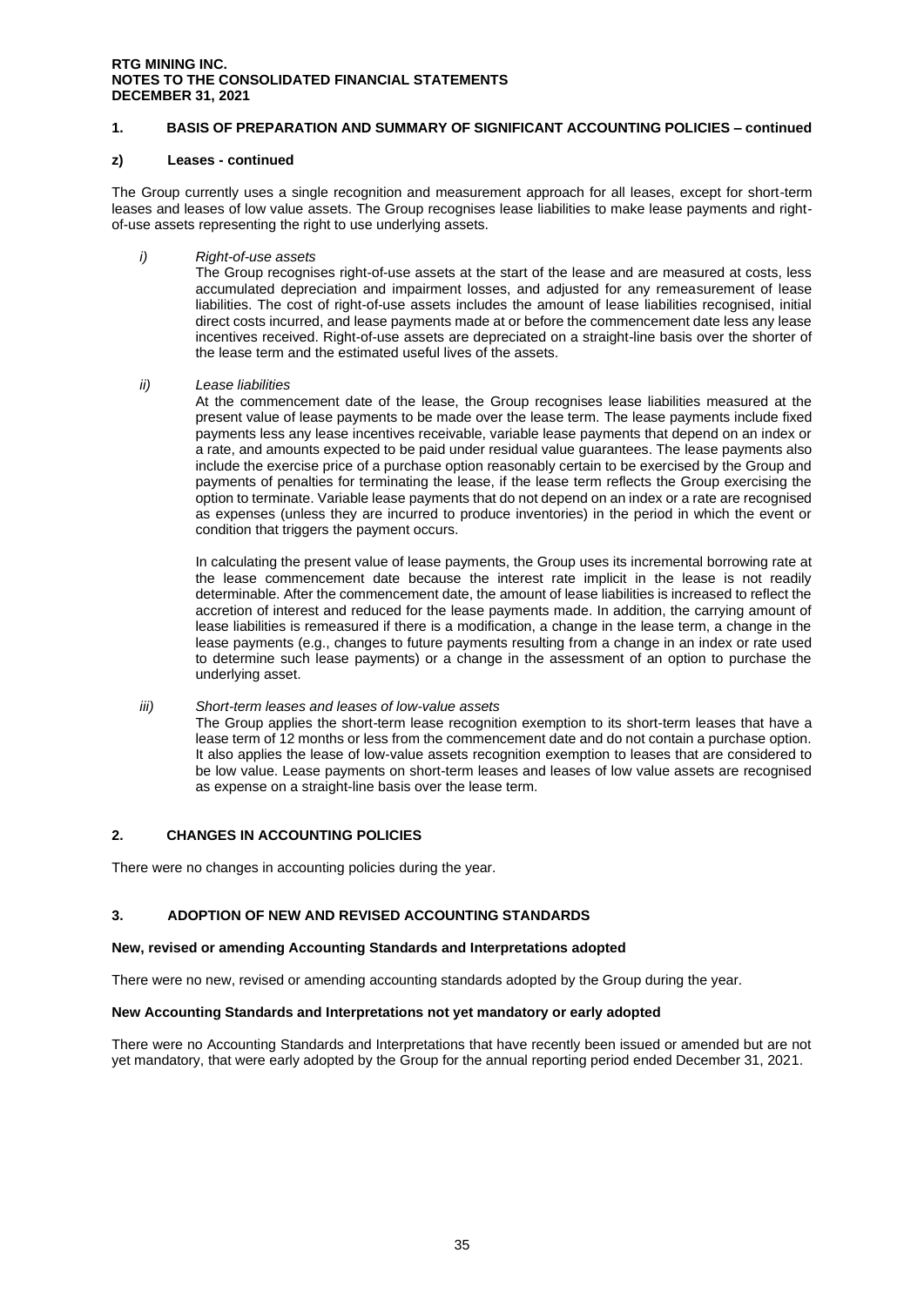## **4. OTHER INCOME**

|                             |     | December 31<br>2021<br>US\$ | December 31<br>2020<br>US\$ |
|-----------------------------|-----|-----------------------------|-----------------------------|
| Interest income             |     | 126                         | 1,054                       |
| Gain on sale - Thor royalty | (i) | ۰                           | 683,730                     |
| Other                       |     | 37,582                      |                             |
|                             |     | 37,708                      | 684,784                     |

(i) On July 10, 2020, the Company finalised agreements to sell its remaining interests in Thor Explorations Ltd ("Thor") relating to the sale of the Segilola Gold Project. The Company completed the sale of its royalty interest for cash consideration of C\$0.9 million.

## **5. EXPENSES**

## **Exploration and evaluation expenditure**

| Exploration and evaluation expenditure  | 267,509   | 93,650    |
|-----------------------------------------|-----------|-----------|
|                                         | 267,509   | 93,650    |
| <b>Business development expenses</b>    |           |           |
| Conferences                             | 13,017    | 26,435    |
| Employee and director fees              | 469,132   | 437,747   |
| Project analysis                        | 1,598     | 10,257    |
| Travel expenses                         | 10,348    | 243,694   |
| Legal fees                              | 287,273   | 164,969   |
| Consultants' fees                       | 116,821   | 295,271   |
| Other expenses                          | 53,933    | 3,132     |
|                                         | 952,122   | 1,181,505 |
| <b>Administrative expenses</b>          |           |           |
| Accounting, tax services and audit fees | 64,683    | 96,679    |
| Computer support fees                   | 10,572    | 17,041    |
| Consultants' fees                       | 290,868   | 344,657   |
| Depreciation expenses                   | 62,810    | 49,580    |
| Employee and directors' fees            | 1,329,223 | 1,116,029 |
| Insurance expenses                      | 140,238   | 98,000    |
| Legal expenses                          | 334,975   | 48,009    |
| Listing and shareholder reporting costs | 122,998   | 113,239   |
| Occupancy expenses                      | 38,529    | 21,392    |
| Amortisation                            | 126,776   | 123,833   |
| Travel expenses                         |           | 14,627    |
| Finance costs                           | 119,805   | 114,589   |
| Other expenses                          | 181,119   | 111,904   |
|                                         | 2,822,596 | 2,269,579 |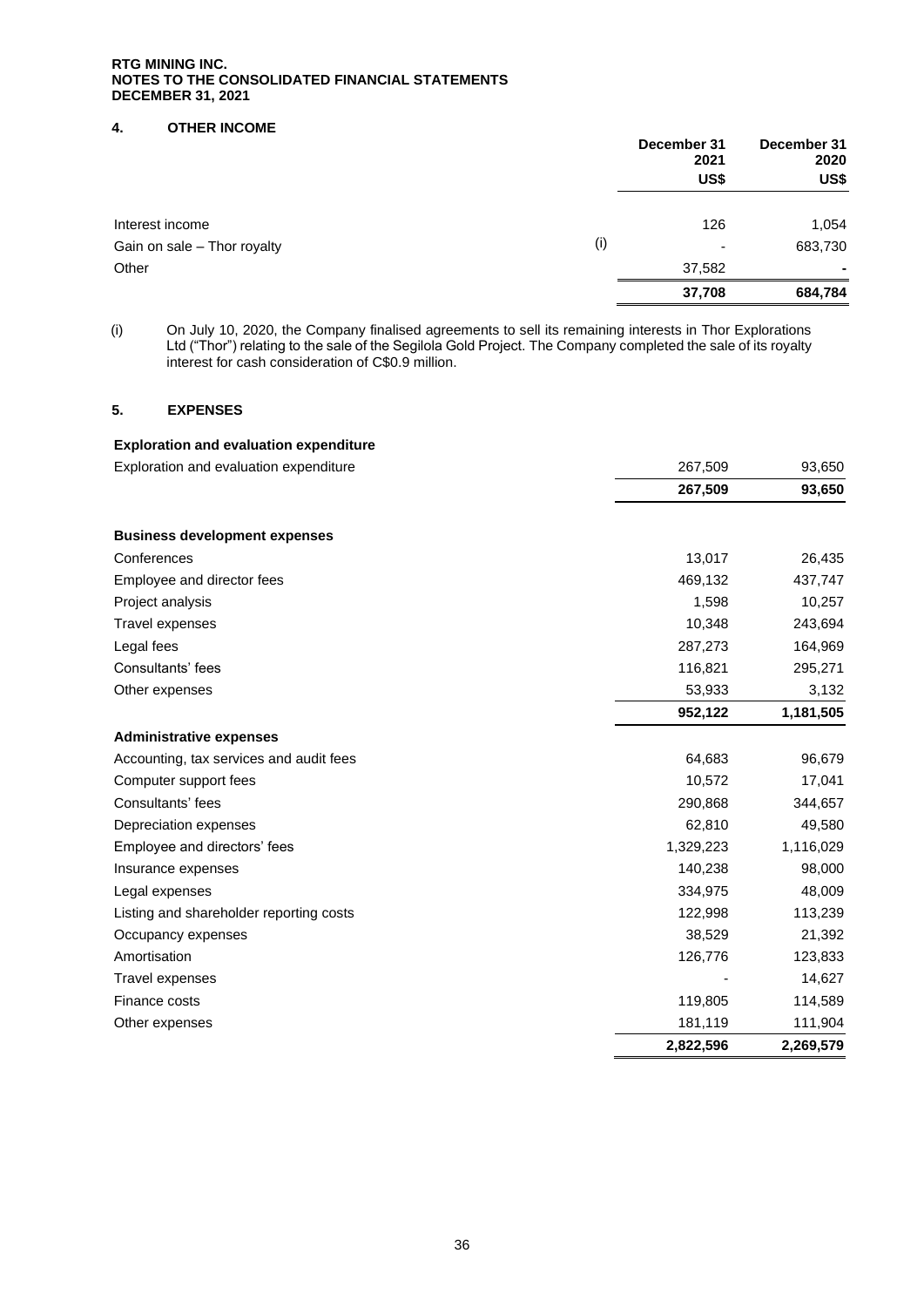## **5. EXPENSES – continued**

|                                                                                                                                  |     | December 31<br>2021<br>US\$ | December 31<br>2020<br>US\$ |
|----------------------------------------------------------------------------------------------------------------------------------|-----|-----------------------------|-----------------------------|
| Fair value loss on financial asset at fair value through profit or loss<br>Fair value loss on advances to Philippines Associates | (i) | 2,161,992                   | 1,917,182                   |
|                                                                                                                                  |     | 2,161,992                   | 1,917,182                   |

(i) Advances to Philippines Associates have been classified as a financial asset at fair value through profit or loss. Refer to note 9 for further information.

## **Project expenditure expenses**

|                                      | (469, 680) | (482,095) |
|--------------------------------------|------------|-----------|
| Project expenditure in joint venture | (469.680)  | (482,095) |

Ē.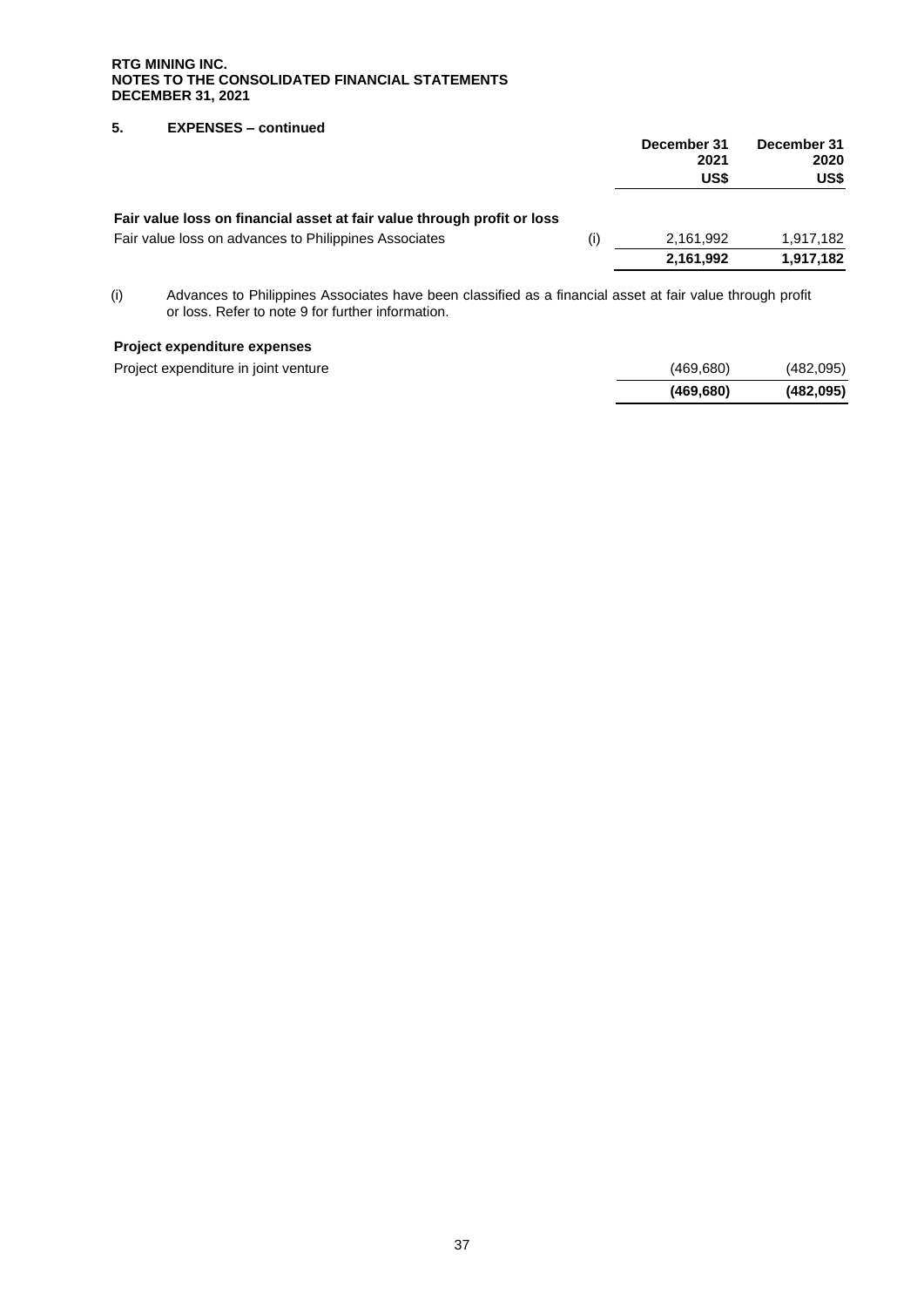## **6. INCOME TAX**

The Company is incorporated and holds its registered office in the British Virgin Islands, but is an Australian resident for tax purposes due to the location of its central management and control. The major components of income tax benefit are:

|                                                                                                  | December 31<br>2021<br>US\$ | December 31<br>2020<br>US\$ |
|--------------------------------------------------------------------------------------------------|-----------------------------|-----------------------------|
| (a) Income tax expense                                                                           |                             |                             |
| Current Income tax expense / (benefit)                                                           |                             |                             |
| Adjustments in respect of current income tax of previous years                                   |                             |                             |
| Deferred Income tax                                                                              |                             |                             |
| Relating to the origination and reversal of temporary differences                                | (666, 152)                  | (357,094)                   |
| Adjustments in respect of deferred income tax of previous years                                  | 250,529                     | 407,552                     |
| Gain not recognised for income tax purposes                                                      |                             |                             |
| Deferred tax assets not brought to account                                                       | 415,623                     | (50, 458)                   |
| Income tax expense reported in the statement of profit or loss and other<br>comprehensive income |                             |                             |
| (b) Reconciliation of tax expense and accounting loss before income tax                          |                             |                             |
| Accounting loss before income tax                                                                | (6,994,949)                 | (5,977,921)                 |
| At the domestic income tax rate of 25% (Australia) (2020: 27.5%)                                 | (1,748,737)                 | (1,643,928)                 |
| Expenditure not allowable for income tax purposes                                                | 1,333,114                   | 1,707,515                   |
| Other non-assessable income                                                                      |                             | (13, 129)                   |
| Adjustments in respect of current income tax of previous years                                   |                             |                             |
| Deferred tax liabilities not brought to account                                                  |                             |                             |
| Deferred tax assets not brought to account                                                       | 415,623                     | (50, 458)                   |
| Income tax expense reported in the statement of profit or loss and other<br>comprehensive income |                             |                             |
|                                                                                                  | December 31<br>2021<br>US\$ | December 31<br>2020<br>US\$ |
| (c) Deferred income tax                                                                          |                             |                             |
| Deferred income tax relates to the following:                                                    |                             |                             |
| Deferred tax assets                                                                              |                             |                             |
| Accruals                                                                                         | 49,623                      | 35,280                      |
| Provision for doubtful debts                                                                     | 18,746                      | 20,639                      |
| Tax losses available to offset against future taxable income                                     | 5,066,459                   | 4,486,961                   |
| Lease liabilities                                                                                | 17,959                      | 50,255                      |
| Black hole expenditure                                                                           | 305,607                     | 236,929                     |
| Borrowing costs                                                                                  | 3,000                       |                             |
| Deferred tax assets not brought to account                                                       | (5,448,193)                 | (4,782,041)                 |
|                                                                                                  | 13,201                      | 48,024                      |
| Deferred tax liabilities                                                                         |                             |                             |
| <b>Right of Use Assets</b>                                                                       | 11,964                      | 48,024                      |
| Prepayments                                                                                      | 1,237                       |                             |
|                                                                                                  | 13,201                      | 48,024                      |

The tax losses have not been recognised as their realisation is not considered probable at this stage. The recovery of any tax losses is dependent upon compliance with relevant tax authorities and regulations.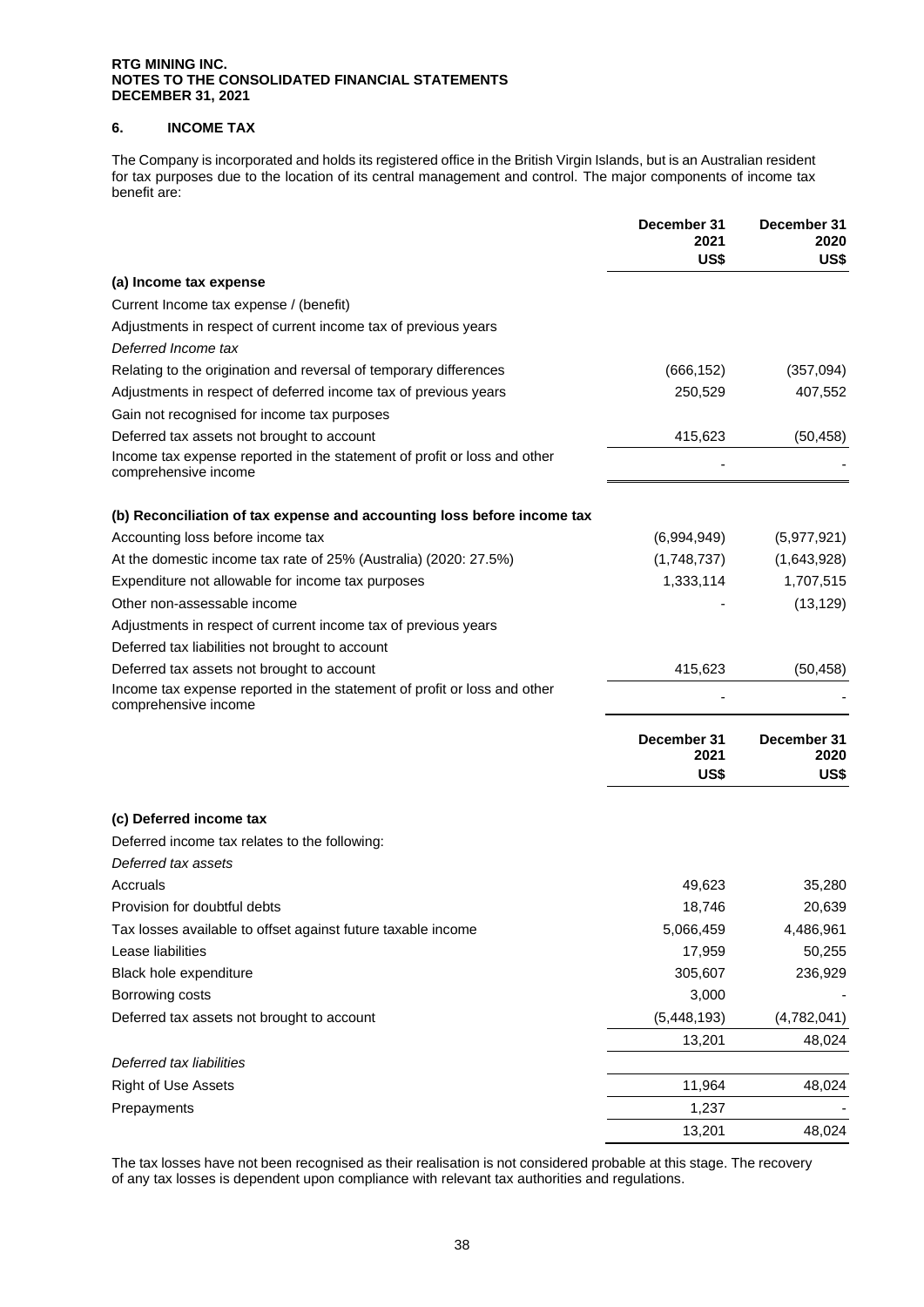## **7. CASH AND CASH EQUIVALENTS**

|              |     | December 31<br>2021 | December 31<br>2020 |
|--------------|-----|---------------------|---------------------|
|              |     | US\$                | US\$                |
| Cash on hand |     | 108                 | 166                 |
| Cash at bank | (i) | 10,046,246          | 5,764,772           |
|              |     | 10,046,354          | 5,764,938           |

(i) Cash at bank earns interest at floating rates based on daily bank deposit rates.

For further information on financial risk management refer to note 20.

## **Cash flows from operating activities reconciliation**

## **Reconciliation of net loss after tax to net cash flows from operations**

| Net loss after related income tax                 | (7,033,392) | (6,282,546) |
|---------------------------------------------------|-------------|-------------|
| Adjustment for non-cash income and expense items: |             |             |
| Depreciation                                      | 62,811      | 49,580      |
| Amortisation                                      | 126,776     | 123,833     |
| Gain on disposal                                  |             | 304,624     |
| Project expenditure expense                       | 469,680     | 482,095     |
| Fair value loss on financial asset at FVTPL       | 2,116,844   | 1,917,182   |
| Share based payment expense                       |             | 987,422     |
| Unrealised foreign exchange gains / (losses)      | 645,889     | (54, 732)   |
| Acquisition accounting                            | 70,379      | 155,416     |
| Changes in assets and liabilities:                |             |             |
| (Increase) in receivables                         | (381,639)   | (1,587,586) |
| Decrease in prepayments                           | 12,472      | 41,473      |
| Increase / (decrease) in payables                 | 699,670     | (223, 200)  |
| Net cash outflow from operating activities        | (3,210,240) | (4,086,439) |

## **8. RIGHT-OF-USE ASSET AND LEASE LIABILITY**

*Amounts recognised in the consolidated statement of financial position* **Right-of-use asset** *Property – head office lease* At January 1, 2021 298,468 2001 2012 2020 203,468 2012 2020 203,468 205,468 205,566 205,567 2020 203,468 205,56 Amortisation (123,834) At December 31, 2021 **47,858 174,634**

| Lease liability                |                          |           |
|--------------------------------|--------------------------|-----------|
| At January 1, 2021             | 182,747                  | 299,838   |
| Lease payments                 | (110, 911)               | (117,091) |
| At December 31, 2021           | 71,836                   | 182,747   |
| <b>Current Lease liability</b> | 71,836                   | 131,890   |
| Non-current Lease liability    | $\overline{\phantom{a}}$ | 50,857    |
| <b>Total Lease liability</b>   | 71,836                   | 182,747   |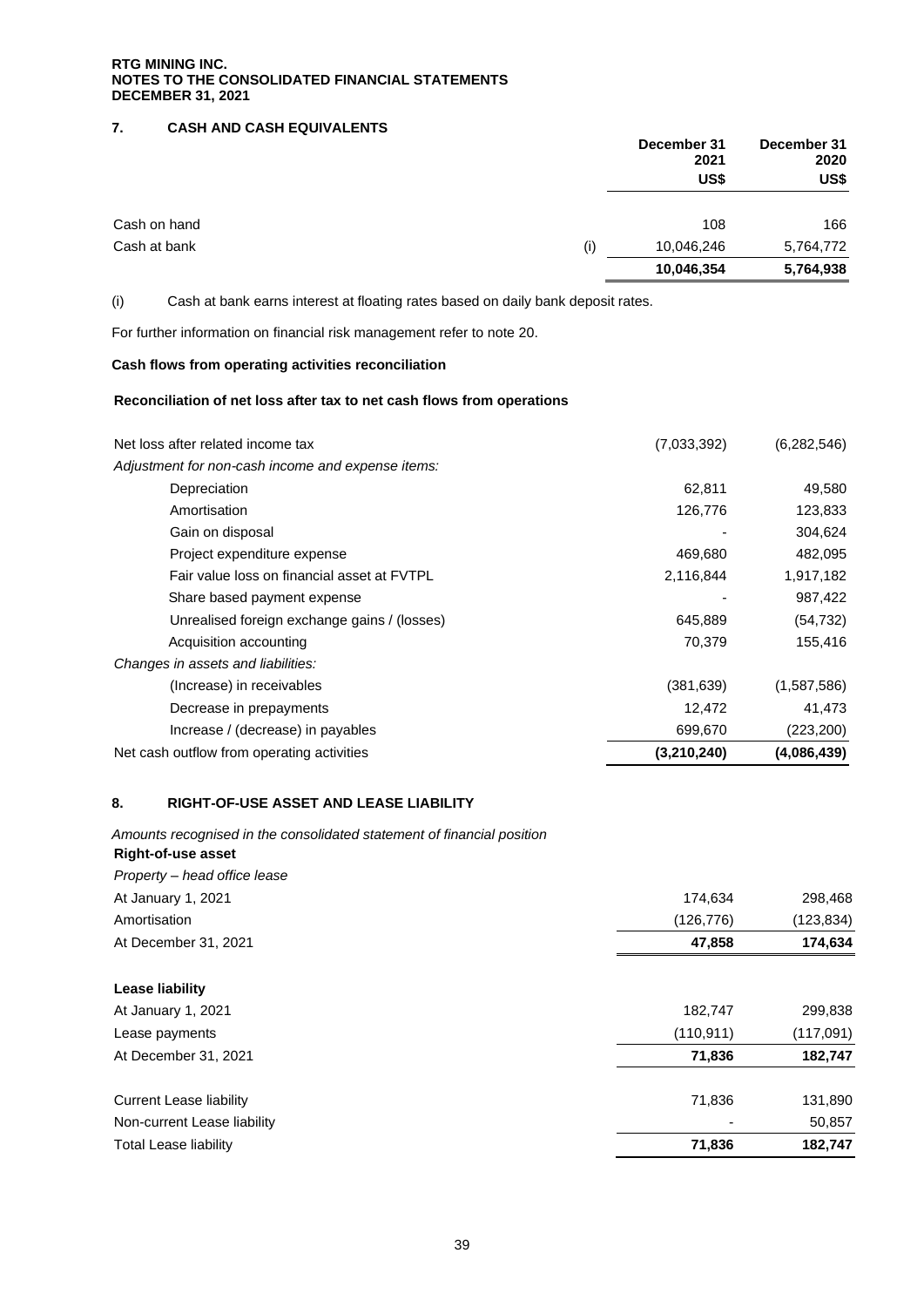## **8. RIGHT-OF-USE ASSET AND LEASE LIABILITY - continued**

*Amounts recognised in the consolidated statement of profit or loss*

#### **Amortisation of right-of-use asset**

| 123.833<br>126,776<br>Property – head office lease amortisation | 126.776 | 123.833 |
|-----------------------------------------------------------------|---------|---------|
|                                                                 |         |         |

The total cash outflow for the lease in the twelve months to December 31, 2021 was \$110,911. On January 1, 2021, the Company held one lease, for the head office based in Subiaco.

## **9. FINANCIAL ASSET AT FAIR VALUE THROUGH PROFIT OR LOSS**

|                                           | December 31<br>2021<br>US\$ | December 31<br>2020<br>US\$ |
|-------------------------------------------|-----------------------------|-----------------------------|
| <b>Advances to Philippines Associates</b> |                             |                             |
| Opening balance                           | -                           |                             |
| Advances to Philippines Associates        | 2,161,992                   | 1,917,182                   |
| Fair value loss                           | (2, 161, 992)               | (1, 917, 182)               |
|                                           |                             |                             |

While management notes significant change in the circumstances of legal proceedings with the Tribunal handing down a Final Award in favour of Mt. Labo, Mt. Labo securing the Mining Permit and positive political changes in the Philippines, a material uncertainty of recoverability still remains to be recognised as the term sheet is yet to be finalised and the formal decision to mine has not been made yet. Due to these inherent uncertainties and risks outlined above, the Board have decided the credit risk is high enough to continue to impair the entirety of the loans to the Philippines Associates at December 31, 2021. Refer to note 1 for further information.

## **10. TRADE AND OTHER PAYABLES**

## **Current liabilities**

| Trade creditors  | 1,245,105 | 295,201 |
|------------------|-----------|---------|
| Accrued expenses | 432,446   | 34,323  |
|                  | 1,677,551 | 329,524 |

(i) Trade payables are non-interest bearing and are normally settled on 30 to 60 day terms. There are no amounts that are expected to be settled greater than 12 months. Refer to note 20 for further information on trade and other payables.

## **11. PROVISIONS**

# **Current liabilities**

| <b>Total provisions</b>        | 417,974 | 299,845- |
|--------------------------------|---------|----------|
|                                | 15,280  |          |
| Employee entitlements          | 15,280  |          |
| <b>Non-current liabilities</b> |         |          |
|                                | 402.694 | 299,845  |
| Employee entitlements          | 402.694 | 299,845  |

*Employee entitlements*

Refer note 1(e) for the relevant accounting policy applied in the measurement of this provision.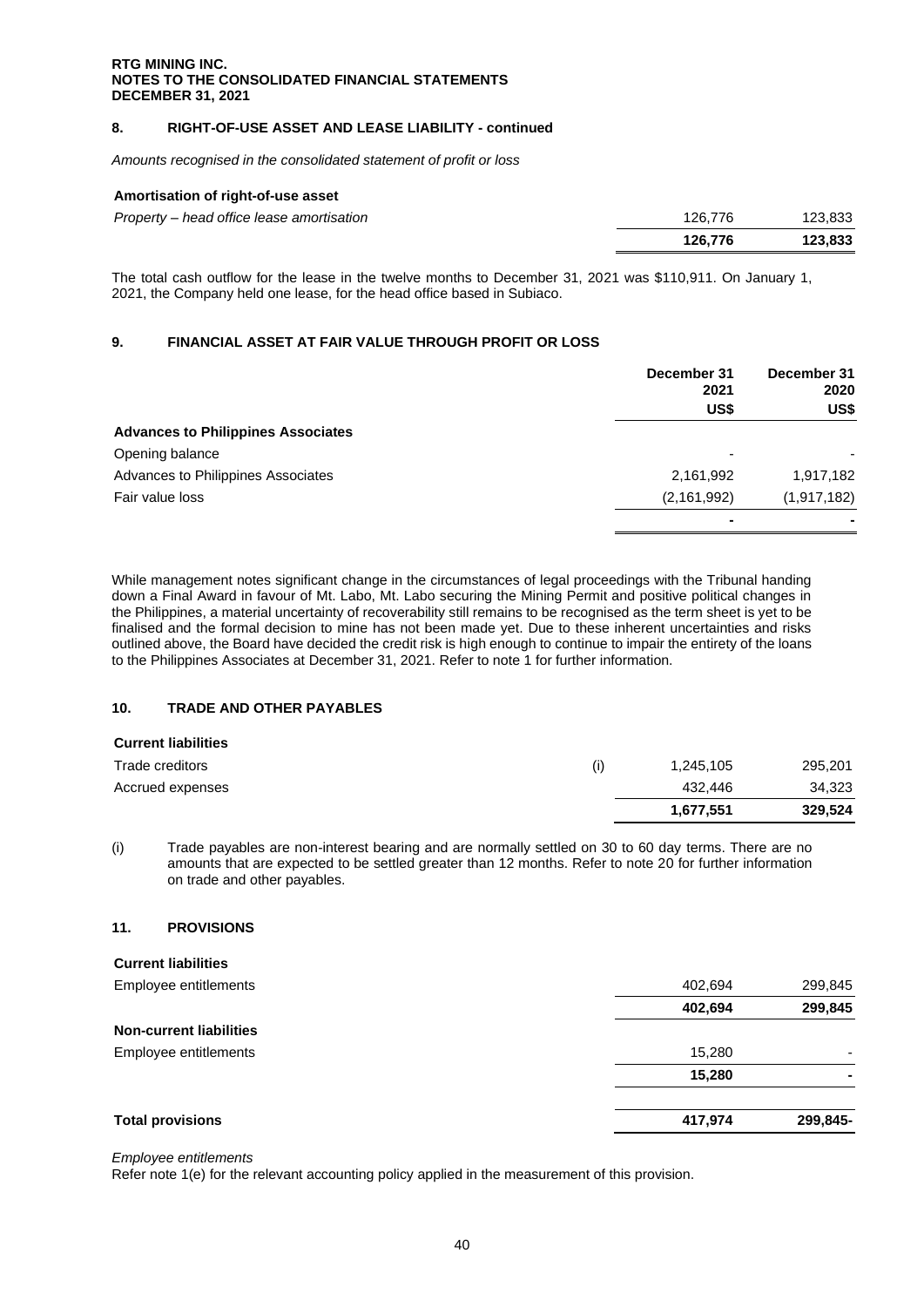## **12. LOANS AND BORROWINGS**

|                      | December 31<br>2021<br>US\$ | December 31<br>2020<br>US\$ |
|----------------------|-----------------------------|-----------------------------|
| Opening balance      | 1,500,000                   | 2,650,000                   |
| Facility fee settled | ۰                           | (150,000)                   |
| Loan repayment       | ٠                           | (1,000,000)                 |
| Closing balance      | 1,500,000                   | 1,500,000                   |

The loan is an interest-bearing unsecured facility with repayment extended to September 30, 2022. Subsequent to the placement in December 2021, US\$1M plus interest of the loan was repaid in January 2022. Refer to note 20 for further information on loans and borrowings.

## **13. ISSUED CAPITAL AND RESERVES**

## **(a) Issued and paid up share capital**

|                            | December 31<br>2021 | December 31<br>2020 | December 31<br>2021 | December 31<br>2020 |
|----------------------------|---------------------|---------------------|---------------------|---------------------|
|                            | <b>Number</b>       | Number              | US\$                | US\$                |
| Issued and paid up capital | 836,554,789         | 680.277.010         | 183,475,169         | 174,278,834         |

Fully paid shares carry one vote per share and the right to dividends. The Company is authorised to issue an unlimited number of shares of no par value of a single class.

## **Movements in contributed equity during the year were as follows:**

|                                            | <b>Number</b> | US\$        |  |
|--------------------------------------------|---------------|-------------|--|
|                                            |               |             |  |
| Opening balance at January 1, 2021         | 680,277,010   | 174,278,834 |  |
| Shares issued                              | 156,277,779   | 10,153,253  |  |
| Shares issue costs                         |               | (956,918)   |  |
| Total shares on issue at December 31, 2021 | 836,554,789   | 183,475,169 |  |
|                                            |               |             |  |
| Opening balance at January 1, 2020         | 490,653,466   | 168,412,908 |  |
| Shares issues                              | 189,623,544   | 6,538,327   |  |
| Shares issue costs                         |               | (632, 441)  |  |
| Discontinued operations                    |               | (39,960)    |  |
| Total shares on issue at December 31, 2020 | 680,277,010   | 174,278,834 |  |

Fully paid shares carry one vote per share and the right to dividends. The Company is authorised to issue an unlimited number of shares of no par value of a single class.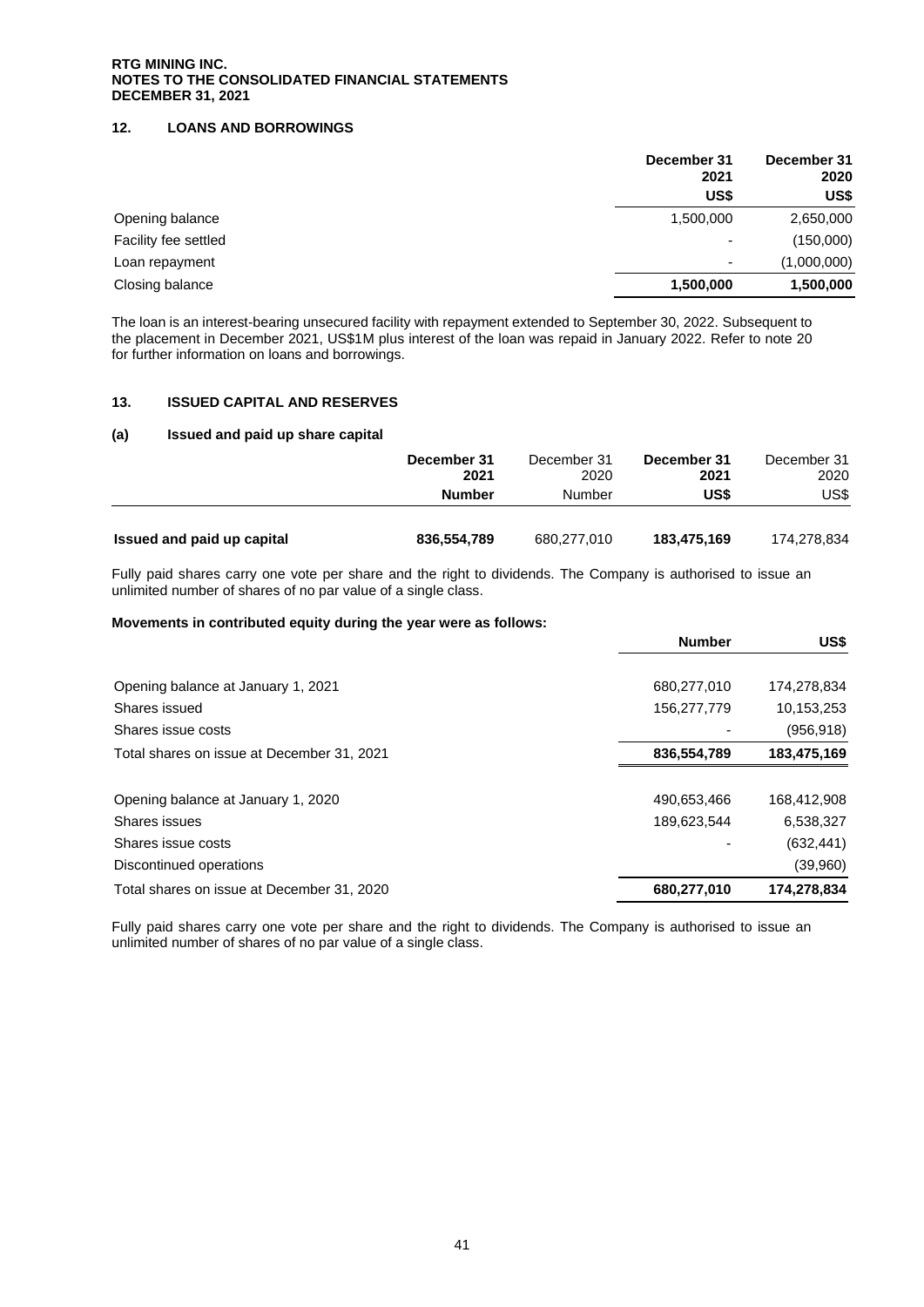## **13. ISSUED CAPITAL AND RESERVES – continued**

#### **(b) Reserves**

#### **Movements in reserves during the year were as follows:**

|                                      | December 31<br>2021 | December 31<br>2020<br>US\$ |
|--------------------------------------|---------------------|-----------------------------|
|                                      | US\$                |                             |
| Asset revaluation reserve            | ۰                   |                             |
| Share based payment reserve          | 10,314,034          | 10,004,993                  |
| Foreign currency translation reserve | 1,184,446           | 923,022                     |
| Other reserves                       | 30,662              | 30,662                      |
|                                      | 11,529,142          | 10,958,677                  |

## **Movements in options during the year were as follows:**

| Opening balance at January 1, 2021          | 19.521.813 |
|---------------------------------------------|------------|
| Granted during the period                   | 5.827.959  |
| Total options on issue at December 31, 2021 | 25.349.772 |

**Number**

During the year, 5,827,959 unlisted advisor options were granted to the US Placement Agent as part of the Private Placement, per IFRS2. The options were valued using the Black and Scholes method with the following assumptions:

| Number of options          | 5,827,959       |
|----------------------------|-----------------|
| Grant date share price     | A\$0.12         |
| Exercise price             | A\$0.09         |
| <b>Expected volatility</b> | 66.16%          |
| Option life                | 5 years         |
| Dividend yield             | 0.00%           |
| Interest rate              | 1.32%           |
| Expiry date                | January 6, 2027 |

The fair value of the unlisted advisor options was valued using the methodology above at \$309,041 (\$0.05 per option). As the value of services could not be determined, the valuation used for the options was used to calculate the value of the services received.

## **Nature and purpose of reserves**

#### *Asset revaluation reserve*

The asset revaluation reserve was used to record the revaluation of the investment in Thor Explorations Ltd (sold during the prior year), to market value as the investment was designated as a financial asset through other comprehensive income.

#### *Share based payment reserve*

The share based payment reserve is used to record the value of share based payments provided to employees, including Key Management Personnel and Directors as part of remuneration. The notional value attributed to the shares issued under the Loan Share Plan is included in this reserve as accounting standards deem the nonrecourse loan to contain an embedded option (refer to note 21).

## *Foreign currency translation reserve ("FCTR")*

Exchange differences arising on translation of the controlled entity and the Company's share of Associates FCTR are recorded in other comprehensive income as described in note 9 and accumulated in a reserve within equity. The cumulative amount is reclassified to profit of loss when the net investment is disposed of.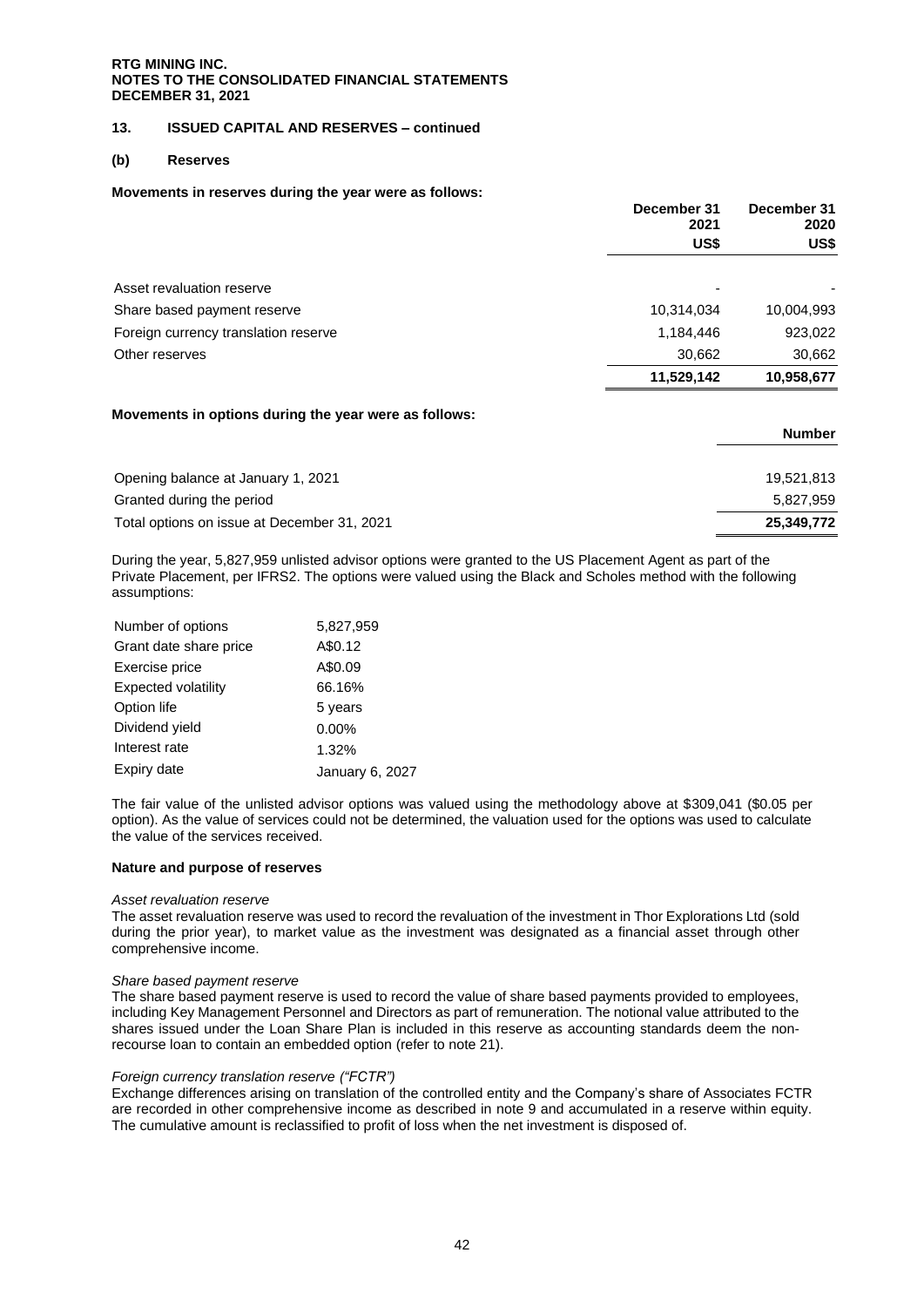## **13. ISSUED CAPITAL AND RESERVES – continued**

## **(c) Accumulated losses**

|                                                    | December 31<br>2021 | December 31<br>2020 |  |
|----------------------------------------------------|---------------------|---------------------|--|
|                                                    | US\$                | US\$                |  |
| Balance at the beginning of the financial year     | (177, 621, 104)     | (171, 949, 463)     |  |
| Loss attributable to equity holders of the Company | (6,806,874)         | (5,976,266)         |  |
| Reclassification of gain on disposal<br>(i)        |                     | 304,625             |  |
| Balance at the end of the financial year           | (184,427,978)       | (177, 621, 104)     |  |

(i) Gain on disposal on financial assets at fair value through other comprehensive income.

## **(d) Dividends**

No dividends were paid or proposed during or since the end of the financial year.

Refer to note 20 for information on capital risk management.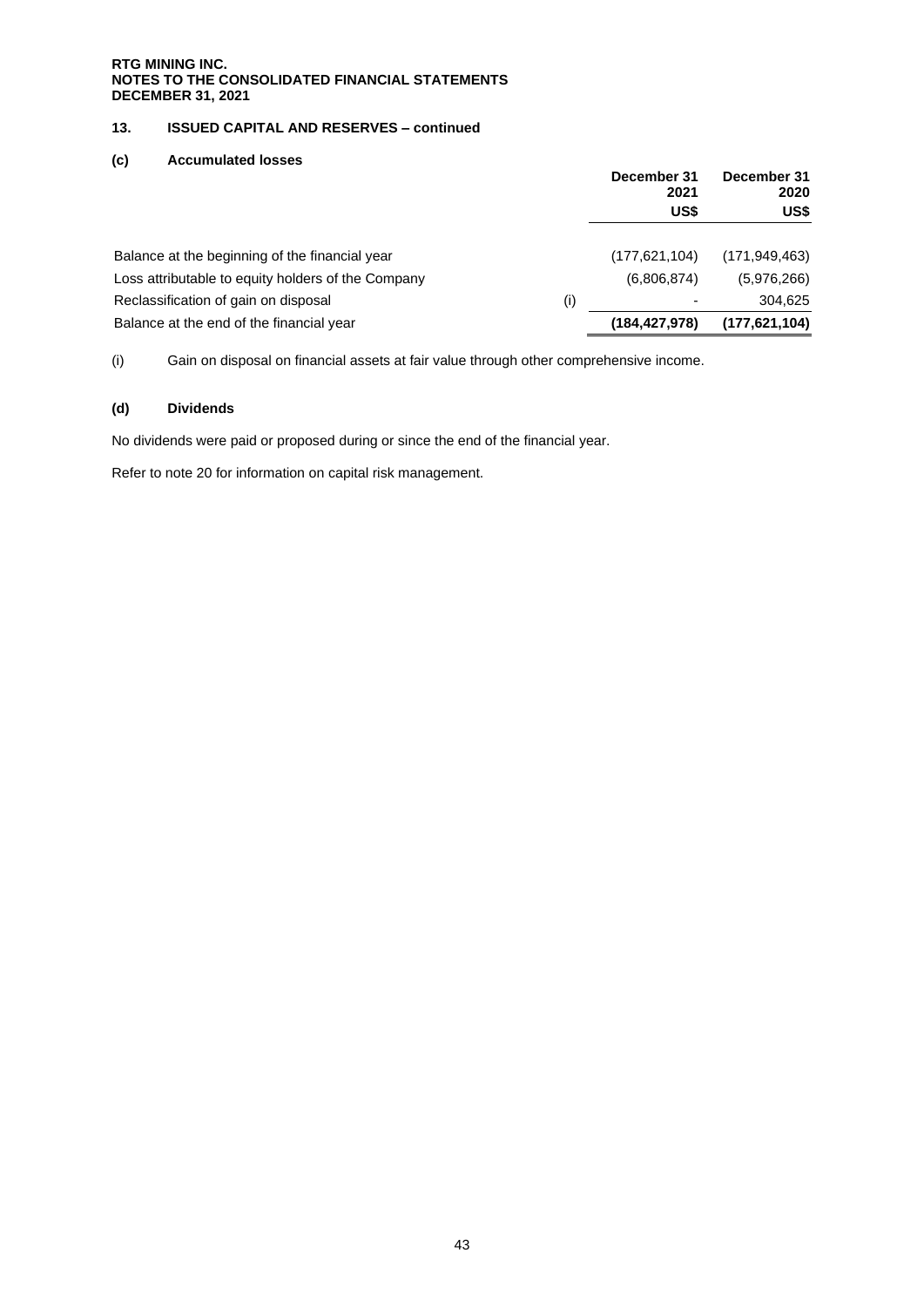## **14. NON-CONTROLLING INTEREST**

The effect on the equity attributable to the Company during the year is as follows:

|                                                | December 31<br>2020<br>US\$ | December 31<br>2020<br>US\$ |
|------------------------------------------------|-----------------------------|-----------------------------|
| Opening non-controlling interests              | (1, 152, 569)               | (846, 289)                  |
| Loss attributable to non-controlling interests | (226, 518)                  | (306, 280)                  |
|                                                | (1,379,087)                 | (1, 152, 569)               |

On October 23, 2019 the Group acquired PB Partners (Malaysia) Pte Ltd ("PB"), a non-listed company with a 90% direct interest in Chanach LLC ("Chanach"). The deemed consideration consisted of: (i) cash consideration of US\$2.15m: and (ii) US\$0.5m in new RTG shares issued at a price equal to the 5-day VWAP of the RTG shares on the ASX for the 5 trading days leading up to completion of the transaction (10,312,577). The new RTG shares were issued at a deemed price of A\$0.071 per share.

On July 18, 2018 the Group acquired A2V Mining Inc. ("A2V"), a non-listed company with a direct interest in Central Exploration Pty Ltd ("Central"). Additionally, through the conversion of US\$2.5M in further loan funding into shares in Central, the Group's total interest in Central increased to 69%.

Set out below is summarised financial information for each subsidiary that has non-controlling interests that are material to the Consolidated Entity. The amounts disclosed for each subsidiary are before inter-company eliminations.

| <b>Statement of financial position</b>    | <b>Chanach LLC</b> |             | <b>Central Exploration Pty Ltd</b> |             |
|-------------------------------------------|--------------------|-------------|------------------------------------|-------------|
|                                           | 2021               | 2020        | 2021                               | 2020        |
|                                           | US\$               | US\$        | US\$                               | US\$        |
| <b>Current assets</b>                     | 83,599             | 99,693      | 98                                 | 15,441      |
| <b>Current liabilities</b>                | (191, 199)         | (50, 807)   | (4,221,503)                        | (3,997,730) |
| Current net assets                        | (107,600)          | 48,886      | (4,221,405)                        | (3,982,289) |
| Non-current assets                        | 944,028            | 2,046,366   | 46,595                             | 82,111      |
| Non-current liabilities                   | (475, 303)         | (1,030,312) |                                    |             |
| Non-current net assets                    | 468,725            | 1,016,054   | 46,595                             | 82,111      |
| Net assets                                | 361,125            | 1,064,940   | (4, 174, 810)                      | (3,900,178) |
| <b>Accumulated NCI</b>                    | 36,114             | 106,494     | (1,415,201)                        | (1,259,063) |
| <b>Statement of financial performance</b> | <b>Chanach LLC</b> |             | <b>Central Exploration Pty Ltd</b> |             |
|                                           | 2021               | 2020        | 2021                               | 2020        |
|                                           | US\$               | US\$        | US\$                               | US\$        |
| Revenue                                   |                    |             |                                    | 1           |

| Total comprehensive income | (703, 805) | (1.554.162) | (500.422)  | (482,096) |
|----------------------------|------------|-------------|------------|-----------|
|                            |            |             |            |           |
| Loss allocated to NCI      | 70,380)    | (155, 416)  | (156, 138) | (150,864) |

Loss for the period (703,805) (1,554,162) (500,422) (482,095)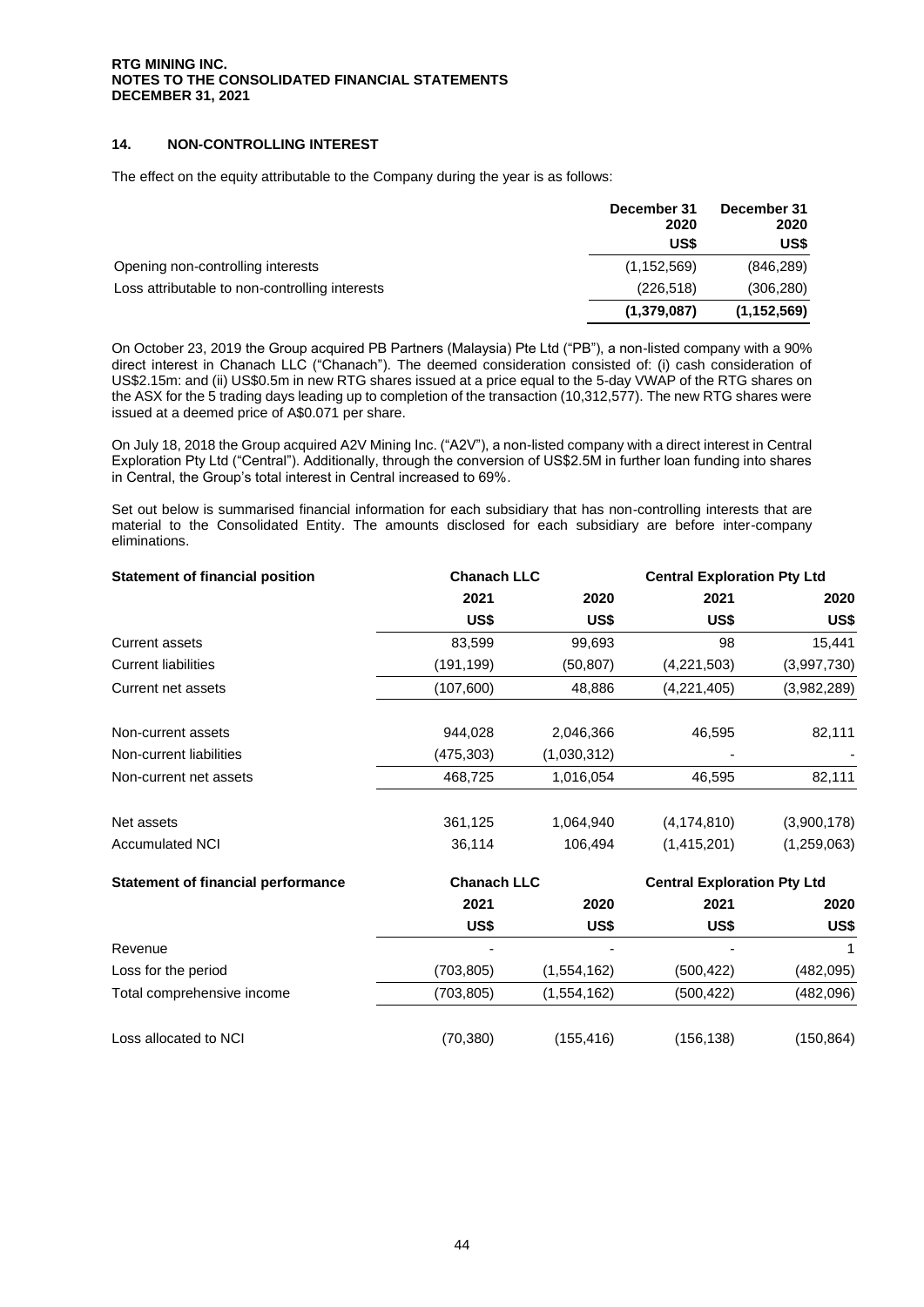## **14. NON-CONTROLLING INTEREST – continued**

| <b>Statement of cash flows</b>                          | <b>Chanach LLC</b> |            | <b>Central Exploration Pty Ltd</b> |            |
|---------------------------------------------------------|--------------------|------------|------------------------------------|------------|
|                                                         | 2021               | 2020       | 2021                               | 2020       |
|                                                         | US\$               | US\$       | US\$                               | US\$       |
| Cash flow from operating activities                     | (515, 630)         | (374, 512) | (469, 680)                         | (790,651)  |
| Cash flow from investing activities                     |                    | -          | -                                  |            |
| Cash flow from financing activities                     | 370.505            | 268.092    | 224.766                            | 482.094    |
| Net increase/(decrease) in cash and cash<br>equivalents | (145,125)          | (106,420)  | (244, 914)                         | (308, 556) |

## **15. AUDITOR'S REMUNERATION**

|                                                                                                             | December 31<br>2021<br>US\$ | December 31<br>2020<br>US\$ |
|-------------------------------------------------------------------------------------------------------------|-----------------------------|-----------------------------|
| The Auditor of the Company is BDO Audit (WA) Pty Ltd.                                                       |                             |                             |
| Amounts received or due and receivable by BDO Audit (WA) Pty Ltd for:                                       |                             |                             |
| An audit or review of the financial report of the entity and any other entity in<br>the consolidated group. | 46.007                      | 38.212                      |
| Other services in relation to the entity and any other entity in the<br>consolidated group                  |                             |                             |
| Tax compliance                                                                                              |                             | 301                         |
| Other assurance services                                                                                    | 291                         |                             |
|                                                                                                             | 46.298                      | 38.513                      |

## **16. LOSS PER SHARE**

The following reflects the income and share data used in the basic and diluted loss per share calculation:

| (a)<br>Loss used in calculating earnings per share                              | December 31<br>2021 | December 31<br>2020 |
|---------------------------------------------------------------------------------|---------------------|---------------------|
|                                                                                 | US\$                | US\$                |
| Loss attributable to ordinary equity holders of the parent                      |                     |                     |
| - Continuing operations                                                         | (6,806,874)         | (5,976,266)         |
| Loss attributable to ordinary equity holders of the parent                      | (6,806,874)         | (5,976,266)         |
| (b)<br>Weighted average number of shares                                        | Number of<br>shares | Number of<br>shares |
| Weighted average number of shares used in calculating basic loss per<br>share   | 683.274.118         | 579,239,135         |
| Effect of dilutive options                                                      |                     |                     |
| Weighted average number of shares used in calculating diluted loss per<br>share | 683,274,118         | 579,239,135         |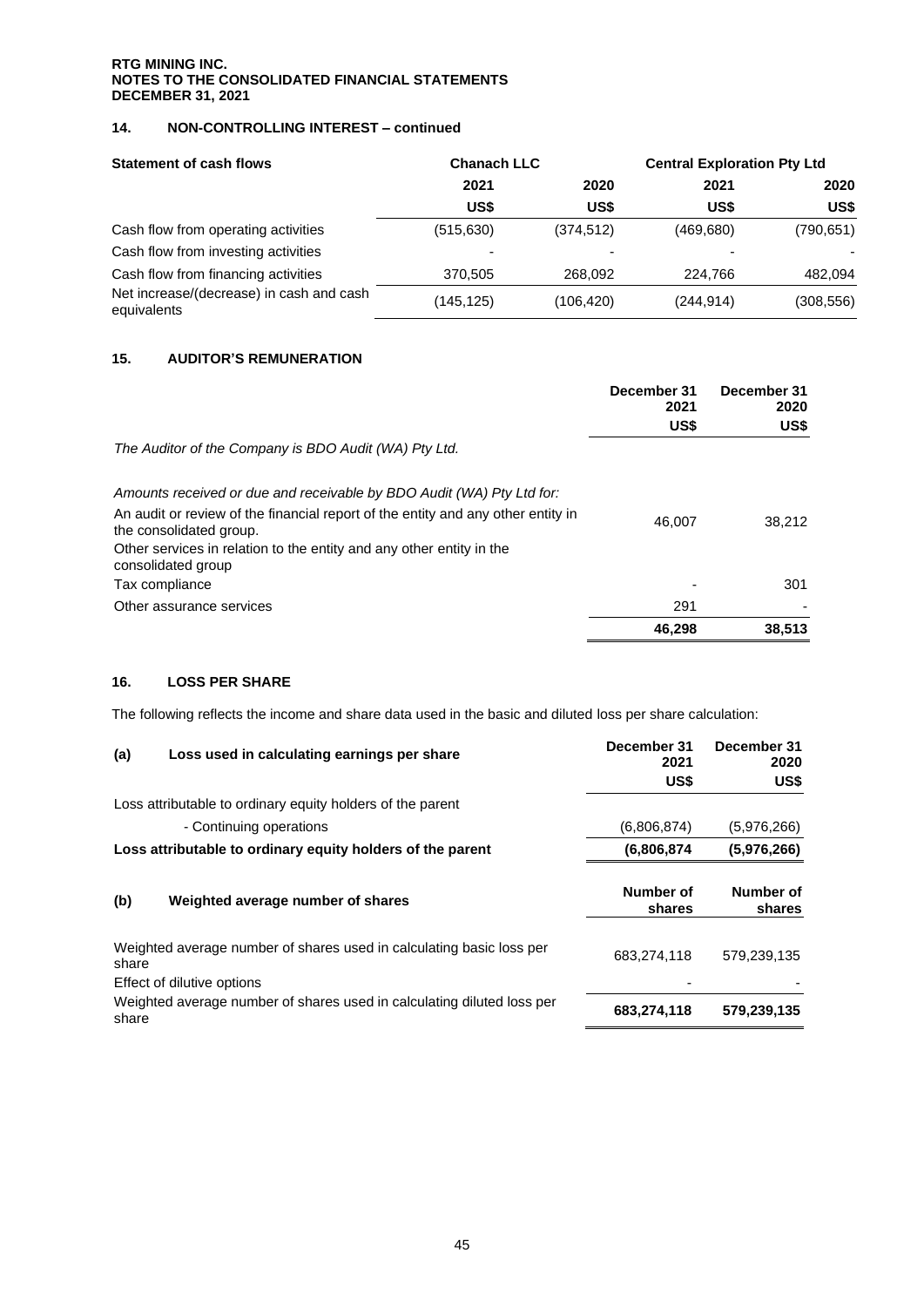## **17. RELATED PARTY DISCLOSURE**

The Consolidated Entity consists of RTG and its subsidiaries and joint ventures listed in the following table:

|                                        | <b>Country of</b>      | <b>Equity Interest</b> Equity Interest<br>$(\%)$ | $(\%)$              |  |
|----------------------------------------|------------------------|--------------------------------------------------|---------------------|--|
| <b>Name of Entity</b><br>Incorporation |                        | December 31<br>2021                              | December 31<br>2020 |  |
| <b>Controlled Entities</b>             |                        |                                                  |                     |  |
| Sierra Mining Pty Ltd                  | Australia              | 100                                              | 100                 |  |
| <b>SRM Gold Limited</b>                | British Virgin Islands | 100                                              | 100                 |  |
| Sierra Philippines Pty Ltd             | Australia              | 100                                              | 100                 |  |
| Ratel Group Limited                    | British Virgin Islands | 100                                              | 100                 |  |
| <b>CGX Limited</b>                     | British Virgin Islands | 100                                              | 100                 |  |
| Ilesha Mining Holdings Limited         | British Virgin Islands | 100                                              | 100                 |  |
| Zambian Mining Limited                 | British Virgin Islands | 100                                              | 100                 |  |
| A2V Mining Inc.                        | British Virgin Islands | 100                                              | 100                 |  |
| Central Exploration Pty Ltd            | Australia              | 69                                               | 69                  |  |
| Origold Mining Limited                 | British Virgin Islands | 100                                              | 100                 |  |
| Origold PNG Limited                    | Papua New Guinea       | 100                                              | 100                 |  |
| Areca Mining Limited                   | British Virgin Islands | 100                                              | 100                 |  |
| PB Partners (Malaysia) Pte Ltd         | Malaysia               | 100                                              | 100                 |  |
| Chanach LLC                            | Kyrgyz Republic        | 90                                               | 90                  |  |

## **(a) Controlling Entity**

The ultimate controlling entity of the wholly owned group is RTG Mining Inc.

## **(b) Other transactions with related parties**

## **Transactions with related parties**

Transactions with related parties consist of companies with Directors and Officers in common and companies owned in whole or in part by Executives and Directors as follows for the twelve months ended December 31, 2021 and 2020:

## **Name Nature of transactions**

Coverley Management Services Pty Ltd Consulting as Director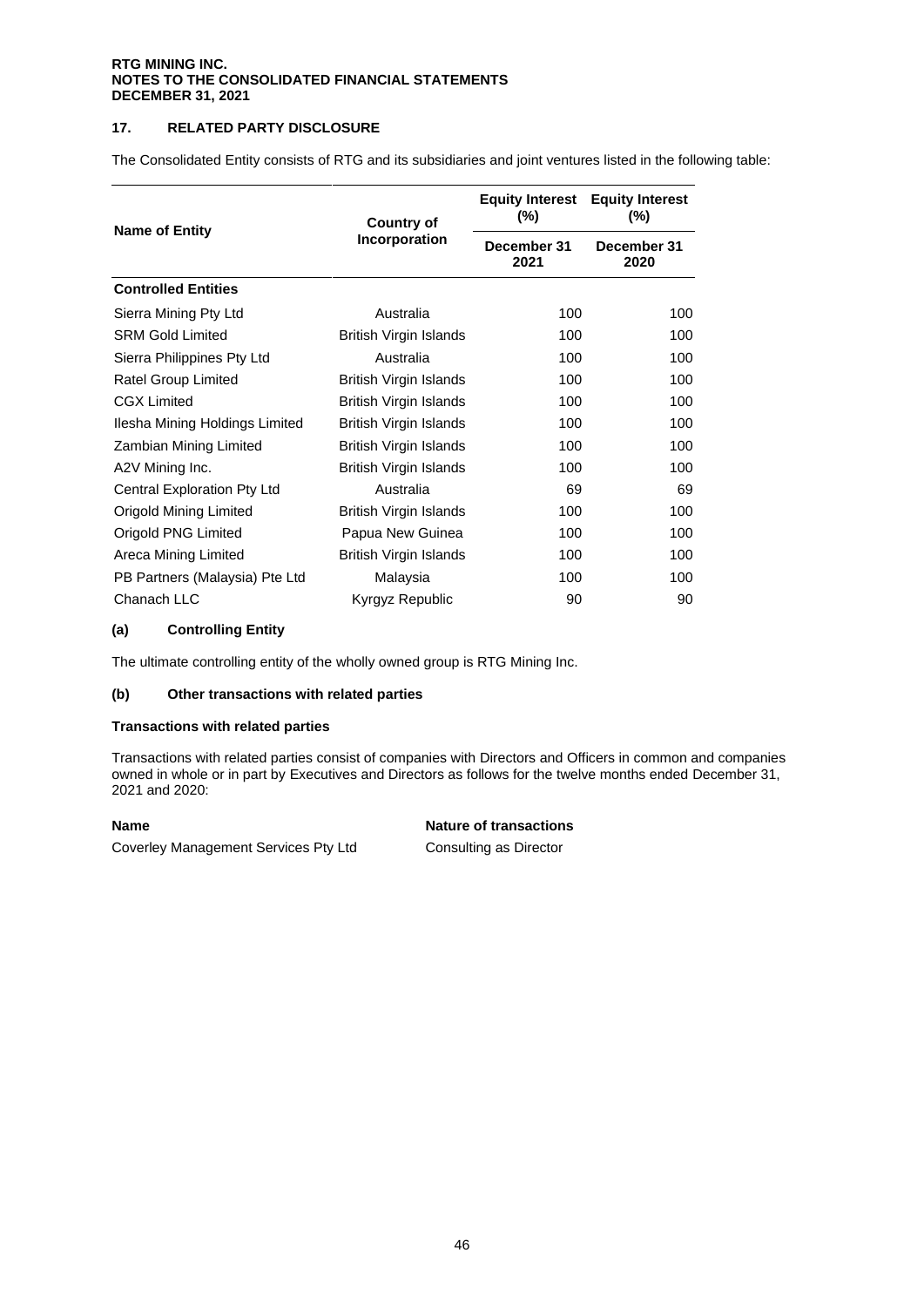## **17. RELATED PARTY DISCLOSURE – continued**

The Company paid the following fees in the normal course of operation in connection with companies owned by Directors.

|               |     | 2021   | December 31 December 31<br>2020 |  |
|---------------|-----|--------|---------------------------------|--|
|               |     | US\$   | US\$                            |  |
| Director fees | (i) | 39,674 | 45,998                          |  |
|               |     | 39,674 | 45,998                          |  |

(i) During the year ended December 31, 2021 a total of \$39,674 was incurred, \$20,516 was paid during the year and the remaining \$19,158 was paid in January 2022.

During the year ended December 31, 2021 the Group entered into transactions with related parties:

- Loans of \$595,271 were advanced to subsidiaries from short term inter-company accounts, and
- Loans of \$1,742,799 were advanced onto the Philippines Associate, Mt. Labo. The total cumulative advances (excluding interest) were \$23,975,655 at December 31, 2021 and \$22,232,856 at December 31, 2020.
- Loans of \$374,045 were advanced on to the Philippine Associate, Bunawan. The total cumulative advances (excluding interest) were \$6,509,951 at December 31, 2021 and \$6,135,906 at December 31, 2020.

These transactions were undertaken on the following terms and conditions:

- Loans are repayable at call, and the loans to associates have been called and are due, and
- Interest at 3% plus LIBOR has been payable on the loans to associates since 30 June 2020.

## **(c) Key Management Personnel compensation**

|                                           | 1,006,252 | 1,653,724 |
|-------------------------------------------|-----------|-----------|
| Long term benefits – share based payments | ٠         | 704.118   |
| Long term benefits - AL                   | 23.736    | 60.526    |
| Post-employment benefits - super          | 78.175    | 69.136    |
| Short term employee benefits              | 904.341   | 819.944   |
|                                           |           |           |

Detailed remuneration disclosures are provided in the remuneration report on pages 10 to 16.

## **18. PARENT ENTITY INFORMATION**

|                                               | December 31<br>2021 | December 31<br>2020 |  |
|-----------------------------------------------|---------------------|---------------------|--|
| Information relating to RTG:                  | US\$                | US\$                |  |
| <b>Current assets</b>                         | 10,185,241          | 5,832,146           |  |
| Total assets                                  | 10,700,421          | 6,095,693           |  |
| <b>Current liabilities</b>                    | (2,611,998)         | (1,353,615)         |  |
| <b>Total liabilities</b>                      | (4, 111, 998)       | (2,853,615)         |  |
| <b>Issued capital</b>                         | 183,475,168         | 174,278,834         |  |
| Share option reserve                          | 10,314,033          | 10,004,992          |  |
| Asset revaluation reserve                     |                     |                     |  |
| Accumulated losses                            | (187, 200, 778)     | (181, 041, 748)     |  |
| Total shareholders' equity                    | 6,588,423           | 3,242,078           |  |
| Loss of the parent entity                     | (6, 159, 030)       | (2, 287, 137)       |  |
| Total comprehensive loss of the parent entity | (6, 159, 030)       | (2, 287, 137)       |  |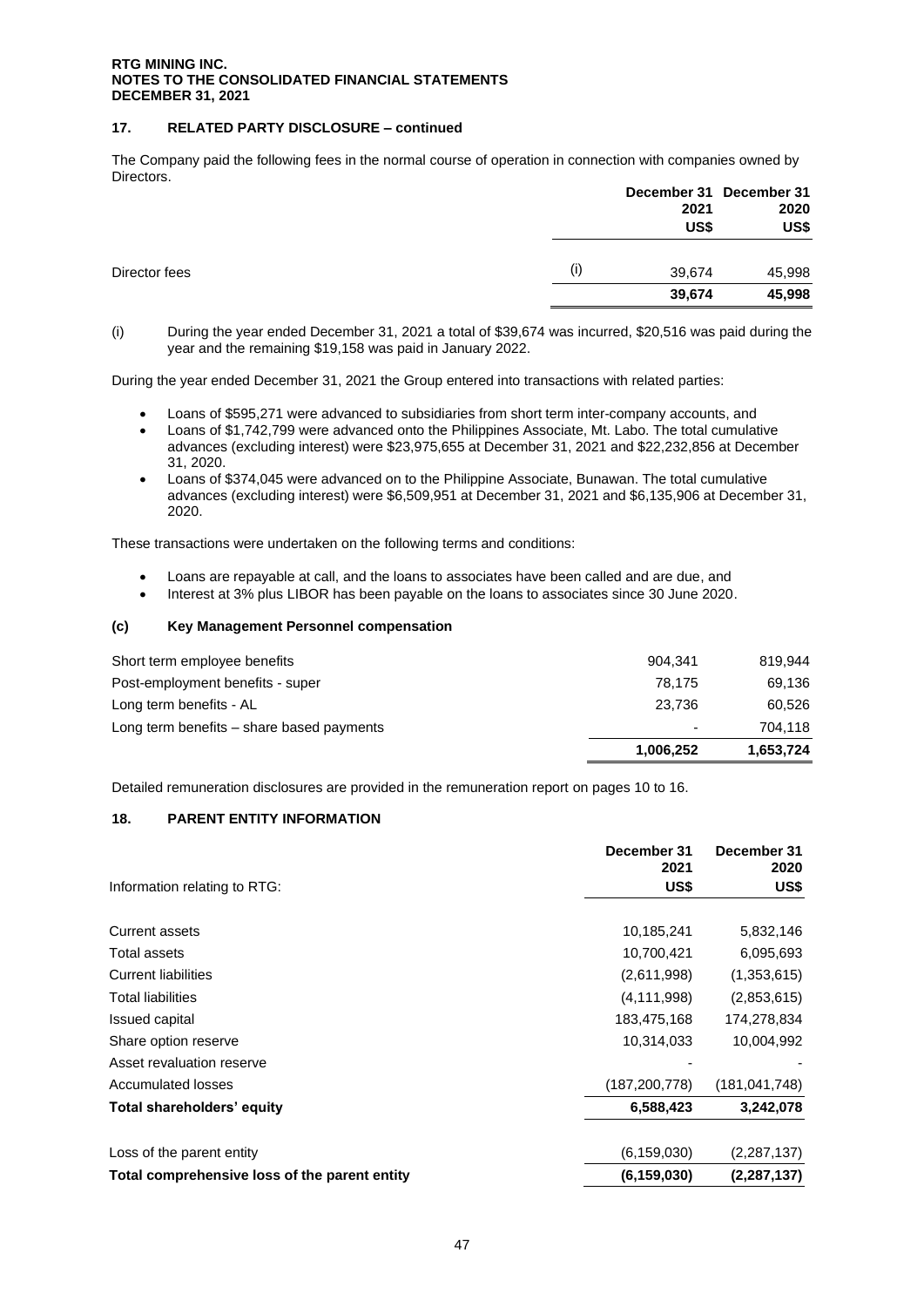## **19. COMMITMENTS AND CONTINGENCIES**

## **(a) Commitments**

As at December 31, 2021, the Group recognised the following commitments:

*Chanach Licence Costs*

As at December 31, 2021, a licence fee of US\$141,164 for the final quarter of 2021 was accrued for in the year end accounts and due and paid in January 2022.

## **(b) Contingencies**

As at December 31, 2021, the Group recognised the following contingencies:

## **Associate**

#### *Investment in Philippines Associates*

On August 21, 2020, the Tribunal handed down a favourable Final Award to Mt. Labo in the international arbitration against Galeo in the Singapore International Arbitration Centre ("SIAC"). Mt. Labo prevailed on all matters considered important including a determination that the Joint Venture Agreement ("JVA") with Galeo was validly terminated, the compromise agreement was validly rescinded, Galeo is not entitled to any shares in Mt. Labo, Galeo was not a co-permittee of the Mt. Labo Exploration Permit and Galeo is not the operator of the project. The Tribunal ordered Galeo to pay damages of approximately US\$18.6M (plus interest at 6% from various dates) and legal costs, including the Tribunal's fees of approximately S\$7.45M. Interest payable is currently in excess of US\$5.6m on top of the damages and costs awards, which have given rise to a contingent asset.

On November 22, 2021 RTG announced Galeo's application to set aside the Final Award had been dismissed. The enforcement proceedings in the Philippines can now proceed as the matter is finalised.

The Associates had no other contingent liabilities or capital commitments as at December 31, 2021, as per the prior year.

## **Subsidiary**

#### *Central Exploration Pty Ltd*

In 2018, the Group acquired A2V Mining Inc. ("A2V"), a non-listed company with a direct interest in Central Exploration Pty Ltd ("Central"). Through the conversion of loan funding into shares in Central, the Group's total interest in Central increased to 69%. The acquisition gave rise to a contingent liability of \$1,333,257 relating to Duncan Mining Pty Ltd's (a related entity of Central) acquisition of URM (South Pacific) Pty Ltd. Repayment of the liability is dependent on the development of Central's Bougainville interests. Given the current status of the project, repayment of the liability is not considered probable. At reporting date, the value of the liability increased to \$2,058,613 (December 31, 2020: \$2,005,892), however repayment is still not considered probable. This is not a liability of the Company but Central and is not guaranteed by RTG.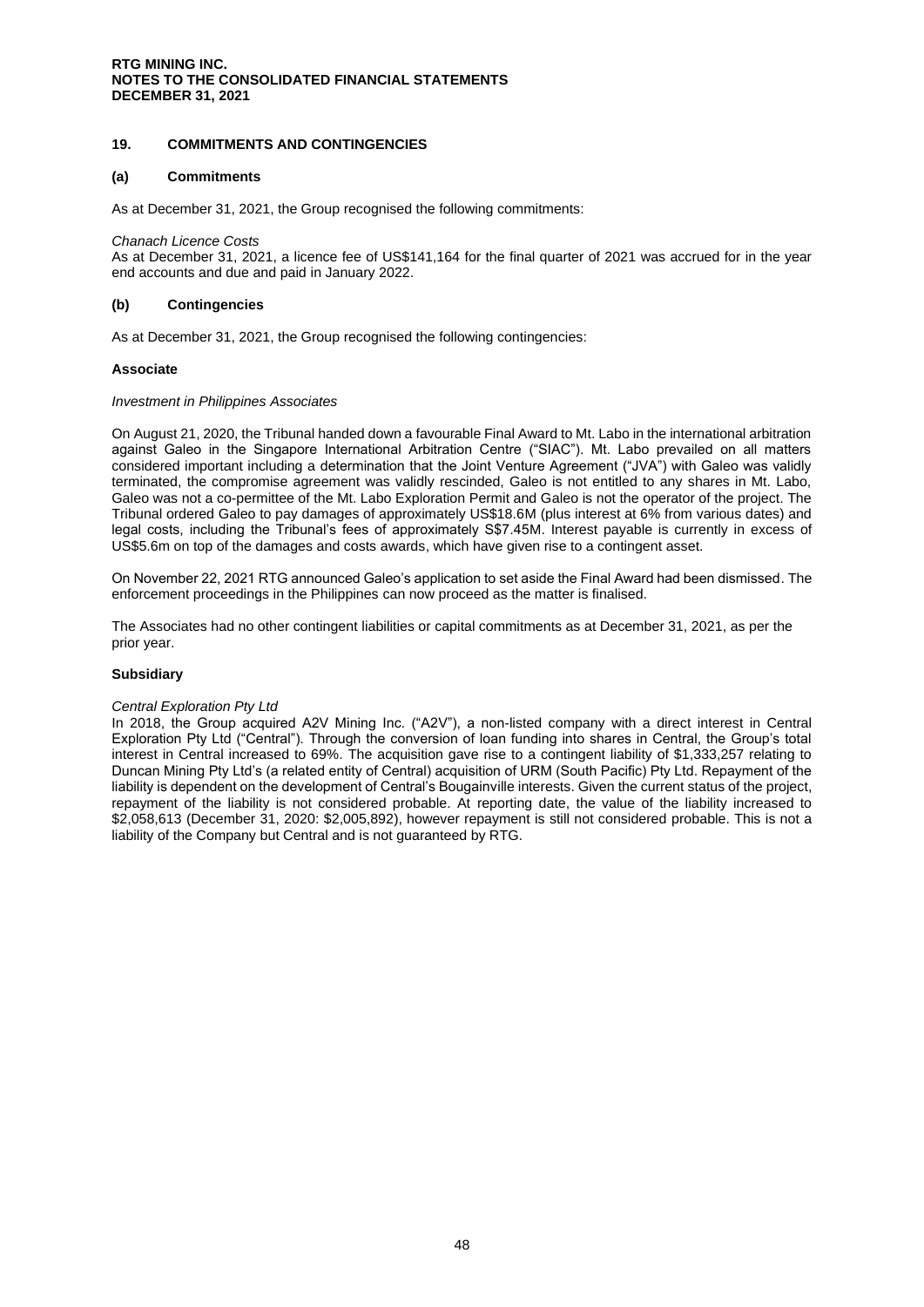## **20. FINANCIAL RISK MANAGEMENT**

The Group's principal financial instruments comprise cash and cash equivalents, receivables, borrowings and payables. The Company currently has in place an active program of financial forecasting and budgeting both at a corporate and project level to manage both the application of funds and planning for future financial needs to ensure that any shortfall in funds is adequately covered by cash reserves or planned new sources being either debt or equity based on the then most cost effective weighted average cost of capital.

Financial risk management is carried out by management and the Board of Directors of the ultimate parent company (the "Board") under policies approved by the Board. The Board also provides regular guidance for overall risk management, including guidance on specific areas, such as mitigating foreign exchange, interest rate and credit risk.

The Group does not enter into financial instruments, including derivative financial instruments, for trade or speculative purposes.

Primary responsibility for identification and control of financial risks rests with the Board. The Board reviews and agrees policies for managing each of the risks identified below, including the setting of limits for trading in derivatives, credit limits and future cash flow forecast projections.

Details of the significant accounting policies and methods adopted, including the criteria for recognition, the basis of measurement and the basis on which income and expenses are recognised, in respect of each financial asset, financial liability and equity instrument are disclosed in note 1 to the financial statements.

## **Credit risk**

Credit risk represents the loss that would be recognised if counterparties failed to perform as contracted. The Group's maximum exposures to credit risk at the reporting date in relation to each financial asset is the carrying amounts of those assets as indicated in the consolidated statement of financial position.

Receivable balances are monitored on an ongoing basis and to the extent that recovery is deemed to be uncertain the Company raises a provision or impairs the asset against expected recovery. The credit quality of financial assets that are neither past due nor impaired are assessed by reference to external credit ratings (if available) or to historical information about counterparty default rates.

The Group monitors cash and cash equivalents credit risk through holding its cash through banks and financial institutions with a minimum Standard and Poors credit rating of 'A' or greater. The credit risk associated with cash and cash equivalents is considered negligible by the Group. The Group does not hold collateral as security. The Group does not have any receivables past due or impaired.

## **Liquidity risk**

Liquidity risk is the risk that the Group will not be able to meet its financial obligations as they fall due. The Group's approach to managing liquidity risk is to ensure, as far as possible, that it will maintain sufficient cash or credit terms with its suppliers to meet the operating requirements of the business and invest excess funds in highly liquid short term cash deposits. Maintaining surplus working capital in highly liquid short term deposits allows the Group to meet its primary objectives by being able to fund new development and acquisition opportunities at short notice.

The responsibility for liquidity risk rests with the Board of Directors. The Group's liquidity needs can likely be met through cash on hand, short and long-term borrowings subject to the current forecast operating parameters being met.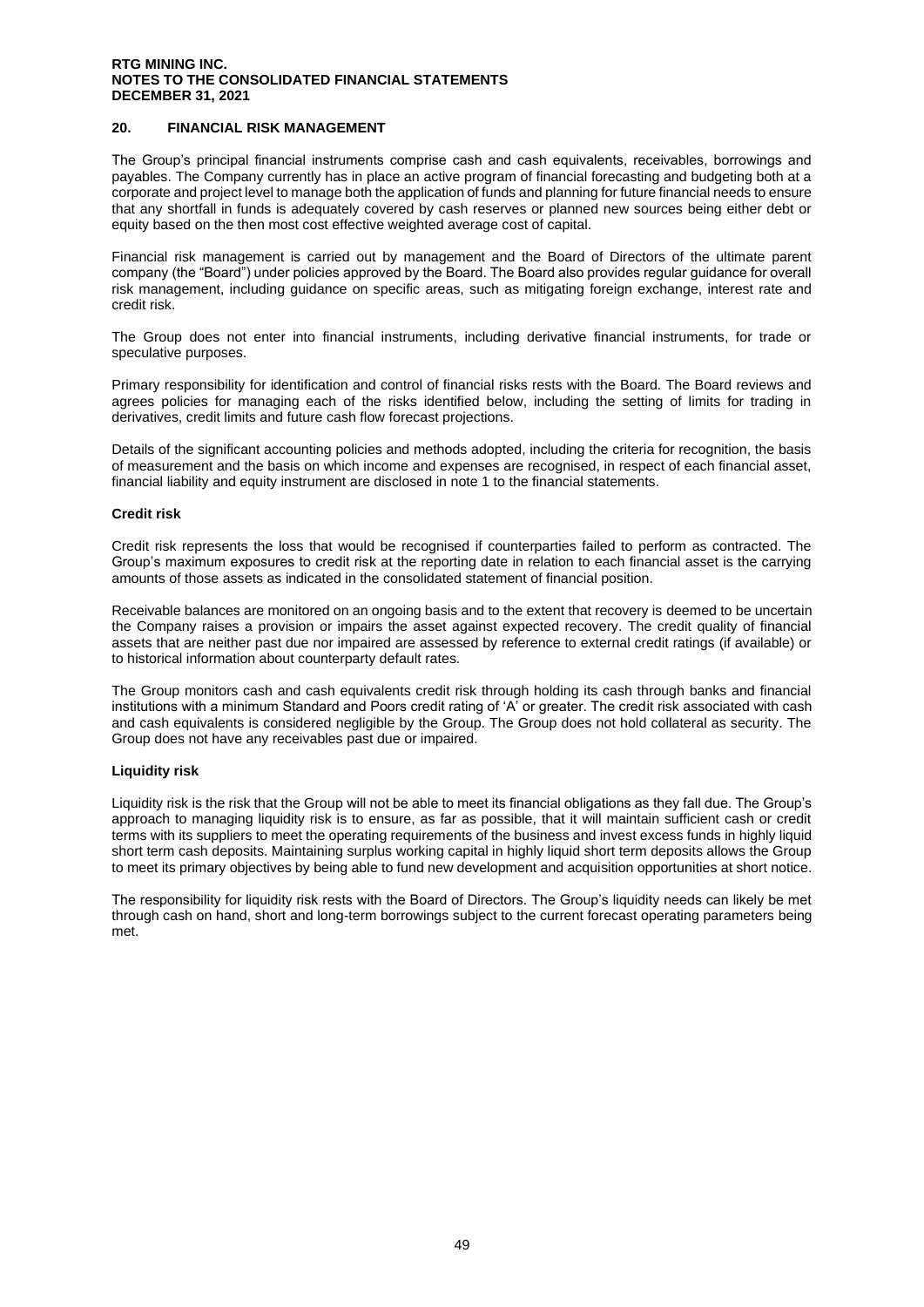## **20. FINANCIAL RISK MANAGEMENT – continued**

The contractual maturities of the Group's financial liabilities are as follows:

|                                   | December 31<br>2021 | December 31<br>2020 |  |
|-----------------------------------|---------------------|---------------------|--|
|                                   | US\$                | US\$                |  |
| Due within one month or on demand |                     |                     |  |
| Trade and other payables          | 1.677.551           | 329,524             |  |
| <b>Borrowings</b>                 | 1,500,000           | 1,500,000           |  |
|                                   | 3,177,551           | 1,829,524           |  |

The Group's liquidity needs can likely be met through existing cash on hand, subject to the current forecast operating parameters being met.

## **Market rate risk**

*Interest rate risk*

Interest rate risk is the risk that the fair value or future cash flows of a financial instrument will fluctuate because of changes in market interest rates. The Group's exposure to the risk of changes in market interest rates relates to the interest accruing on the \$1,500,000 loan (6% p.a. fixed interest rate).

The Group's policy is to manage its exposure to interest rate risk by holding cash in short-term fixed rate deposits and variable rate deposits. The Group's exposure to interest rate risk on post-tax profit or loss arises from higher or lower interest income from cash and cash equivalents. The Group constantly analyses its interest rate exposure. Consideration is given to potential renewals of existing positions, alternative financing and the mix of fixed and variable interest rates.

At reporting date, the Group's maximum exposure to interest rate risk is as follows:

|                                   | December 31<br>2021      | December 31<br>2020 |
|-----------------------------------|--------------------------|---------------------|
|                                   | US\$                     | US\$                |
| Interest-bearing financial assets |                          |                     |
| Cash at bank                      | 10,046,354               | 5.764.938           |
| Financial asset at amortised cost | $\overline{\phantom{a}}$ |                     |
|                                   | 10,046,354               | 5,764,938           |

The Group's cash at bank and financial assets at amortised cost had a weighted average floating interest rate at December 31, 2021 of 0.0007% (December 31, 2020: 0.002%)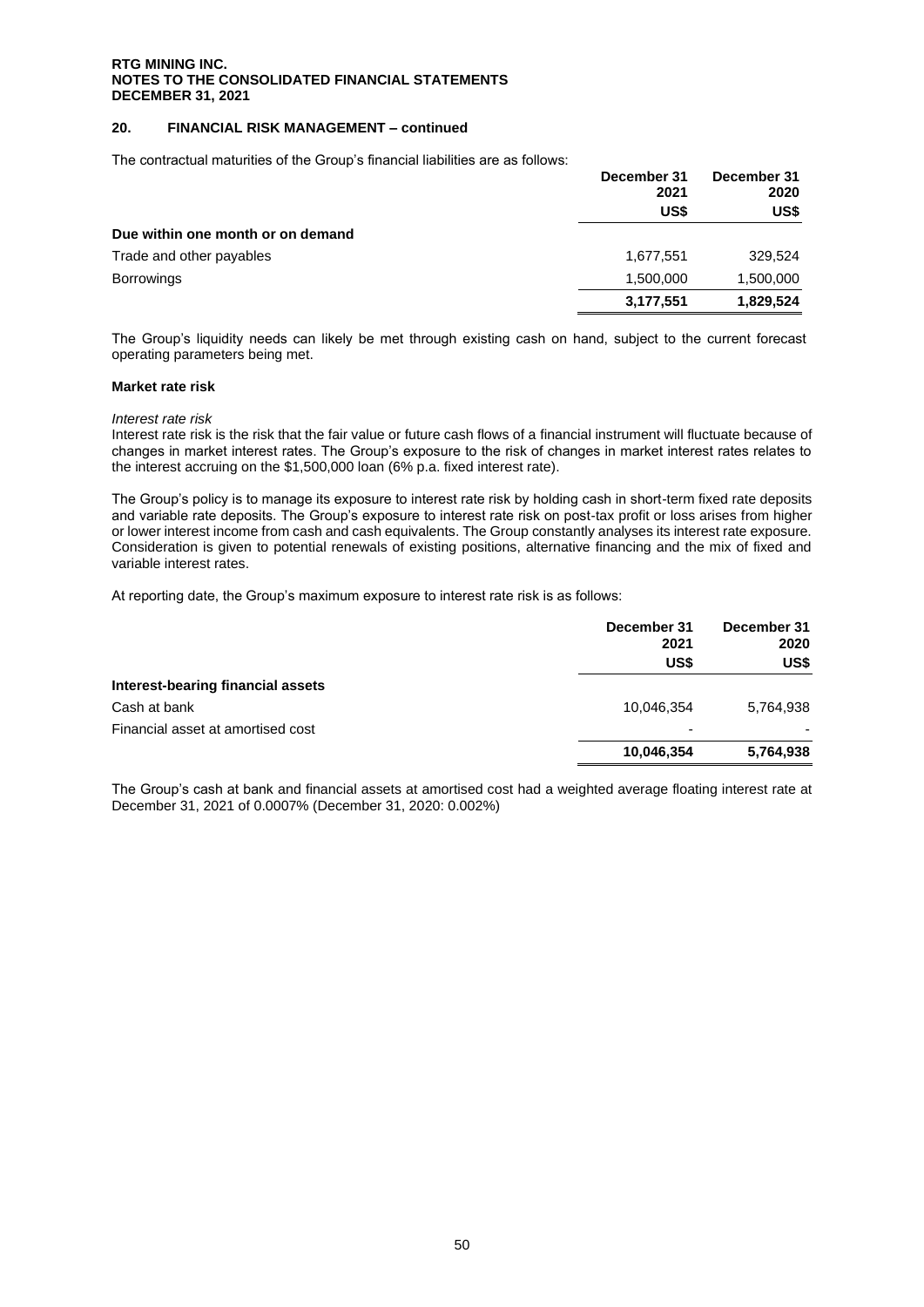## **20. FINANCIAL RISK MANAGEMENT – continued**

|                                        | December 31<br>2021 | December 31<br>2020 |  |
|----------------------------------------|---------------------|---------------------|--|
|                                        | US\$                | US\$                |  |
| Interest-bearing financial liabilities |                     |                     |  |
| <b>Borrowings</b>                      | 1,500,000           | 1,500,000           |  |
|                                        | 1,500,000           | 1,500,000           |  |

The Group's borrowings had a set interest rate at December 31, 2020 and 2021 of 6%.

## *Interest rate risk sensitivity*

If interest rates were to move up by 1% with all other variables held constant, the pre-tax impact on the Group's profit as well as total equity would be a movement of \$1,159 (December 31, 2020: \$1,466), a 1% decrease would be a movement of \$76 (December, 31 2020: \$161).

#### *Foreign currency risk*

Foreign currency risk is the risk that the fair value or future cash flows of an exposure will fluctuate because of changes in foreign exchange rates. The Group's exposure to foreign currency risk throughout the year primarily exists as the functional currency of the Company is US Dollars and net assets of the Controlled Entity are held predominantly in Australian Dollars, with negligible exposure to the Kyrgyzstani Som and Canadian Dollars.

The Group reduces its risk of exposure to the currencies listed above by holding financial instruments, principally cash and cash equivalents, creating a natural hedge.

At the reporting date, the Groups exposure to financial instruments in foreign currencies was:

| US\$       |           |
|------------|-----------|
|            | US\$      |
|            |           |
| 9,985,178  | 5,307,012 |
| 54,978     | 182,342   |
| 10,040,156 | 5,489,354 |
|            |           |
| 1,280,242  | 299,539   |
| 71,836     | 182,747   |
| 1,352,078  | 482,286   |
| 11,392,234 | 5,971,640 |
|            |           |

## *Foreign currency risk sensitivity*

The following table summarises the sensitivity of financial instruments held at reporting date to movement in the exchange rate of the USD to the AUD with all other variables held constant. The impact on the Group's profit or loss before tax is due to changes in the fair value of monetary assets and liabilities.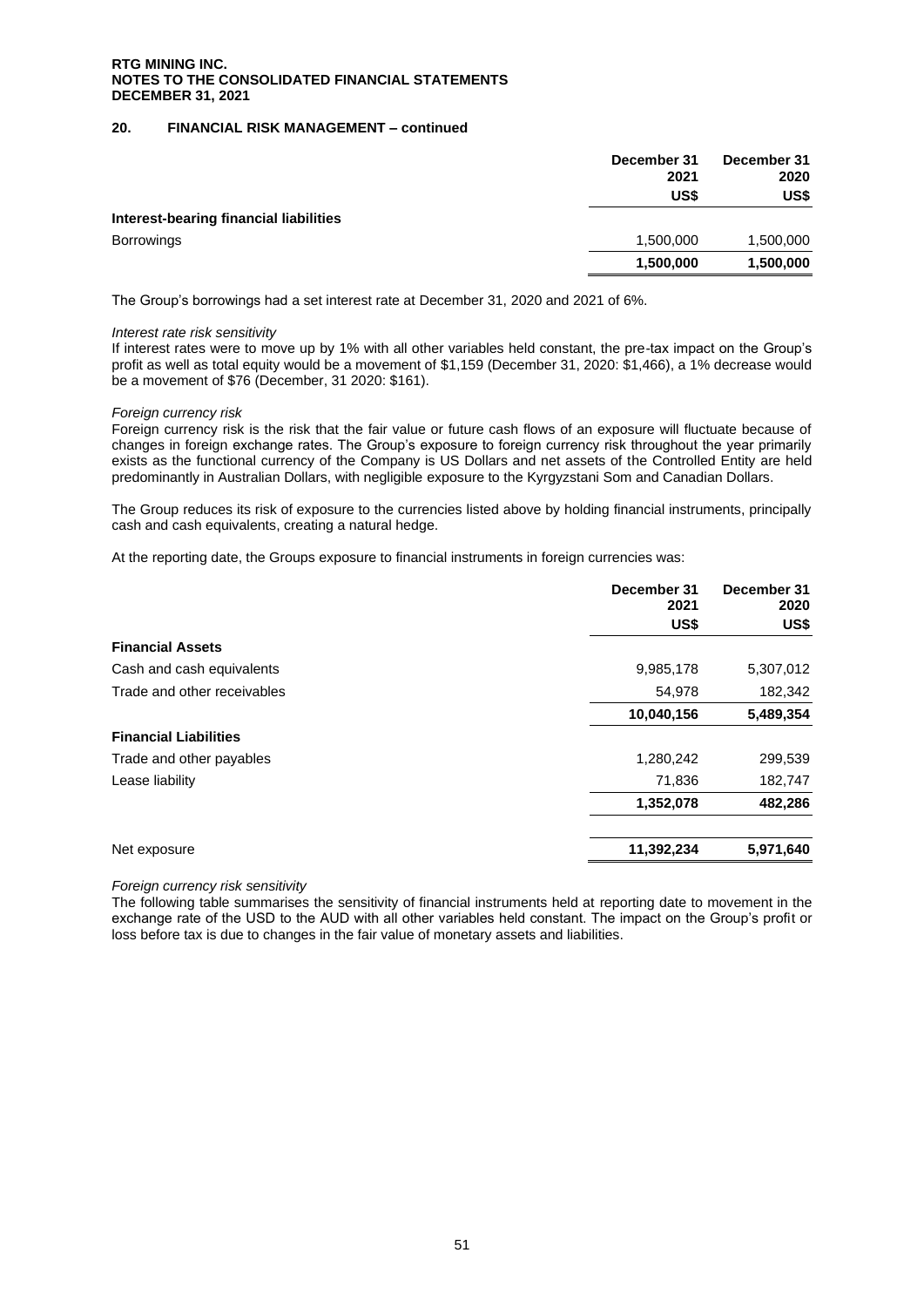## **20. FINANCIAL RISK MANAGEMENT – continued**

| <b>Change in AUD rate</b> | Impact on profit or<br>loss before tax and<br>equity<br>US\$ |
|---------------------------|--------------------------------------------------------------|
|                           |                                                              |
| $+10%$                    | 634,844                                                      |
| $-10%$                    | (775, 921)                                                   |
|                           |                                                              |
| $+10%$                    | 478,712                                                      |
| $-10%$                    | (585,092)                                                    |
|                           |                                                              |

## **Fair value**

The carrying amount of financial assets and financial liabilities recorded in the financial statements approximates their respective net fair values, determined in accordance with the accounting policies disclosed in note 1. All financial instruments for which fair value is recognised or disclosed are categorised within the fair value hierarchy, based on the lowest level input that is significant to the fair value measurement as a whole, is described as follows:

- Level 1 Quoted (unadjusted) market prices in active markets for identical assets or liabilities
- Level 2 Valuation techniques for which the lowest level input that is significant to the fair value measurement is directly or indirectly observable
- Level 3 Valuation techniques for which the lowest level input that is significant to the fair value measurement is unobservable

#### *Recognised fair value measurements*

The Group currently measures the loans at fair value, using level 3.

*Fair value of other financial instruments not measured at fair value* The carrying amounts of trade receivables, payables and borrowings are assumed to approximate their fair values due to their short term nature.

## **Capital risk management**

The Group's total capital is defined as equity attributable to equity holders of the parent and cash and cash equivalents amounted to \$193,521,523 at December 31, 2021 (December 31, 2020: \$180,043,772).

The Group's capital management objectives are to safeguard the business as a going concern, to maintain a capital base sufficient to maintain future exploration and development of its projects. Management may issue more shares or repay debts in order to maintain the optimal capital structure.

The Group does not have a target debt/equity ratio, but maintains a flexible financing structure so as to be able to take advantage of new investment opportunities that may arise. The Group monitors its capital risk management through annual cash flow projections and monthly reporting against budget.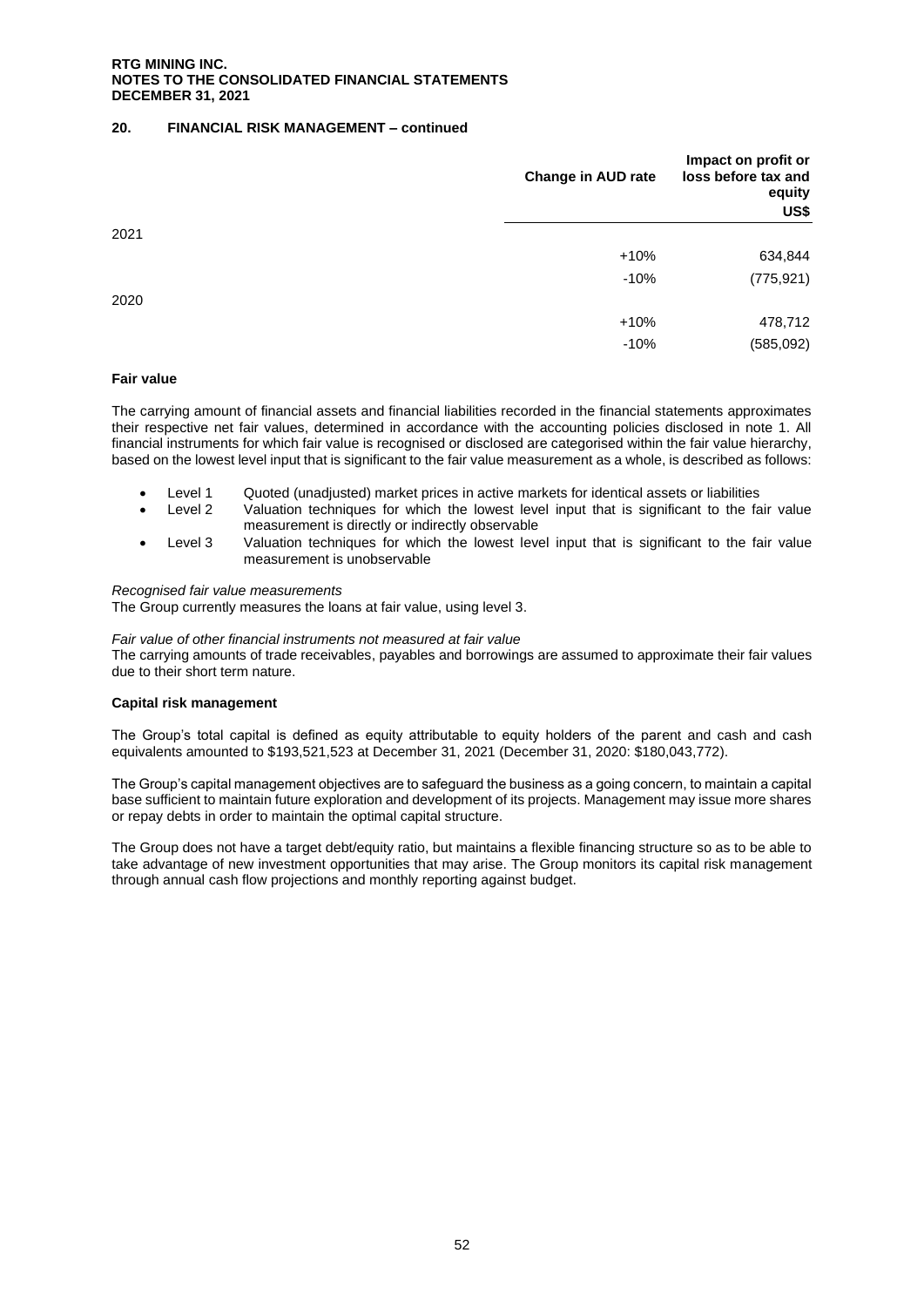## **21. SHARE BASED PAYMENTS**

#### **Loan funded share plan**

Shares issued pursuant to the Plan are for services rendered to date by eligible employees and Directors and, going forward, for services rendered by existing and any new eligible employees and Directors. The purpose of the Plan is to motivate and retain employees, attract quality employees to the Group, create commonality of purpose between the employees and the Group, create wealth for shareholders by motivating the employees, and enable the employees to share the rewards of the success of the Group.

Where the Company offers to issue incentive shares to a Director or employee, the Company may offer to provide the recipient with a limited recourse, interest free loan to be used for the purposes of subscribing for the shares in the Company. The Company's recourse to repayment of the loans is limited to the lesser of:

- a) The original loan to the participant less any repayments made; or
- b) The market value of the shares as at the date of repayment of the loan.

## **Loan Funded Share Plan Shares issued at December 31, 2021**

| December 31, 2021  | <b>Opening balance</b><br><b>January 1, 2021</b> | <b>Acquired</b>          | <b>Movement</b> | <b>Closing balance</b><br>December 31,<br>2021 |
|--------------------|--------------------------------------------------|--------------------------|-----------------|------------------------------------------------|
| <b>Directors</b>   |                                                  |                          |                 |                                                |
| Mr Michael Carrick | 5,300,000                                        | $\overline{\phantom{0}}$ |                 | 5,300,000                                      |
| Ms Justine Magee   | 5,300,000                                        | $\overline{\phantom{0}}$ |                 | 5,300,000                                      |
| Mr Robert Scott    | 50,000                                           | $\overline{\phantom{0}}$ |                 | 50,000                                         |
| Mr Philip Lockyer  | 50.000                                           | $\overline{\phantom{0}}$ |                 | 50,000                                         |
| Mr David Cruse     | 50,000                                           | $\overline{\phantom{0}}$ |                 | 50,000                                         |
| <b>Executives</b>  |                                                  |                          |                 |                                                |
| Mr Mark Turner     | 3.250.000                                        |                          |                 | 3,250,000                                      |
| Other employees    | 8,250,000                                        |                          |                 | 8,250,000                                      |

## **Loan Funded Share Plan Shares issued at 31 December 2020**

| December 31, 2020         | <b>Opening balance</b><br><b>January 1, 2020</b> | <b>Acquired</b>          | <b>Movement</b> | <b>Closing balance</b><br>December 31,<br>2020 |
|---------------------------|--------------------------------------------------|--------------------------|-----------------|------------------------------------------------|
| <b>Directors</b>          |                                                  |                          |                 |                                                |
| <b>Mr Michael Carrick</b> | 300,000                                          | 5,000,000                |                 | 5,300,000                                      |
| Ms Justine Magee          | 300,000                                          | 5,000,000                |                 | 5,300,000                                      |
| Mr Robert Scott           | 50.000                                           | $\overline{\phantom{0}}$ |                 | 50,000                                         |
| Mr Philip Lockyer         | 50,000                                           | ۰                        |                 | 50,000                                         |
| Mr David Cruse            | 50,000                                           | $\overline{\phantom{0}}$ |                 | 50,000                                         |
| <b>Executives</b>         |                                                  |                          |                 |                                                |
| Mr Mark Turner            | 250,000                                          | 3,000,000                |                 | 3,250,000                                      |
| Other employees           | 250,000                                          | 8,000,000                |                 | 8,250,000                                      |

The Loan Funded Share Plan shares were valued using the Black and Scholes method with the following assumptions:

| 21,000,000 |
|------------|
| A\$0.17    |
| A\$0.25    |
| 84%        |
| 3.5 years  |
| $0.00\%$   |
| 0.40%      |
|            |

The accounting cost of the Plan shares were valued using the methodology above at \$1,137,422.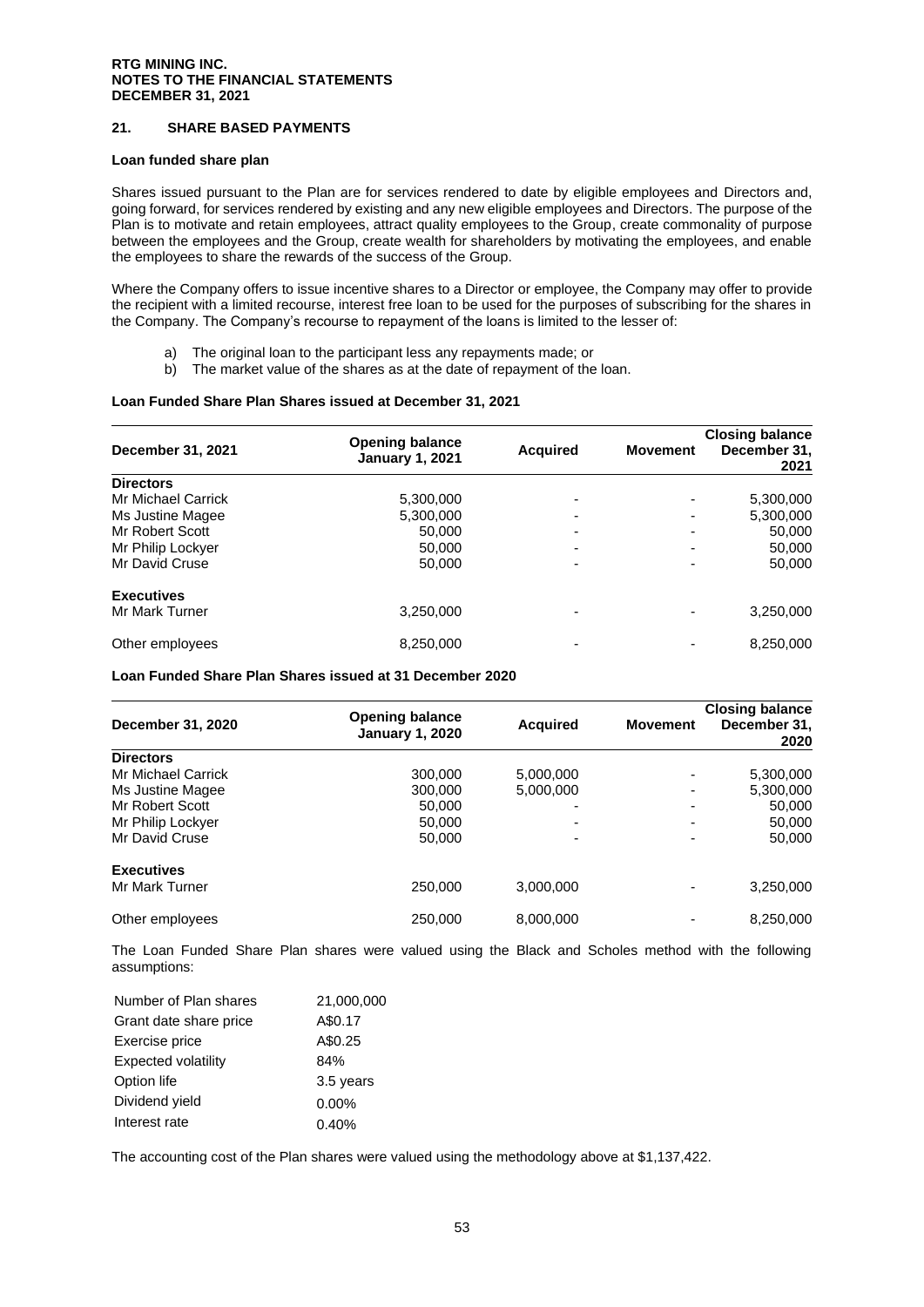## **22. SEGMENT REPORTING NOTE**

The Company's operations are segmented on a regional basis and are reported in a manner consistent with the internal reporting provided to the chief operating decision-maker. The chief operating decision-maker who is responsible for allocating resources and assessing performance of the operating segments has been defined as the Chief Executive Officer.

The Company operates in a single segment, being mineral exploration and development.

The following is the geographical locations of the Company's assets:

## **December 31, 2021**

| <b>Operating segment</b>                                      | <b>Philippines</b> | Australia   | Kyrgyz     | Other | Consolidated<br>total |
|---------------------------------------------------------------|--------------------|-------------|------------|-------|-----------------------|
|                                                               | 2021               | 2021        | 2021       | 2021  | 2021                  |
| <b>Revenue</b>                                                | US\$               | US\$        | US\$       | US\$  | US\$                  |
| Revenue from external customers                               |                    |             |            |       |                       |
| Interest income                                               |                    | 126         |            |       | 126                   |
| Other                                                         |                    | 37,582      |            |       | 37,582                |
| <b>Total revenue</b>                                          |                    |             |            |       | 37,708                |
| <b>Results</b>                                                |                    |             |            |       |                       |
| Segment profit / (loss) before tax                            | (2,120,072)        | (4,204,097) | (709, 223) |       | (7,033,392)           |
| Revenue                                                       |                    | 37,708      |            |       | 37,708                |
| Administrative expenses                                       |                    | (2,569,056) | (253, 540) |       | (2,822,596)           |
| Foreign exchange                                              | 41,919             | (250, 947)  | (188, 174) |       | (397, 201)            |
| Impairment expense                                            |                    | (469, 680)  |            |       | (469, 680)            |
| Fair value loss on financial assets through<br>profit or loss | (2, 161, 992)      |             |            |       | (2, 161, 992)         |
| Other expenses                                                |                    | (952, 122)  | (267, 509) |       | (1,219,631)           |
| Segment loss before income tax from<br>continuing operations  |                    |             |            |       | (7,033,393)           |

## **December 31, 2021**

| <b>Operating segment</b>   | <b>Philippines</b> | <b>Australia</b> | Kyrgyz     | Other                    | <b>Consolidated</b><br>total |
|----------------------------|--------------------|------------------|------------|--------------------------|------------------------------|
|                            | 2021               | 2021             | 2021       | 2021                     | 2021                         |
|                            | US\$               | US\$             | US\$       | US\$                     | US\$                         |
| <b>Segment assets</b>      |                    |                  |            |                          |                              |
| <b>Total assets</b>        |                    | $-10,366,789$    | 2.497.817  | -                        | 12.864.606                   |
| <b>Segment liabilities</b> |                    |                  |            |                          |                              |
| <b>Total liabilities</b>   |                    | $-(3,317,475)$   | (349, 886) | $\overline{\phantom{0}}$ | (3,667,361)                  |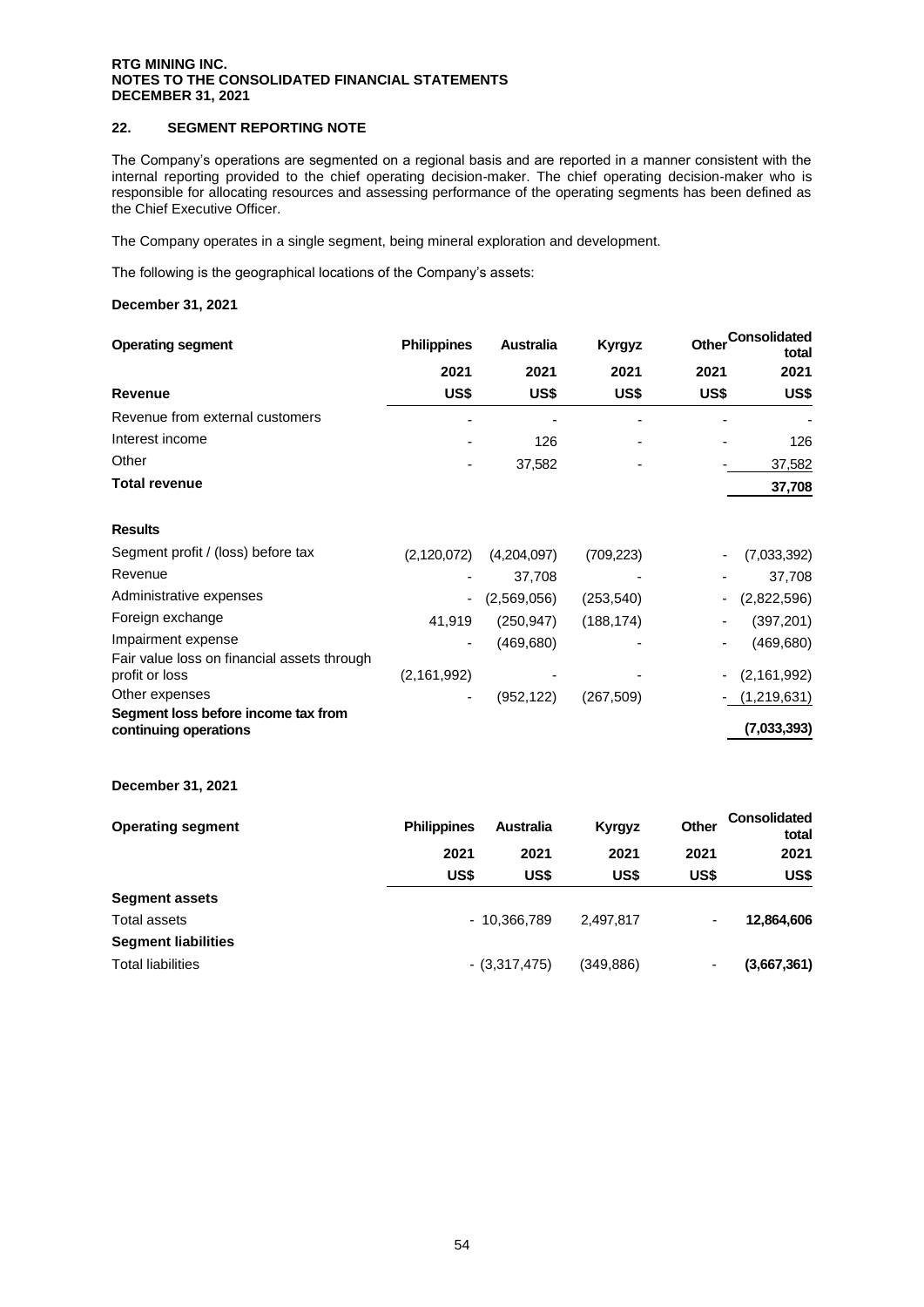## **22. SEGMENT REPORTING NOTE – continued**

## **December 31, 2020**

| <b>Operating segment</b>                                      | <b>Philippines</b> | <b>Australia</b> | Kyrgyz      |           | <b>Other</b> Consolidated<br>total |
|---------------------------------------------------------------|--------------------|------------------|-------------|-----------|------------------------------------|
|                                                               | 2020               | 2020             | 2020        | 2020      | 2020                               |
| <b>Revenue</b>                                                | US\$               | US\$             | US\$        | US\$      | US\$                               |
| Revenue from external customers                               |                    |                  |             |           |                                    |
| Interest income                                               |                    |                  |             |           |                                    |
| Other                                                         |                    | 684,784          |             |           | 684,784                            |
| <b>Total revenue</b>                                          |                    |                  |             |           | 684,784                            |
| <b>Results</b>                                                |                    |                  |             |           |                                    |
| Segment profit / (loss) before tax                            | (1,500,173)        | (3, 151, 647)    | (1,555,469) | (75, 257) | (6,282,546)                        |
| Revenue                                                       |                    | 684,784          |             |           | 684,784                            |
| Share based payments                                          |                    | (1, 137, 422)    |             | ۰.        | (1, 137, 422)                      |
| Administrative expenses                                       |                    | (1,906,314)      | (282, 168)  | (81,097)  | (2,269,579)                        |
| Foreign exchange                                              |                    | 870,904          | (762, 641)  | 5,840     | 114,103                            |
| Share of associate loss                                       |                    |                  |             |           |                                    |
| Impairment expense                                            |                    | (482,095)        |             |           | (482,095)                          |
| Fair value loss on financial assets through<br>profit or loss | (1, 917, 182)      |                  |             |           | (1, 917, 182)                      |
| Other expenses                                                |                    | (1, 181, 505)    | (93,650)    |           | (1, 275, 155)                      |
| Segment loss before income tax from<br>continuing operations  |                    |                  |             |           | (6, 282, 546)                      |

## **December 31, 2020**

| <b>Operating segment</b>   | <b>Philippines</b> | <b>Australia</b> | Kyrgyz     | Other | <b>Consolidated</b><br>total |
|----------------------------|--------------------|------------------|------------|-------|------------------------------|
|                            | 2020               | 2020             | 2020       | 2020  | 2020                         |
|                            | US\$               | US\$             | US\$       | US\$  | US\$                         |
| <b>Segment assets</b>      |                    |                  |            |       |                              |
| Total assets               | ۰                  | 6,212,320        | 2.563.635  | ٠     | 8,775,954                    |
| <b>Segment liabilities</b> |                    |                  |            |       |                              |
| <b>Total liabilities</b>   | ۰.                 | (2, 144, 793)    | (162, 323) | ٠     | (2,312,116)                  |

## **23. EVENTS AFTER REPORTING DATE**

Subsequent to the placement in December 2021, US\$1M plus interest of the loan was repaid in January 2022. Refer to note 20 for further information on loans and borrowings.

No other significant events have occurred subsequent to reporting date that would have a material impact on the consolidated financial statements.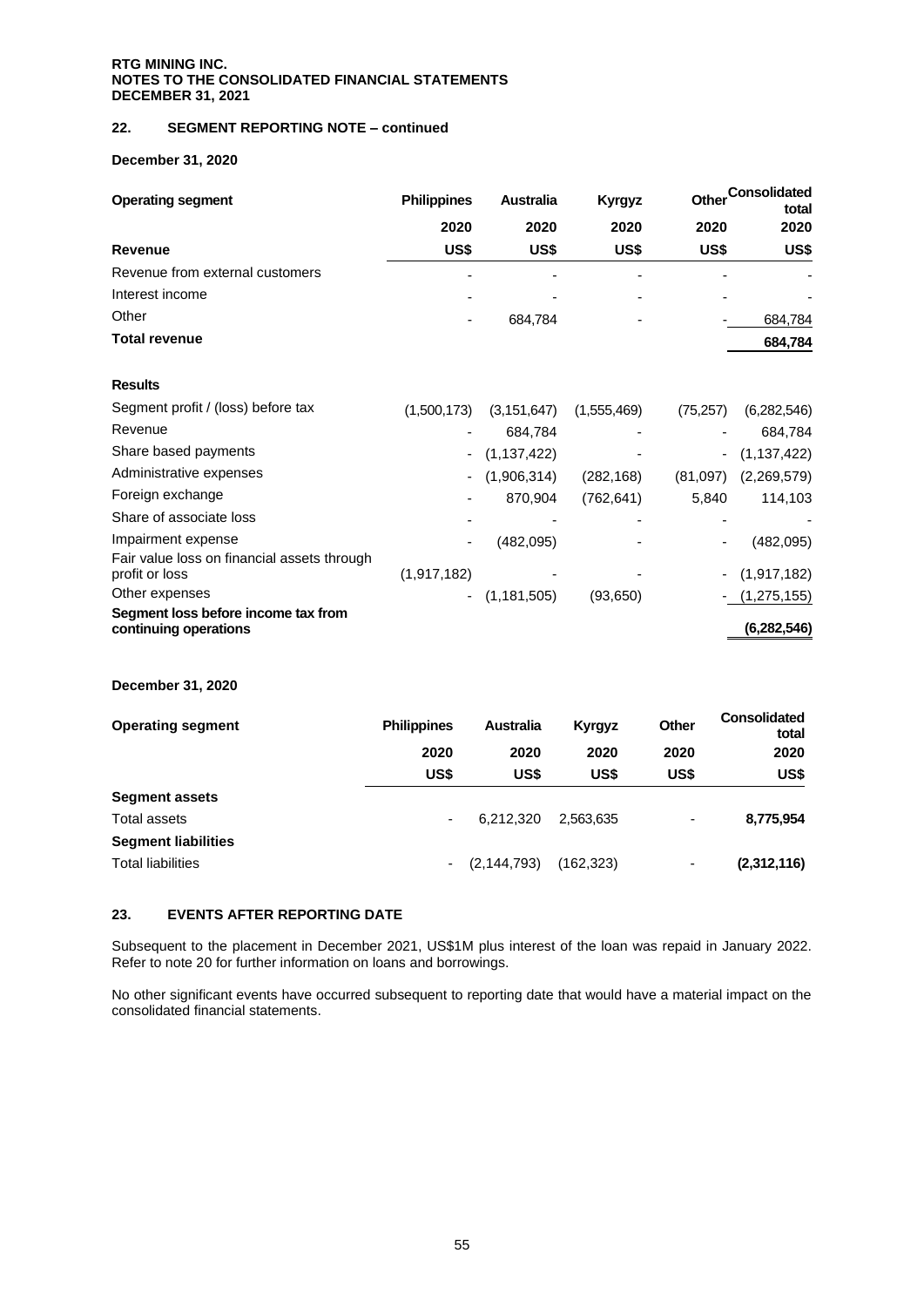## <span id="page-55-0"></span>**DIRECTORS' DECLARATION**

In accordance with a resolution of the Directors of the Company, I state that in the opinion of the Directors:

- (a) the financial statements and notes of the Consolidated Entity:
	- (i) give a true and fair view of the Consolidated Entity's financial position as at December 31, 2021 and of its performance for the twelve month period ended December 31, 2021; and
	- (ii) comply with International Accounting Standards and other mandatory professional reporting standards; and
- (b) there are reasonable grounds to believe that the Company will be able to pay its debts as and when they become due and payable.

On behalf of the Board.

JUSTINE A MAGEE **President and Chief Executive Officer**

Perth, March 31, 2022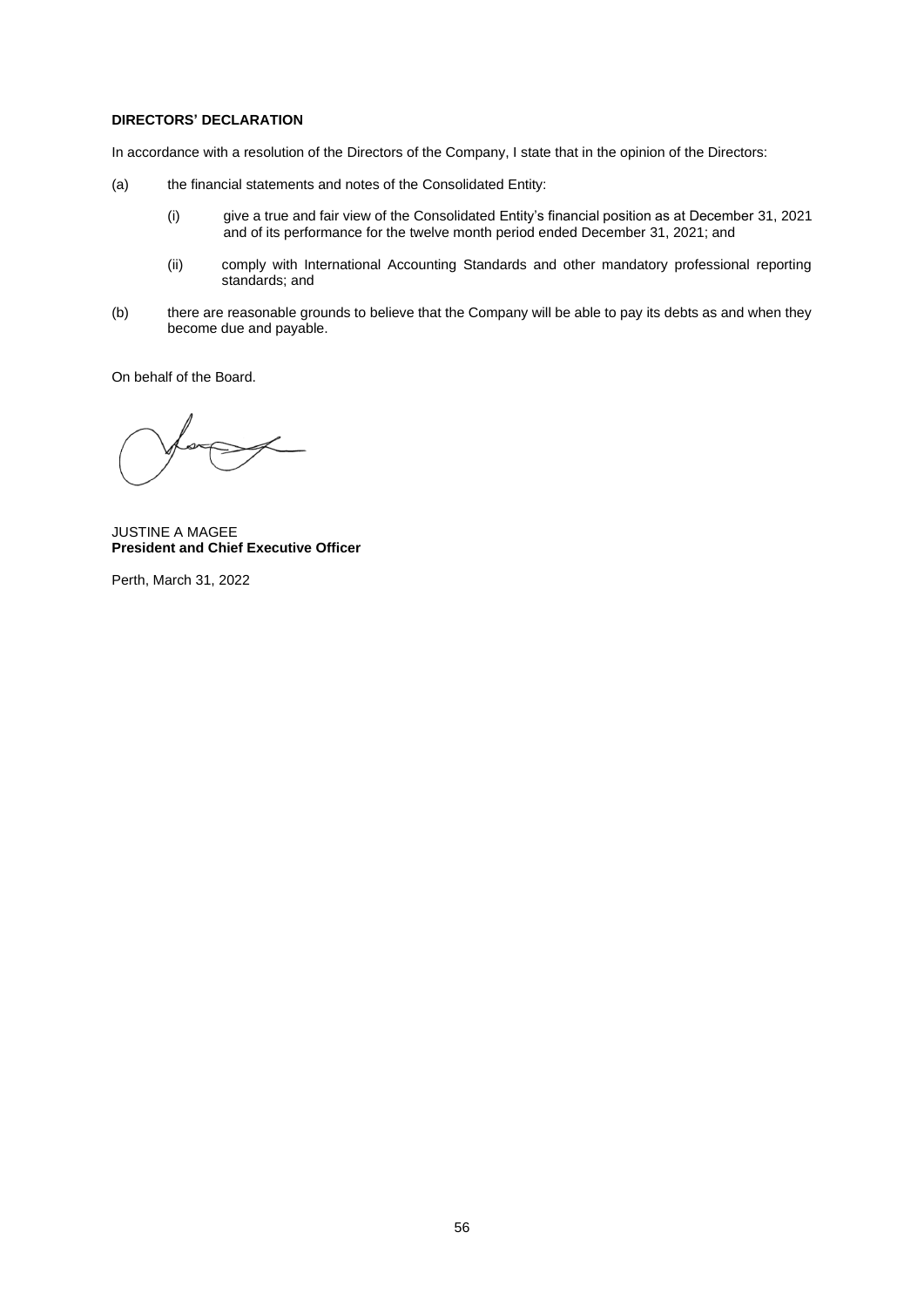

Tel: +61 8 6382 4600 Fax: +61 8 6382 4601 **www.bdo.com.au**

Level 9, Mia Yellagonga Tower 2 5 Spring Street Perth, WA 6000 PO Box 700 West Perth WA 6872 Australia

**DECLARATION OF INDEPENDENCE BY DEAN JUST TO THE DIRECTORS OF RTG MINING INC.**

As lead auditor for RTG Mining Inc. for the year ended 31 December 2021, I declare that, to the best of my knowledge and belief, there have been:

1. No contraventions of any applicable code of professional conduct in relation to the audit.

This declaration is in respect of RTG Mining Inc. and the entities it controlled during the period.

**Dean Just Director**

**BDO Audit (WA) Pty Ltd** Perth, 31 March 2022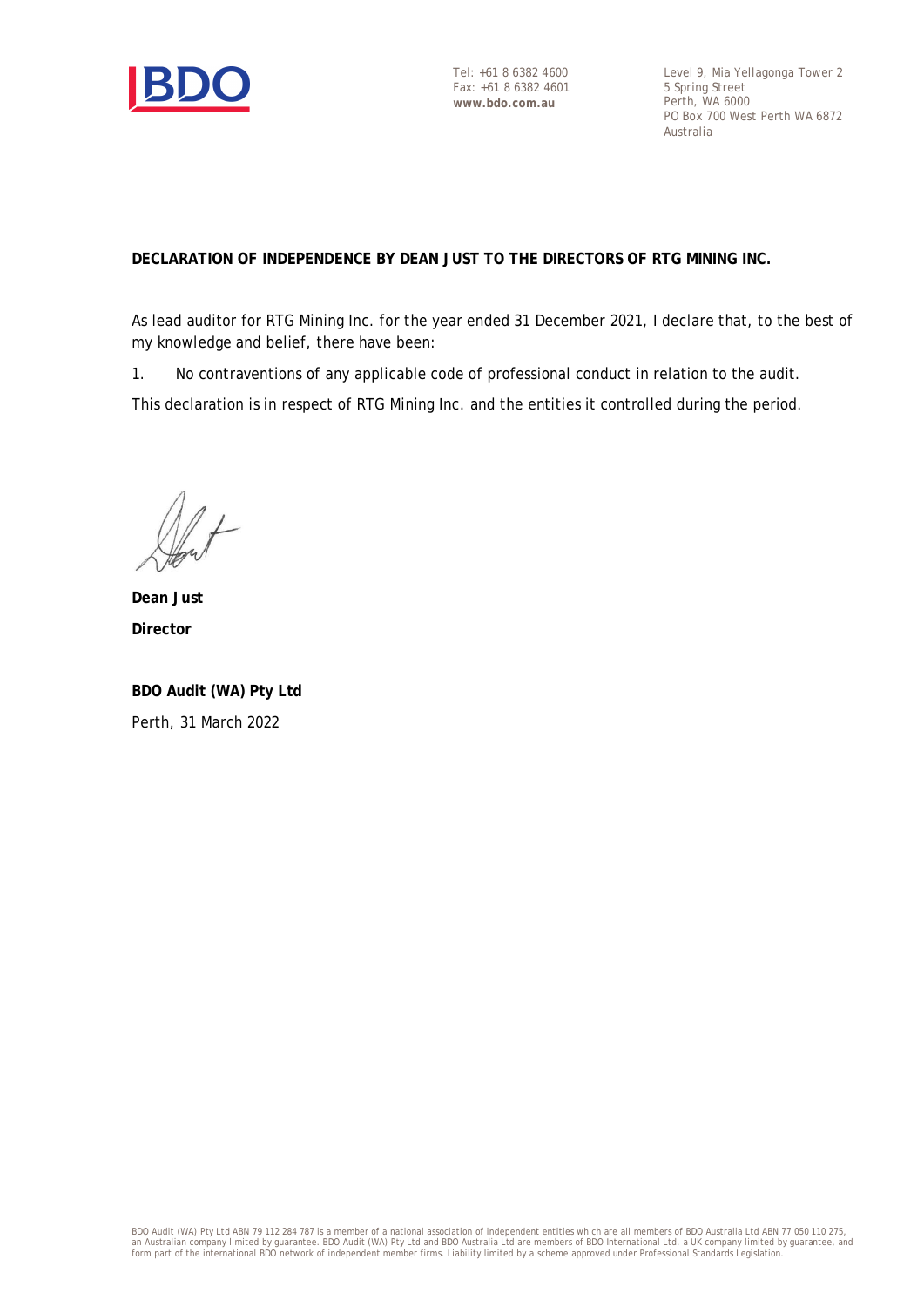

Tel: +61 8 6382 4600 Fax: +61 8 6382 4601 **www.bdo.com.au**

Level 9, Mia Yellagonga Tower 2 5 Spring Street Perth, WA 6000 PO Box 700 West Perth WA 6872 Australia

**INDEPENDENT AUDITOR'S REPORT**

To the members of RTG Mining Inc.

## **Report on the Audit of the Financial Report**

## **Opinion**

We have audited the financial report of RTG Mining Inc. (the Entity) and its subsidiaries (the Group), which comprises the consolidated statement of financial position as at 31 December 2021, the consolidated statement of profit or loss and other comprehensive income, the consolidated statement of changes in equity and the consolidated statement of cash flows for the year then ended, and notes to the financial report, including a summary of significant accounting policies and the declaration by those charged with governance.

In our opinion the accompanying financial report presents fairly, in all material respects, the financial position of the Group as at 31 December 2021, and its financial performance and its cash flows for the year then ended in accordance with International Financial Reporting Standards.

## **Basis for opinion**

We conducted our audit in accordance with Australian Auditing Standards. Our responsibilities under those standards are further described in the *Auditor's responsibilities for the audit of the Financial Report* section of our report. We are independent of the Group in accordance with the ethical requirements of the Accounting Professional and Ethical Standards Board's APES 110 *Code of Ethics for Professional Accountants (including Independence Standards)* (the Code) that are relevant to our audit of the financial report in Australia. We have also fulfilled our other ethical responsibilities in accordance with the Code.

We believe that the audit evidence we have obtained is sufficient and appropriate to provide a basis for our opinion.

## **Key audit matters**

Key audit matters are those matters that, in our professional judgement, were of most significance in our audit of the financial report of the current period. These matters were addressed in the context of our audit of the financial report as a whole, and in forming our opinion thereon, and we do not provide a separate opinion on these matters.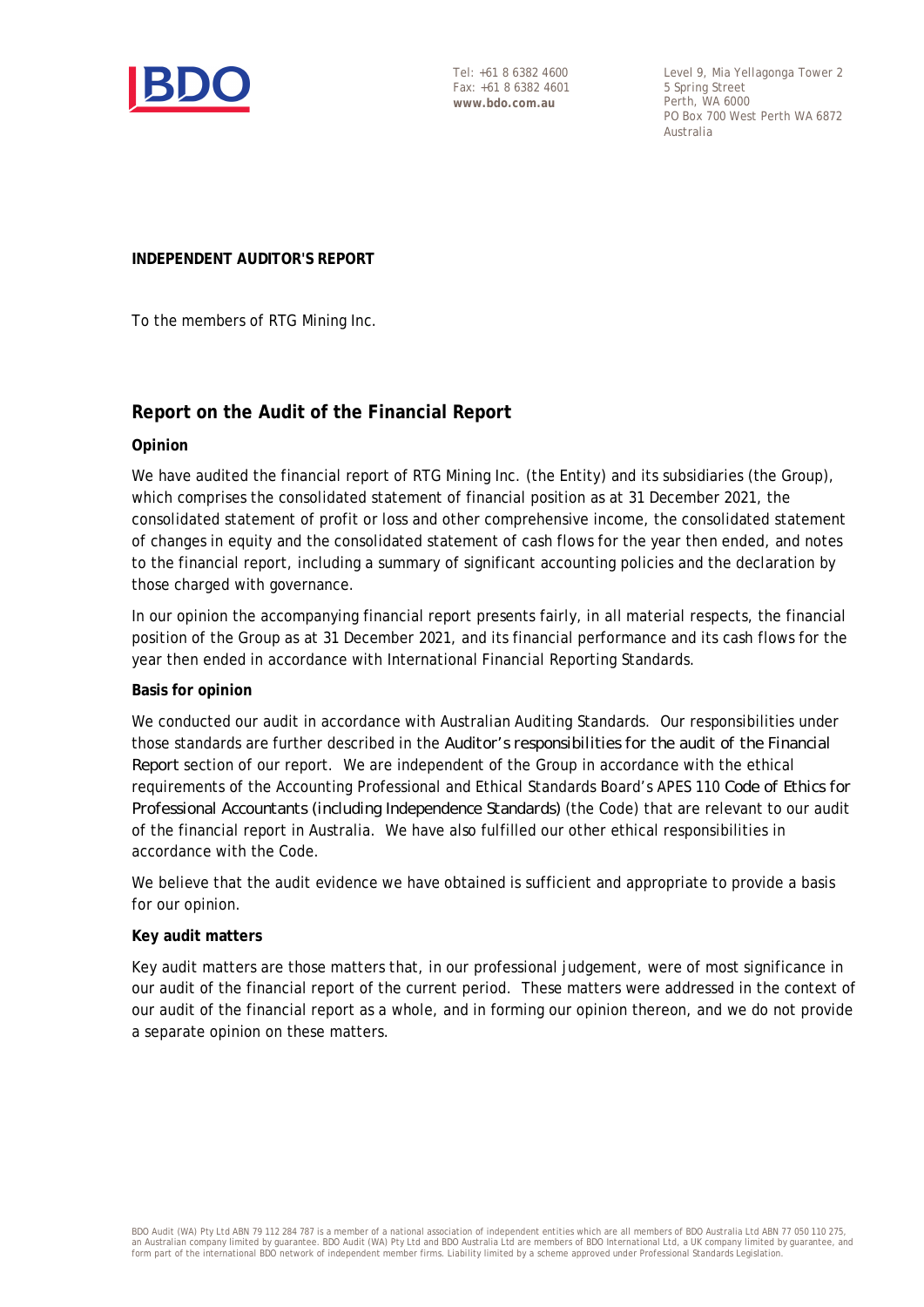

## **Recoverability of Exploration and Evaluation Asset**

| Key audit matter                                                                                                                                                  | How the matter was addressed in our audit                                                                                                   |
|-------------------------------------------------------------------------------------------------------------------------------------------------------------------|---------------------------------------------------------------------------------------------------------------------------------------------|
| As at 31 December 2021, we note the carrying value of<br>the exploration and evaluation asset is significant to                                                   | Our audit procedures in respect of this are included<br>but were not limited to the following:                                              |
| the financial statements.                                                                                                                                         | Obtaining a schedule of the assets of interest                                                                                              |
| As a result, we considered it necessary to assess<br>whether any facts or circumstances exist to suggest<br>that the carrying amount of this asset may exceed its | held by the Group and assessing whether the<br>rights to tenure of those areas of interest remain<br>current at balance date:               |
| recoverable amount.                                                                                                                                               | Considering the status of ongoing exploration<br>$\bullet$                                                                                  |
| Judgement is applied in determining the treatment of<br>exploration expenditure in accordance with                                                                | programmes in the respective areas of interest by<br>holding discussions with management, and                                               |
| International Financial Reporting Standards ("IFRS 6")                                                                                                            | reviewing the Group's exploration budgets, ASX                                                                                              |
| Exploration and Evaluation of Mineral Resources. In<br>particular:                                                                                                | announcements and director's minutes;                                                                                                       |
| Whether the conditions for capitalisation are<br>$\bullet$<br>satisfied;                                                                                          | Considering whether any such areas of interest<br>had reached a stage where a reasonable<br>assessment of economically recoverable reserves |
| Which elements of exploration and evaluation<br>$\bullet$                                                                                                         | existed;                                                                                                                                    |
| expenditure qualify for recognition; and                                                                                                                          | Considering whether any facts of circumstances                                                                                              |
| Whether facts and circumstances indicate that the<br>$\bullet$<br>exploration and evaluation assets should best                                                   | existed to suggest impairment testing was<br>required; and                                                                                  |

Assessing the adequacy of the related disclosure of the Financial Report.

## **Other information**

tested for impairment.

Those charged with governance are responsible for the other information. The other information obtained at the date of this auditor's report is information included in the annual report for the year ended 31 December 2021, but does not include the financial report and our auditor's report thereon.

Our opinion on the financial report does not cover the other information and accordingly we do not express any form of assurance conclusion thereon.

In connection with our audit of the financial report, our responsibility is to read the other information and, in doing so, consider whether the other information is materially inconsistent with the financial report or our knowledge obtained in the audit, or otherwise appears to be materially misstated.

If, based on the work we have performed on the other information obtained prior to the date of this auditor's report, we conclude that there is a material misstatement of this other information, we are required to report that fact. We have nothing to report in this regard.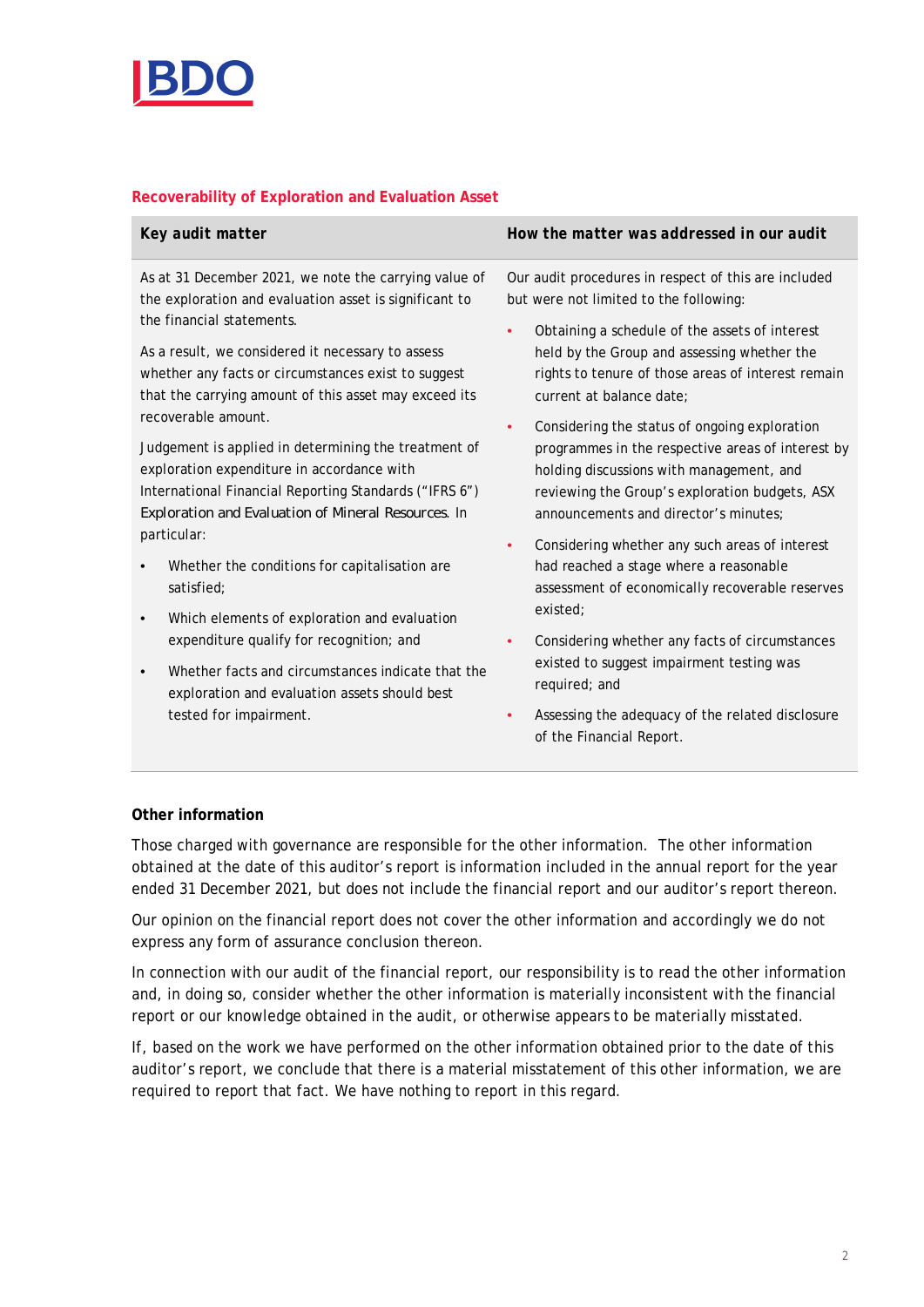

**Responsibilities of management and those charged with governance for the Financial Report**

Management is responsible for the preparation and fair presentation of the financial report in accordance with International Financial Reporting Standards and for such internal control as management determines is necessary to enable the preparation and fair presentation of a financial report that is free from material misstatement, whether due to fraud or error.

In preparing the financial report, management is responsible for assessing the Group's ability to continue as a going concern, disclosing, as applicable, matters related to going concern and using the going concern basis of accounting unless management either intends to liquidate the Group or to cease operations, or has no realistic alternative but to do so.

Those charged with governance are responsible for overseeing the Group's financial reporting process.

**Auditor's responsibilities for the audit of the Financial Report**

Our objectives are to obtain reasonable assurance about whether the financial report as a whole is free from material misstatement, whether due to fraud or error, and to issue an auditor's report that includes our opinion. Reasonable assurance is a high level of assurance, but is not a guarantee that an audit conducted in accordance with the Australian Auditing Standards will always detect a material misstatement when it exists. Misstatements can arise from fraud or error and are considered material if, individually or in the aggregate, they could reasonably be expected to influence the economic decisions of users taken on the basis of this financial report.

A further description of our responsibilities for the audit of the financial report is located at the Auditing and Assurance Standards Board website (http://www.auasb.gov.au/Home.aspx) at:

http://www.auasb.gov.au/auditors\_responsibilities/ar3.pdf

This description forms part of our auditor's report.

**BDO Audit (WA) Pty Ltd**

**Dean Just Director**

Perth, 31 March 2022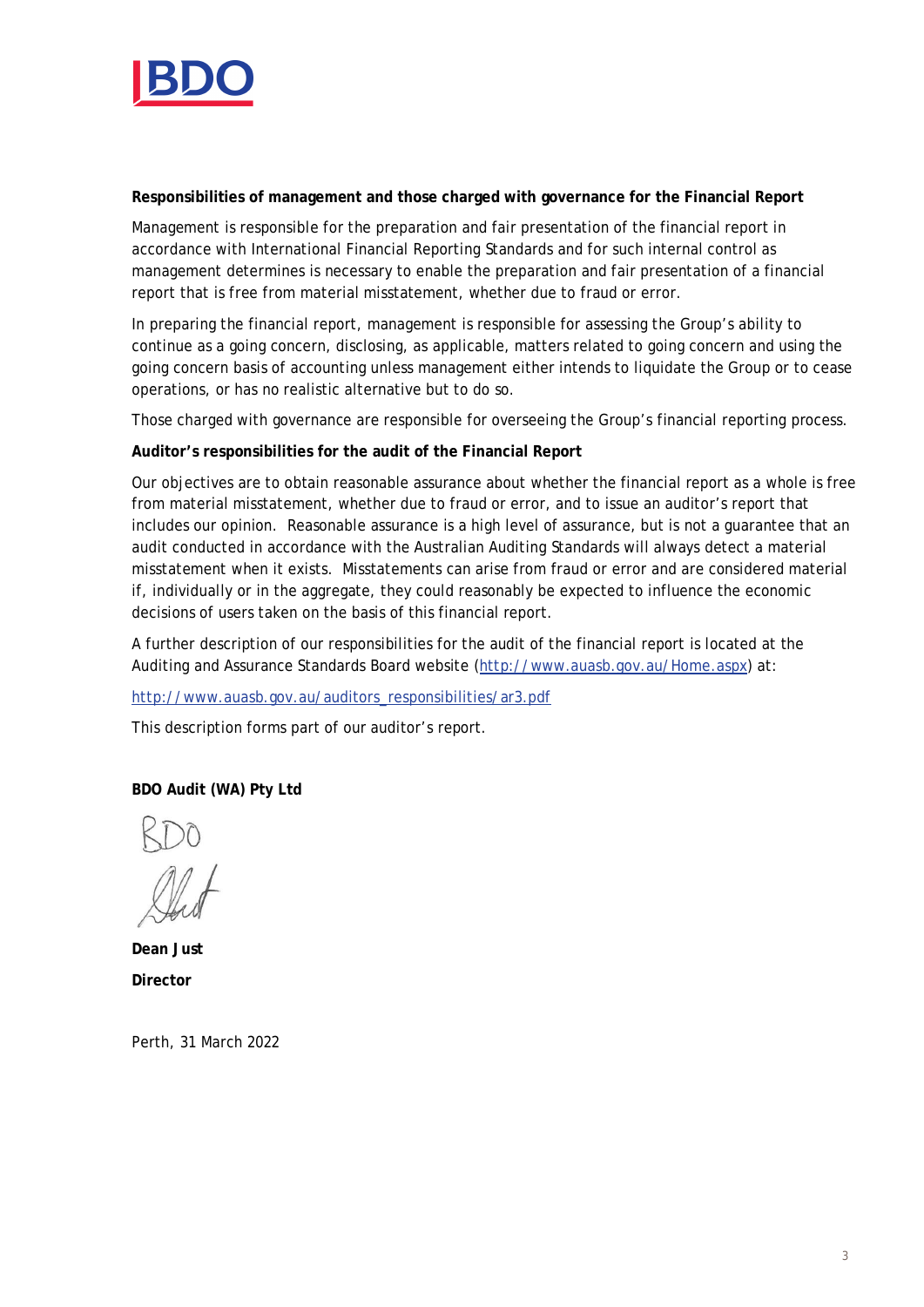## **AUSTRALIAN SECURITIES EXCHANGE ADDITIONAL INFORMATION**

Additional information required by the Australian Securities Exchange Limited Listing Rules and not disclosed elsewhere in this report. The additional information was applicable as at March 16, 2022.

## **DISTRIBUTION OF All SECURITY HOLDERS**

Analysis of numbers of Shareholders by size of holding:

|        | Category |       | Number of shareholders |
|--------|----------|-------|------------------------|
| 1      |          | 99    | 3                      |
| 100    |          | 999   | -                      |
| 1,000  |          | 4,999 | 2                      |
| 5,000  |          | 9,999 | -                      |
| 10,000 | and over |       | 9                      |
|        |          |       | 14                     |

There are 5 shareholders holding less than a marketable parcel of shares.

## **SUBSTANTIAL SHAREHOLDERS**

There are five substantial shareholders as defined under the Corporations Act 2001.

| <b>Name</b>                         | <b>Number of equity</b><br>securities | Power % |
|-------------------------------------|---------------------------------------|---------|
| <b>Equinox Partners</b>             | 165,067,505                           | 19.68%  |
| Hains Family                        | 137.751.842                           | 16.42%  |
| Franklin Resources Inc.             | 93,600,850                            | 11.16%  |
| Carpe Diem Asset Management Pty Ltd | 65,496,987                            | 7.81%   |
| Sun Valley Gold                     | 45,787,546                            | 5.46%   |

## **VOTING RIGHTS**

The voting rights attached to each class of equity security are as follows:

## **SHARES**

Each share is entitled to one vote when a poll is called otherwise each member present at a meeting or by proxy has one vote on a show of hands.

## **CHESS DEPOSITARY NOMINEE (CDI) HOLDERS**

A CDI represents a beneficial interest in an underlying Share. CDIs rank equally in all respects with existing Shares in RTG Mining Inc.; however, there are certain differences between CDIs and Common Shares (in particular in relation to voting and how other rights are exercised).

## **OPTIONS**

These securities have no voting rights.

The Company has used its cash in a way consistent with its business objectives.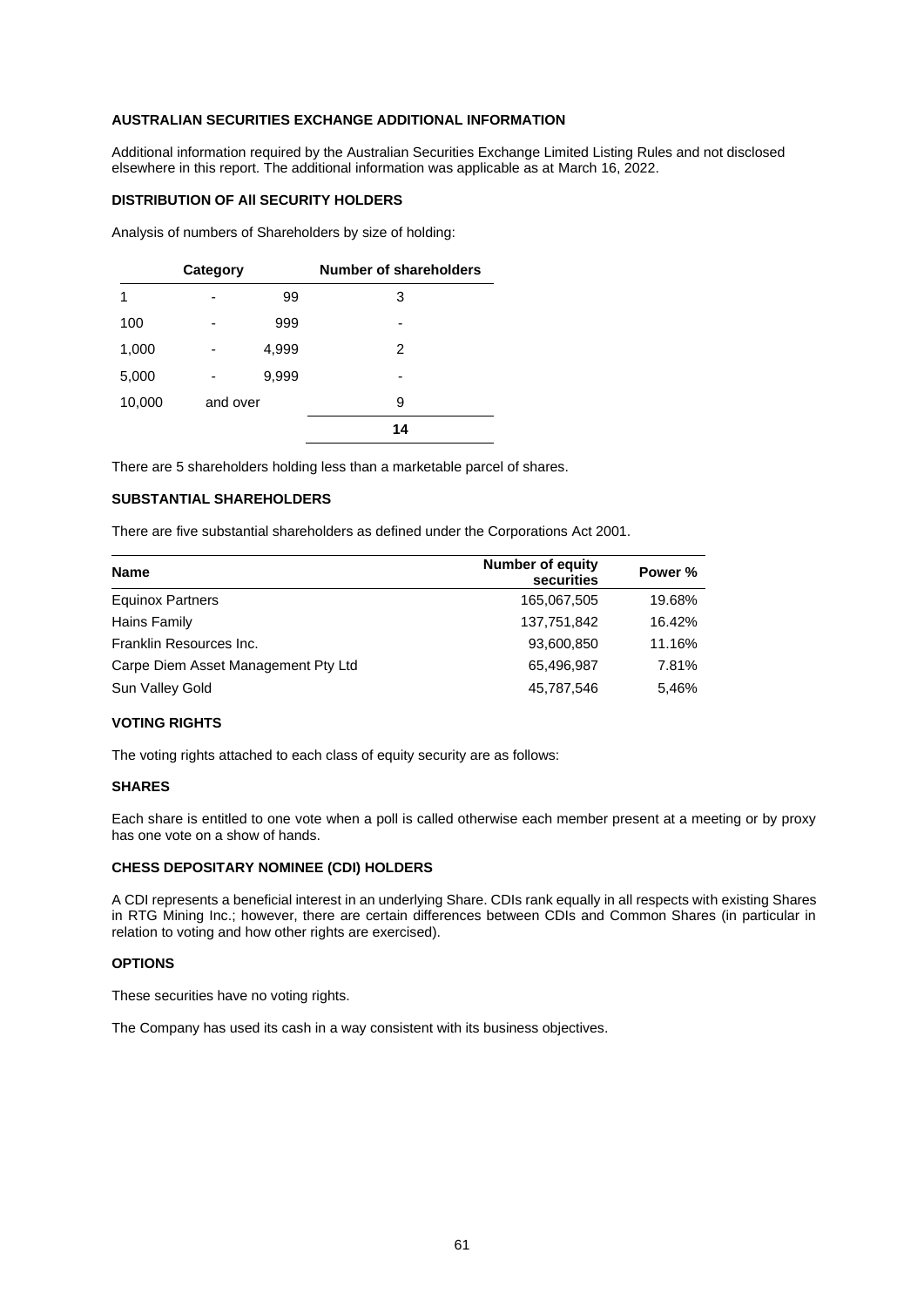## **TOP 20 SHARE HOLDERS**

| Rank | <b>Name</b>                                                                    | <b>Shares</b> | % of Units |
|------|--------------------------------------------------------------------------------|---------------|------------|
| 1.   | CHESS DEPOSITARY NOMINEES PTY LIMITED                                          | 796,290,599   | 94.94      |
| 2.   | CDS & CO                                                                       | 39,887,335    | 4.76       |
| 3.   | JAYVEE & CO TR FRANKLIN GOLD AND PRECIOUS METALS FUND                          | 1,397,790     | 0.17       |
| 4.   | JAYVEE & CO TR FRANKLIN GOLD AND PRECIOUS METALS FUND                          | 1,000,000     | 0.12       |
| 5.   | JUSTINE ALEXANDRIA MAGEE                                                       | 45,404        | 0.01       |
| 6.   | FERBER HOLDINGS PTY LTD THE SCOTT SUPER FUND A/C C/ GOODING<br><b>PARTNERS</b> | 30,770        | 0.00       |
| 7.   | GUNDYCO TR SALIM SHARIFF                                                       | 30,000        | 0.00       |
| 8.   | EXCHANGES CONTROL FOR CLASS M01                                                | 21,246        | 0.00       |
| 9.   | CASTLE SPRINGS PTY LTD                                                         | 13,889        | 0.00       |
| 10.  | EMILY KATE PINNIGER + PHILIP JAMES RICHARDSON JT TEN                           | 3,000         | 0.00       |
| 11.  | HANNAH CLAIRE HUDSON                                                           | 1,389         | 0.00       |
| 12.  | RTG MINING INC <employee a="" c="" plan="" share=""></employee>                | 15            | 0.00       |
| 13.  | JULIENNE PAULA DADLEY BULL                                                     | 10            | 0.00       |
| 14.  | EXCHANGES CONTROL FOR CLASS C01                                                | 8             | 0.00       |
|      | <b>Total Top Holders Balance</b>                                               | 838,721,455   | 100        |
|      | Total Number of Shares on Issue                                                | 838,721,455   | 100        |

## **TOP 20 QUOTED CHESS DEPOSITARY NOMINEE (CDI) HOLDERS**

|                | <b>Rank Name</b>                                                                               | <b>Units</b> | % of Units |
|----------------|------------------------------------------------------------------------------------------------|--------------|------------|
|                |                                                                                                |              |            |
| 1.             | HSBC CUSTODY NOMINEES (AUSTRALIA) LIMITED                                                      | 211,628,877  | 26.58      |
| $\overline{2}$ | CITICORP NOMINEES PTY LIMITED                                                                  | 182,508,227  | 22.92      |
| 3.             | HSBC CUSTODY NOMINEES (AUSTRALIA) LIMITED-GSCO ECA                                             | 87,592,027   | 11.00      |
| 4.             | CARPE DIEM ASSET MANAGEMENT PTY LTD <lowe a="" c="" family=""></lowe>                          | 61,850,200   | 7.77       |
| 5.             | YUKATA CREEK LIMITED                                                                           | 42,196,546   | 5.30       |
| 6.             | U P MORGAN NOMINEES AUSTRALIA PTY LIMITED                                                      | 24,852,922   | 3.12       |
| 7.             | RTG MINING INC <employee 2="" a="" c="" share=""></employee>                                   | 21,000,000   | 2.64       |
| 8.             | CARPE DIEM ASSET MANAGEMENT PTY LTD <lowe a="" c="" family=""></lowe>                          | 14,866,987   | 1.87       |
| 9.             | BNP PARIBAS NOMINEES PTY LTD <ib au="" drp="" noms="" retailclient=""></ib>                    | 10,290,134   | 1.29       |
| 10.            | <b>ARREDO PTY LTD</b>                                                                          | 8,317,500    | 1.04       |
| 11.            | <b>MR MARK STUART SAVAGE</b>                                                                   | 6,072,874    | 0.76       |
| 12.            | <b>JAMPLAT PTY LTD</b>                                                                         | 4,750,000    | 0.60       |
| 13.            | <b>U E INTERNATIONAL PTY LTD</b>                                                               | 4,000,000    | 0.50       |
| 14.            | <b>WHITE CLIFF MINERALS LIMITED</b>                                                            | 3,655,744    | 0.46       |
| 15.            | DUREG PTY LTD < CARRICK SUPER FUND A/C>                                                        | 3,607,401    | 0.45       |
| 16.            | ANABELLE BITS SUPERANNUATION FUND PTY LTD <anabelle a="" bits="" c="" fund="" s=""></anabelle> | 3,000,000    | 0.38       |
| 17.            | DYNAMIC FUND PTY LTD <dynamic a="" c="" superfund=""></dynamic>                                | 2,816,240    | 0.35       |
| 18.            | CARPE DIEM ASSET MANAGEMENT PTY LTD <lowe a="" c="" family=""></lowe>                          | 2,514,684    | 0.32       |
| 19.            | HSBC CUSTODY NOMINEES (AUSTRALIA) LIMITED                                                      | 2,370,000    | 0.30       |
| 20.            | MR ANGUS WILLIAM JOHNSON + MRS LINDY JOHNSON <dena a="" c="" fund="" super=""></dena>          | 2,334,876    | 0.29       |
|                | <b>Total 20 Top Holders Balance</b>                                                            | 700,225,239  | 87.94      |
|                | <b>Total Remaining Holders Balance</b>                                                         | 96,065,360   | 12.06      |
|                | <b>Total Chess Depositary Nominee (CDI) Holders</b>                                            | 796,290,599  | 100.00     |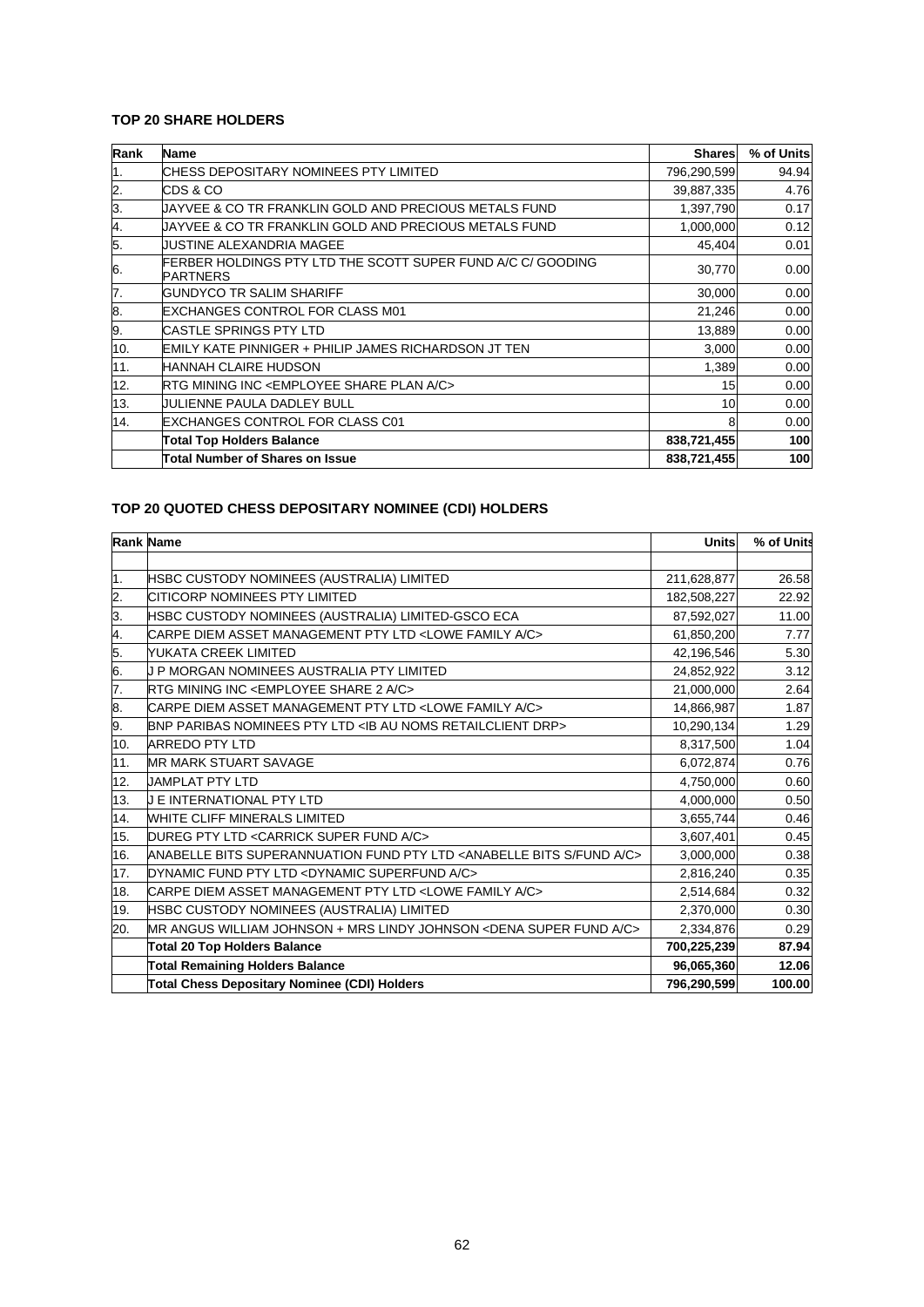## **DISTRIBUTION OF All CDI HOLDERS**

Analysis of numbers of listed equity security holders by size of holding:

|         | Category |         | <b>Number of shareholders</b> |
|---------|----------|---------|-------------------------------|
| 1       |          | 1,000   | 55                            |
| 1,001   |          | 5,000   | 154                           |
| 5,001   |          | 10,000  | 116                           |
| 10,001  |          | 100,000 | 346                           |
| 100,001 | and over |         | 191                           |
|         |          |         | 862                           |

There are 217 CDI holders holding less than a marketable parcel of shares.

## **SCHEDULE OF INTERESTS AND LOCATION OF TENEMENTS**

| <b>Tenement reference</b>             | Location    | <b>Nature of interest</b>          | <b>Interest</b> | <b>Interest</b> |
|---------------------------------------|-------------|------------------------------------|-----------------|-----------------|
|                                       |             |                                    | at              | at end          |
|                                       |             |                                    | beginning       | of              |
|                                       |             |                                    | of quarter      | quarter         |
| Licence 6771 AP                       | Kyrgyzstan  | Chanach Project                    | 90%             | 90%             |
| Consolidated MPSA-MLC-MRD-459-        | Philippines | Mabilo Project and                 | 40%             | 40%             |
| (Renewal)-Amended I includes:         |             | Nalesbitan Project                 |                 |                 |
| Parcel 1 -MPSA No. MLC-MRD-459        |             |                                    |                 |                 |
| (renewal)                             |             |                                    |                 |                 |
| Parcel 2 - formerly EP-014-2013-V     |             |                                    |                 |                 |
| Parcel 3 - formerly EXPA-000188-V     |             |                                    |                 |                 |
| Parcels 4/5 - formerly EXPA-000209-V  |             |                                    |                 |                 |
| APSA-002-V)                           | Philippines | Nalesbitan Project                 | 40%             | 40%             |
|                                       |             |                                    |                 |                 |
| EP-019-2021-V (formerly EXPA-         | Philippines | Mabilo Project                     | 40%             | 40%             |
| 000231-V)                             |             |                                    |                 |                 |
| <b>Exploration Permit Application</b> | Philippines | RTG's interest is held             | 40%             | 40%             |
| ("EXPA") 118-XI                       |             | through its interest in its        |                 |                 |
| APSA-003-XIII                         | Philippines | associate entity                   | 40%             | 40%             |
|                                       |             | <b>Bunawan Mining</b>              |                 |                 |
| EXPA-037A-XIII                        | Philippines | Corporation.                       | 40%             | 40%             |
|                                       |             |                                    |                 |                 |
| EP 033-14-XIII                        | Philippines | RTG's interest is held             | 40%             | 40%             |
|                                       |             | through its interest in its        |                 |                 |
| EP-001-06-XI                          | Philippines | associate entity                   | 40%             | 40%             |
|                                       |             | <b>Bunawan Mining</b>              |                 |                 |
|                                       |             | Corporation.                       |                 |                 |
|                                       |             | (EP 033-14-XIII is                 |                 |                 |
|                                       |             | subject to 2 <sup>nd</sup> renewal |                 |                 |
|                                       |             | and EP-001-06-XI is an             |                 |                 |
|                                       |             | approved 1st renewal               |                 |                 |
|                                       |             | EP)                                |                 |                 |
| EP-01-10-XI                           | Philippines | RTG's interest is held             | 40%             | 40%             |
|                                       |             | through its interest in its        |                 |                 |
| EP-02-10-XI                           | Philippines | associate entity Oz                | 40%             | 40%             |
|                                       |             |                                    |                 |                 |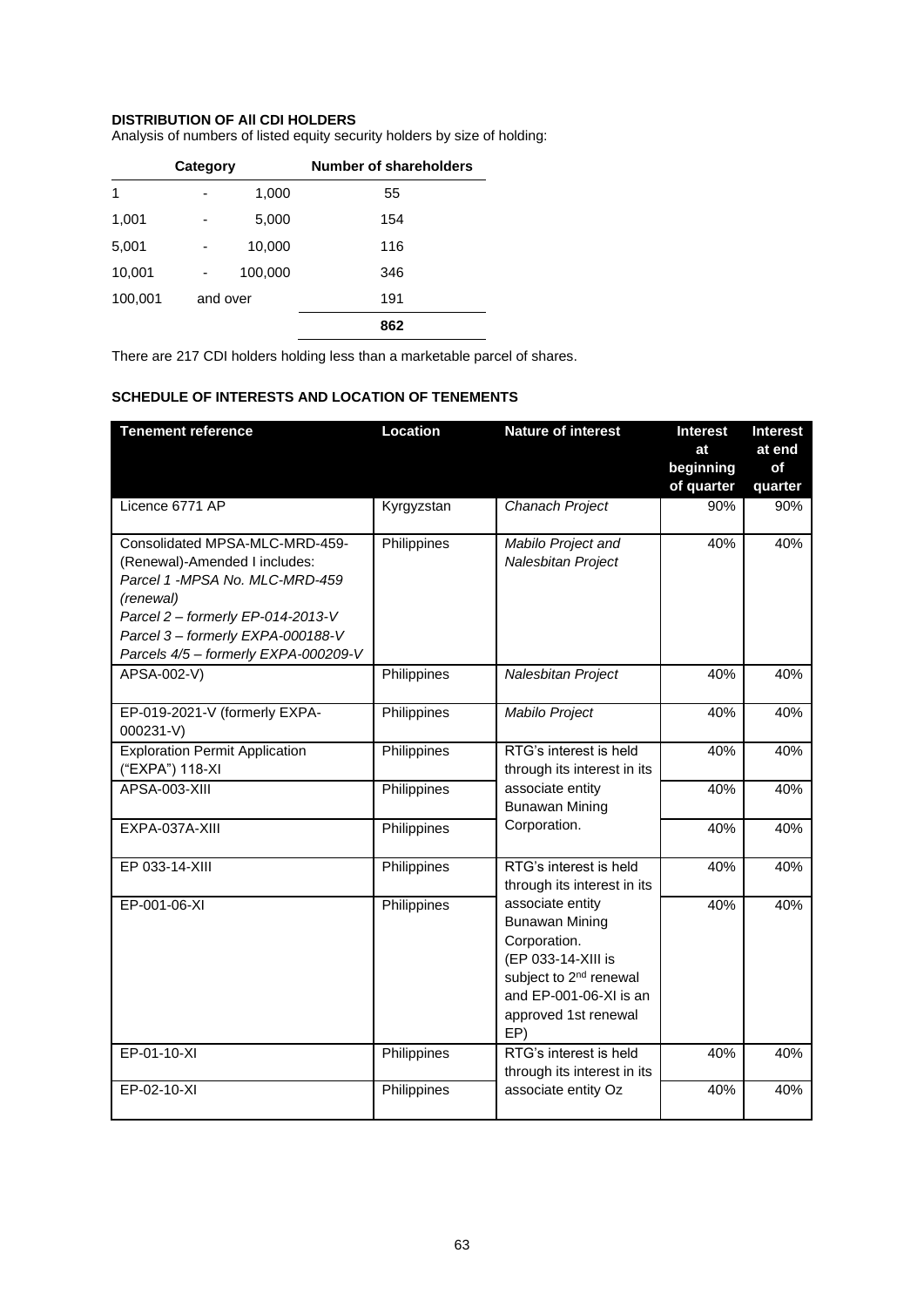| EXPA-123-XI | Philippines | Metals Exploration &                | 40% | 40% |
|-------------|-------------|-------------------------------------|-----|-----|
|             |             | Development                         |     |     |
|             |             | Corporation.                        |     |     |
|             |             | (Both EP-02-10-XI and               |     |     |
|             |             | EP-01-10-XI are                     |     |     |
|             |             | subject to 2 <sup>nd</sup> renewal) |     |     |

## **MINERAL RESOURCES AND RESERVES STATEMENT**

## **Summary of Resources**

The Company's Resources as at December 31, 2021, 2020, 2019, 2018, 2017, 2016 and 2015, reported in accordance with the 2012 Edition of the JORC Code, are as follows:

| <b>Classification</b> | <b>Weathering</b>                    | <b>Million</b><br><b>Tonnes</b> | Cu<br>% | Au<br>g/t | Ag<br>g/t | Fe % | <b>Contained</b><br>Au<br>('000s Oz) | <b>Contained</b><br>Cu<br>('000s t) | <b>Contained Fe</b><br>(000s t) |
|-----------------------|--------------------------------------|---------------------------------|---------|-----------|-----------|------|--------------------------------------|-------------------------------------|---------------------------------|
| Indicated             | Oxide $+$<br>Supergene               | 0.78                            | 4.1     | 2.7       | 9.7       | 41.2 | 67.1                                 | 32.1                                | 320.8                           |
| Indicated             | Fresh                                | 8.08                            | 1.7     | 2.0       | 9.8       | 46.0 | 510.5                                | 137.7                               | 3,713.7                         |
| <b>Indicated</b>      | <b>Total All</b><br><b>Materials</b> | 8.86                            | 1.9     | 2.0       | 9.8       | 45.6 | 577.6                                | 169.8                               | 4,034.5                         |
| <b>Inferred</b>       | Oxide +<br>Supergene                 | 0.05                            | 7.8     | 2.3       | 9.6       | 26.0 | 3.5                                  | 3.7                                 | 12.3                            |
| Inferred              | Fresh                                | 3.86                            | 1.4     | 1.5       | 9.1       | 29.1 | 181.5                                | 53.3                                | 1,121.8                         |
| <b>Inferred</b>       | <b>Total All</b><br><b>Materials</b> | 3.91                            | 1.5     | 1.5       | 9.1       | 29.0 | 184.9                                | 57.0                                | 1,134.1                         |

*Note: The Mineral Resource was estimated within constraining wireframe solids based on the mineralised geological units. The Mineral Resource is quoted from all classified blocks above a lower cut-off grade 0.3 g/t Au within these wireframe solids. Differences may occur due to rounding*

## **Annual Review of Resources**

In 2015, the Company reported its updated Resource estimate for the Mabilo Project located in the Philippines (refer ASX announcement dated 5 November 2015). Since this time, there has been no change to the Resource reported for the Mabilo Project.

## **Summary of Reserves**

The Company's Reserves as at December 31, 2021, reported in accordance with the 2012 Edition of the JORC Code, are as follows**:** 

| Ore                       |             |       |        |        |                 |        | <b>Waste</b> | <b>Strip Ratio</b> |
|---------------------------|-------------|-------|--------|--------|-----------------|--------|--------------|--------------------|
| <b>Class</b>              | Type        | Mt    | Fe $%$ | Au g/t | Cu <sub>%</sub> | Ag g/t | Mt           |                    |
| Probable                  | Gold Cap    | 0.351 | 40.1   | 3.11   | 0.38            | 3.26   | 77.713       | 10.0               |
|                           | Supergene   | 0.104 | 36.5   | 2.20   | 20.7            | 11.9   |              |                    |
|                           | Oxide Skarn | 0.182 | 43.6   | 2.52   | 4.17            | 19.9   |              |                    |
|                           | Fresh       | 7.155 | 45.9   | 1.97   | 1.70            | 8.73   |              |                    |
| <b>Total Probable Ore</b> |             | 7.792 | 45.5   | 2.04   | 1.95            | 8.79   |              |                    |

The November 2015 Resource estimation provided by CSA Global Pty Ltd classified the Resource for the Mabilo Project as Indication and Inferred. Only Indicated Mineral Resources as defined in NI 43-101 were used to establish the Probable Mineral Reserves. No Reserves were categorised as proven.

Mineral Resources are quoted within specific pit designs based on indicated resources only and take into consideration the mining, processing, metallurgical, economic and infrastructure modifying factors.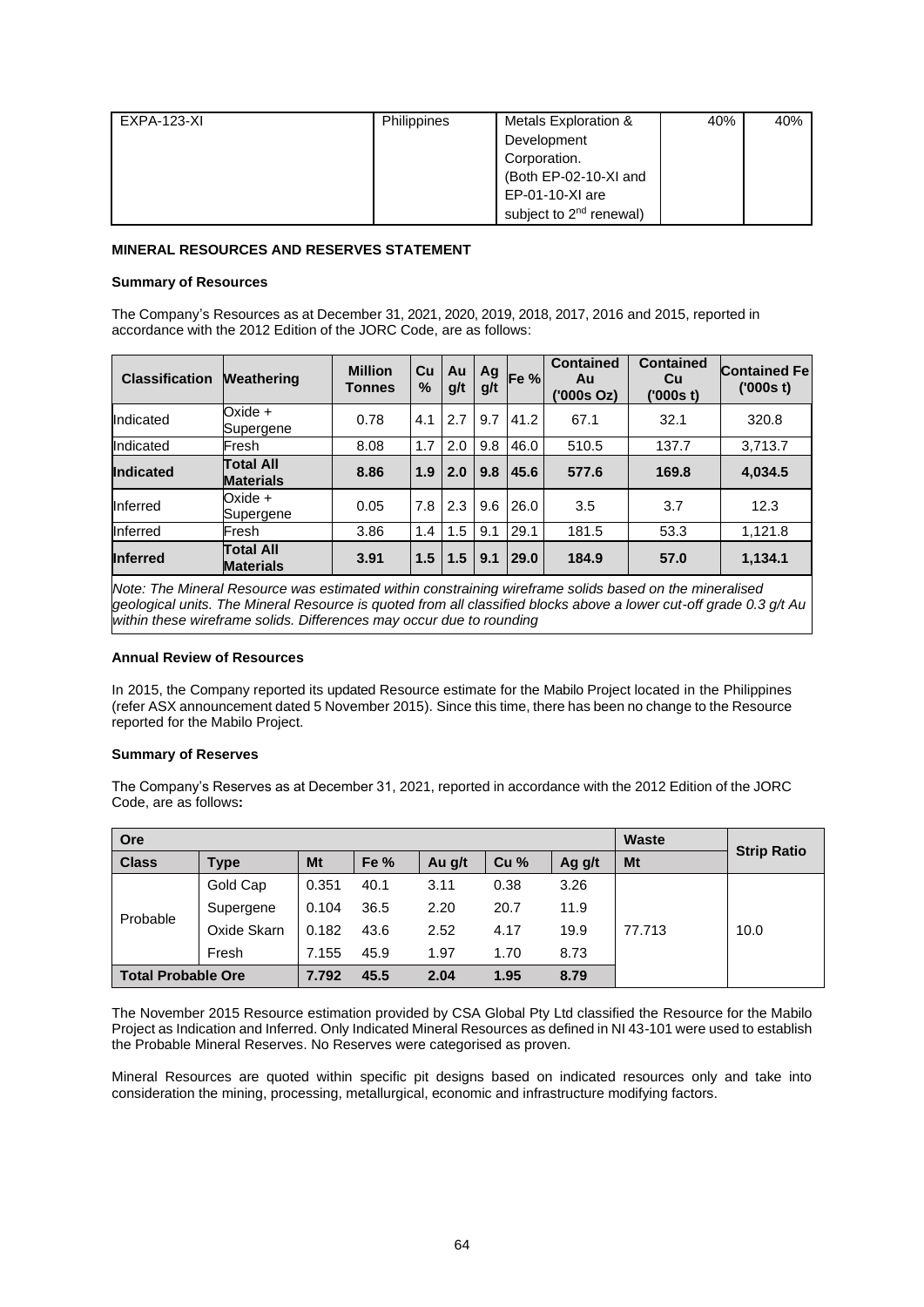## **Governance of Resources and Reserves**

The Company engages external consultants and competent persons (as determined pursuant to the JORC Code) to prepare and calculate estimates of its Resources and Reserves. Management and the Board review these estimates and underlying assumptions for reasonableness and accuracy. The results of the Resource and Reserve estimates are then reported in accordance with the requirements of the JORC Code and other applicable rules (including ASX Listing Rules).

Where material changes occur during the year to a project, including project size, title, exploration results or other technical information, then previous Resource and Reserve estimates and market disclosures are reviewed for completeness.

The Company reviews its Resources and Reserves as at 31 December each year. Where a material change has occurred in the assumptions or data used in previously reported Resource and Reserves, then where possible a revised Resource or Reserve estimate will be prepared as part of the annual review process. However, there are circumstances where this may not be possible (e.g. an ongoing drilling programme), in which case a revised Mineral Resource or Reserve estimate will be prepared and reported as soon as practicable.

## **Competent Person Statement**

The information in this release that relates to Exploration Results and Mineral Resource Estimates of the Chanach Project is based upon information compiled, reviewed and approved by Elizabeth Haren who is a Qualified Person under National Instrument 43-101 – *Standards of Disclosure for Mineral Projects* ("**NI 43-101**") and a Competent Person as defined in the 2012 Edition of the 'Australasian Code for Reporting of Exploration Results, Mineral Resources and Ore Reserves' who is a Member and Chartered Professional of the Australian Institute of Mining and Metallurgy and a Member of the Australian Institute of Geoscientists. Elizabeth Haren is employed by Haren Consulting Pty Ltd and is a consultant to RTG. Elizabeth Haren has sufficient experience that is relevant to the style of mineralisation and type of deposit under consideration and to the activity being undertaken to qualify as a Competent Person and a Qualified Person for the purposes of NI 43-101. Elizabeth Haren consents to the inclusion in the release of the matters based on her information in the form and the context in which it appears.

The information in this release that relates to Exploration Targets of the Chanach Project is based upon information compiled, reviewed and approved by Greg Hall who is a Qualified Person under NI 43-101 and a Competent Person as defined in the 2012 Edition of the 'Australasian Code for Reporting of Exploration Results, Mineral Resources and Ore Reserves' who is a Member and Chartered Professional of the Australian Institute of Mining and Metallurgy and a Member of the Australian Institute of Geoscientists. Greg Hall is employed by Golden Phoenix International Pty Ltd and is a consultant to RTG. Greg Hall has sufficient experience that is relevant to the style of mineralisation and type of deposit under consideration and to the activity being undertaken to qualify as a Competent Person and a Qualified Person for the purposes of NI 43-101. Greg Hall consents to the inclusion in the release of the matters based on his information in the form and the context in which it appears.

The information in this release that relates to exploration results at the Mabilo Project is based upon information prepared by or under the supervision of Robert Ayres BSc (Hons), who is a Qualified Person and a Competent Person. Mr Ayres is a member of the Australian Institute of Geoscientists. Mr Ayres has sufficient experience that is relevant to the style of mineralisation and type of deposit under consideration and to the activity being undertaken, to qualify as a Competent Person as defined in the 2012 Edition of the "Australasian Code for Reporting of Exploration Results, Mineral Resources and Ore Reserves" and to qualify as a "Qualified Person" under National Instrument 43-101 – Standards of Disclosure for Mineral Projects ("NI 43-101"). Mr. Ayres has verified the data disclosed in this release, including sampling, analytical and test data underlying the information contained in the release. Mr. Ayres consents to the inclusion in the release of the matters based on his information in the form and the context in which it appears.

The information in this release that relates to Mineral Resources is based on information prepared by or under the supervision of Mr Aaron Green, who is a Qualified Person and Competent Person. Mr Green is a Member of the Australian Institute of Geoscientists and is employed by CSA Global Pty Ltd, an independent consulting company. Mr Green has sufficient experience that is relevant to the style of mineralisation and type of deposit under consideration and to the activity which he is undertaking to qualify as a Competent Person as defined in the 2012 Edition of the "Australasian Code for Reporting of Exploration Results, Mineral Resources and Ore Reserves" and to qualify as a "Qualified Person" under National Instrument 43-101 – Standards of Disclosure for Mineral Projects ("NI 43-101"). Mr. Green has verified the data disclosed in this release, including sampling, analytical and test data underlying the information contained in the release. Mr Green consents to the inclusion in the release of the matters based on his information in the form and context in which it appears.

The information in this release that relates to Mineral Reserves and Mining is based on information prepared by or under the supervision of Mr Carel Moormann, who is a Qualified Person and Competent Person. Mr Moormann is